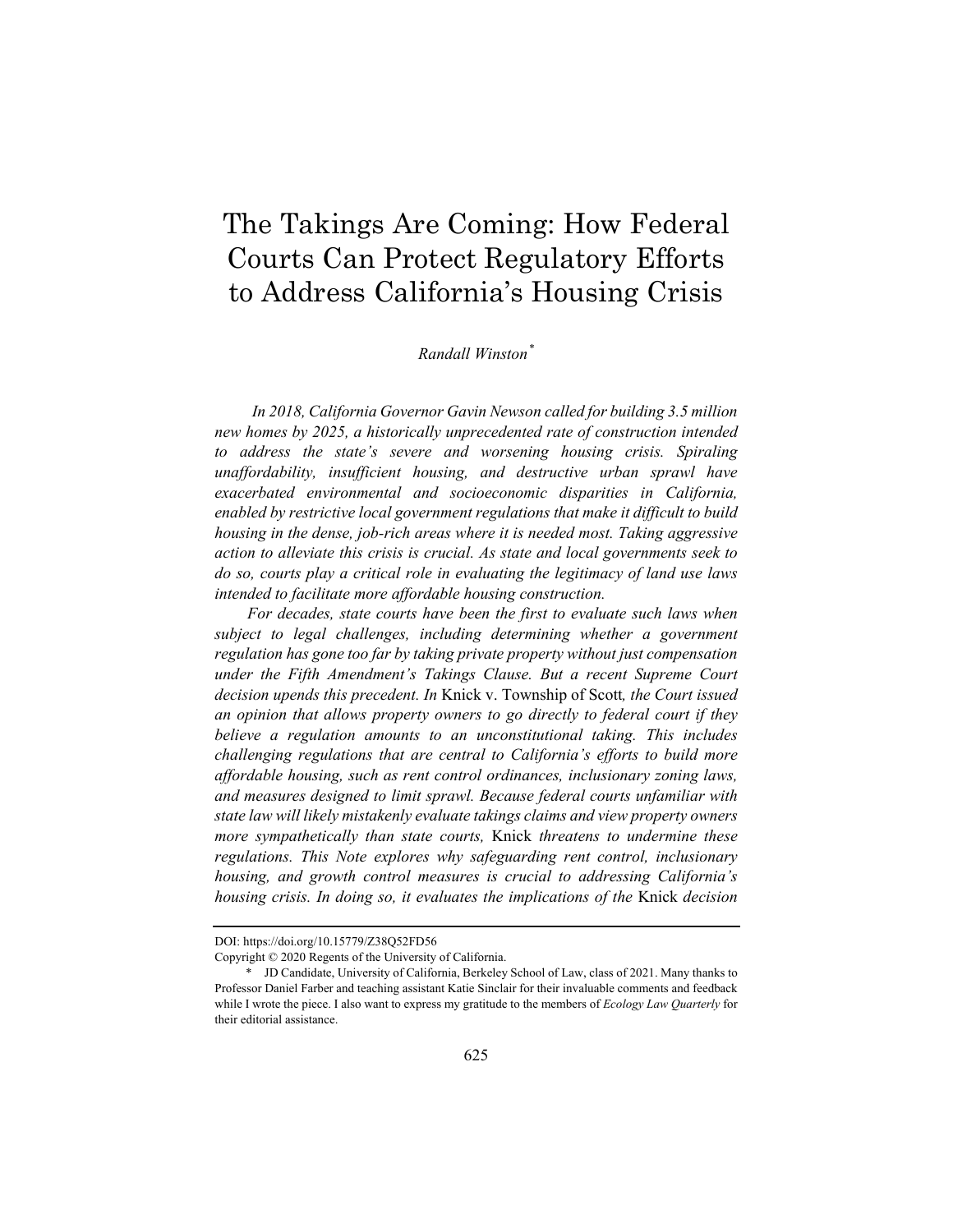*for relevant Takings Clause jurisprudence and argues that a threatened reevaluation of takings claims can be avoided if federal courts look to California housing law as a guide.* 

|                                                                           | I. California's Housing Crisis and Regulatory Efforts to Address It  628 |  |
|---------------------------------------------------------------------------|--------------------------------------------------------------------------|--|
| А.                                                                        | A Lack of Housing Has Created Severe Environmental,                      |  |
|                                                                           |                                                                          |  |
| В.                                                                        | Restrictive Land Use Regulations Are a Significant Cause                 |  |
|                                                                           |                                                                          |  |
| C.                                                                        | Regulatory Efforts to Incentivize and Protect                            |  |
|                                                                           |                                                                          |  |
|                                                                           |                                                                          |  |
|                                                                           | 2.                                                                       |  |
|                                                                           |                                                                          |  |
| А.                                                                        |                                                                          |  |
| В.                                                                        | Williamson County and the "Ripeness Doctrine"  640                       |  |
| C.                                                                        | Williamson County Justifiably Allowed State Courts to Protect            |  |
|                                                                           | California's Rent Control, Inclusionary Housing, and Growth              |  |
|                                                                           |                                                                          |  |
|                                                                           | 1. Rent Control and Kavanau v. Santa Monica Rent                         |  |
|                                                                           |                                                                          |  |
|                                                                           | Inclusionary Housing and California Building Industry<br>2.              |  |
|                                                                           |                                                                          |  |
|                                                                           | Growth Limitation and Hensler v. City of Glendale 646<br>3.              |  |
|                                                                           |                                                                          |  |
| А.                                                                        | Case Facts and Majority Opinion: Restoring the Takings Clause            |  |
|                                                                           |                                                                          |  |
| В.                                                                        |                                                                          |  |
|                                                                           | IV. Knick: An Open Door for Developers and Property Rights Advocates 651 |  |
| A.                                                                        | Weakening Rent Control Ordinances: A Different Application of            |  |
|                                                                           |                                                                          |  |
|                                                                           | 1. Revisiting California Rent Control Cases Post-Knick  653              |  |
|                                                                           | 2.                                                                       |  |
| В.                                                                        | Curtailing Inclusionary Zoning: Reconsidering Exactions                  |  |
|                                                                           |                                                                          |  |
|                                                                           | 1. Revisiting California Exactions Cases Post-Knick  657                 |  |
|                                                                           | Implications for Inclusionary Housing in California  658<br>2.           |  |
| C.                                                                        | Unleashing Sprawl Development: Bypassing Hensler's                       |  |
|                                                                           | Requirements and Chilling Regulatory Restrictions on Growth 659          |  |
| V. How Federal Courts Can Evaluate Regulatory Takings Claims in Ways That |                                                                          |  |
| Protect California's Efforts to Address Its Housing Crisis 661            |                                                                          |  |
| А.                                                                        | Judicial Deference to the State Legislature in Hawaii Housing            |  |
|                                                                           |                                                                          |  |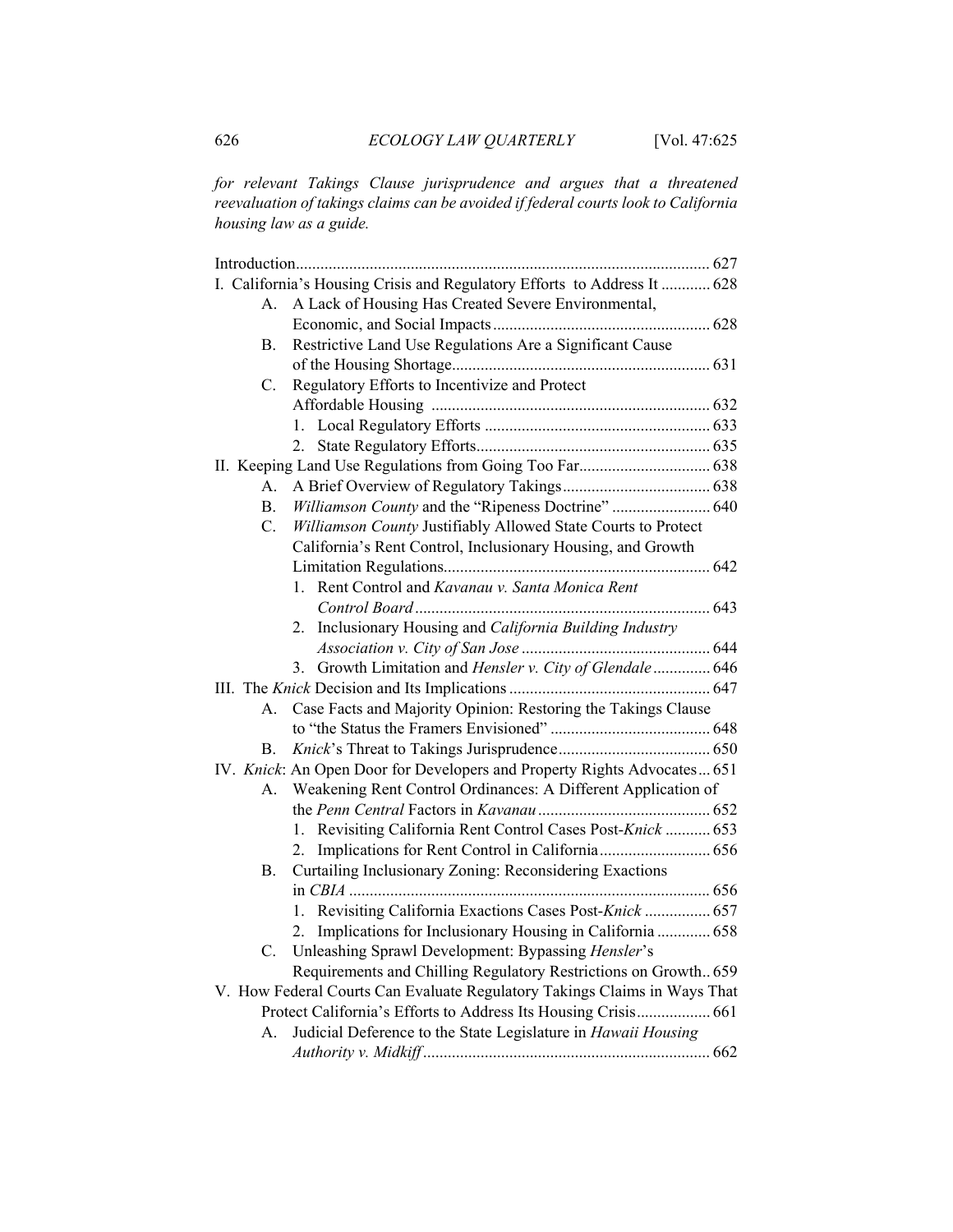#### 2020] *THE TAKINGS ARE COMING* 627

| B.          | The California State Legislature's Declaration of the Need to      |
|-------------|--------------------------------------------------------------------|
| $C_{\cdot}$ |                                                                    |
|             | Federal Courts Should Defer to California Legislation              |
|             | Requiring Cities and Counties to Meet the Housing Needs            |
|             |                                                                    |
|             | 1. Evaluating Rent Control: Focusing on Alleviating Disparities in |
|             |                                                                    |
|             | 2. Evaluating Inclusionary Housing: Focusing on Rebalancing an     |
|             |                                                                    |
|             | 3. Evaluating Growth Limitation: Focusing on Correcting            |
|             |                                                                    |
|             |                                                                    |

#### **INTRODUCTION**

California is experiencing an unprecedented housing crisis. Spiraling unaffordability, insufficient housing, and destructive urban sprawl continue to exacerbate environmental and socioeconomic disparities. As the state seeks to build 3.5 million homes by 2025 in increasingly low carbon communities to meet these challenges, determining where and how cities grow is critical.1

In *Knick v. Township of Scott*, the Supreme Court issued an opinion that could undermine California's efforts to build more housing when it held that property owners can go directly to federal court if they believe the government has taken their property without just compensation under the Fifth Amendment's Takings Clause.2 Cheered by developers and property rights advocates, the decision overruled decades of precedent that had sensibly ensured state courts could be the first to evaluate the legitimacy of a state or local land use law before determining if an unconstitutional taking had occurred. Under *Knick*, however, federal courts can now be the first to do so. Because federal courts unfamiliar with state law will likely mistakenly evaluate takings claims and view property owners more sympathetically than state courts, *Knick* encourages property rights advocates to challenge California regulations intended to address its housing crisis. At a time when the state is exploring how these regulations can help meet urgent housing needs, guidance is needed for how federal courts can evaluate takings claims in ways that protect California's efforts.

In Part I, I provide an overview of California's housing crisis, including its causes and regulatory efforts to address it. Amidst increasing unaffordability, local and state regulations governing rent control, inclusionary housing, and

<sup>1</sup>*. See* Elijah Chiland, *California's Next Governor Wants to Build 3.5 Million New Homes by 2025*, L.A. CURBED (Nov. 8, 2018, 9:15 AM), https://la.curbed.com/2018/11/8/18073066/california-governorelection-gavin-newsom-housing-plan.

<sup>2.</sup> Knick v. Township of Scott, 139 S. Ct. 2162, 2167 (2019).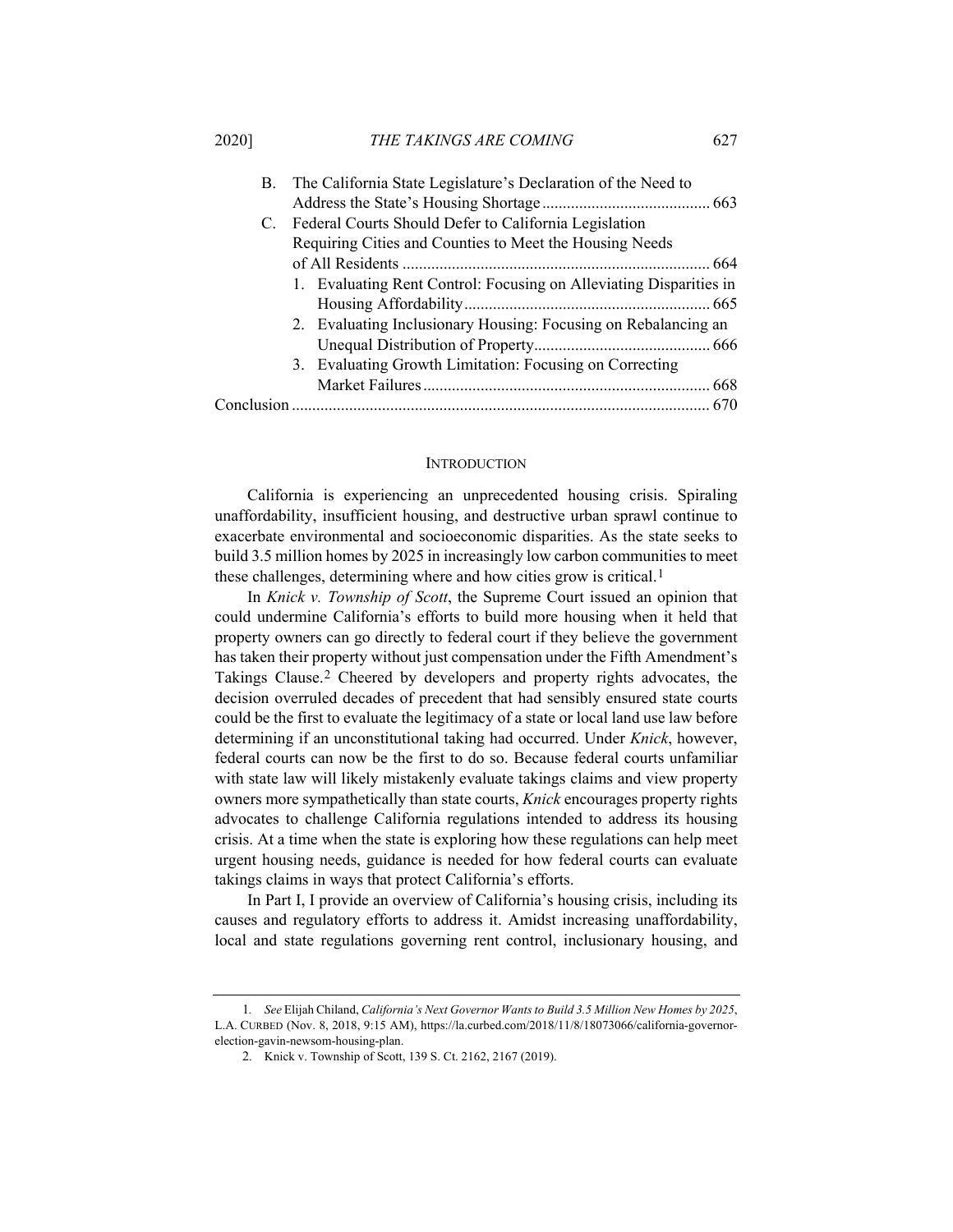growth limitation have incentivized and protected affordable housing throughout the state. Safeguarding these regulations is crucial.

In Parts II and III, I discuss relevant Takings Clause jurisprudence and provide an explanation of the *Knick* decision. Part II summarizes how California state courts have evaluated regulatory takings claims leading up to *Knick*, focusing on cases involving rent control, inclusionary housing, and growth limitation measures. Part III provides a description of case facts and the Supreme Court's reasoning in *Knick*, which I argue rests on a distorted understanding of the Fifth Amendment that threatens a reevaluation of Takings Clause jurisprudence by federal courts.

In Part IV, I analyze how this reevaluation endangers California's efforts to build more affordable housing by applying *Knick*'s inferred reasoning to the cases examined in Part II. In addition to straining federal court resources and betraying principles of judicial federalism, I argue that *Knick* will curtail or drastically weaken rent control, inclusionary housing, and growth limitation measures in the state, thereby exacerbating problems caused by the housing crisis.

Finally, in Part V, I offer a framework for how federal courts can evaluate regulatory takings claims in ways that protect California's efforts to address its housing crisis. The California State Legislature has identified a pressing need for more housing and passed legislation that can guide federal courts in assessing takings claims, helping to ensure that local and state governments can continue regulatory efforts to alleviate the state's housing shortage and its attendant inequities.

# I. CALIFORNIA'S HOUSING CRISIS AND REGULATORY EFFORTS TO ADDRESS IT

In the following Subparts, I discuss the impacts of California's housing crisis and the role restrictive land use regulations have played in exacerbating the crisis by constraining the housing supply. Local and state regulatory efforts to increase supply and protect existing affordable housing have helped alleviate the crisis to some extent. But some local governments, particularly in the state's populous coastal regions, have been reluctant to adopt such measures, and at the same time state efforts to exert greater control over local land use have faltered. At a time when local and state governments in California are pursuing a range of regulatory measures to address the worsening crisis, it is critical to protect the legality of these efforts.

# *A. A Lack of Housing Has Created Severe Environmental, Economic, and Social Impacts*

The lack of housing in California has led to severely detrimental impacts. The state faces increasing unaffordability, insufficient housing supply,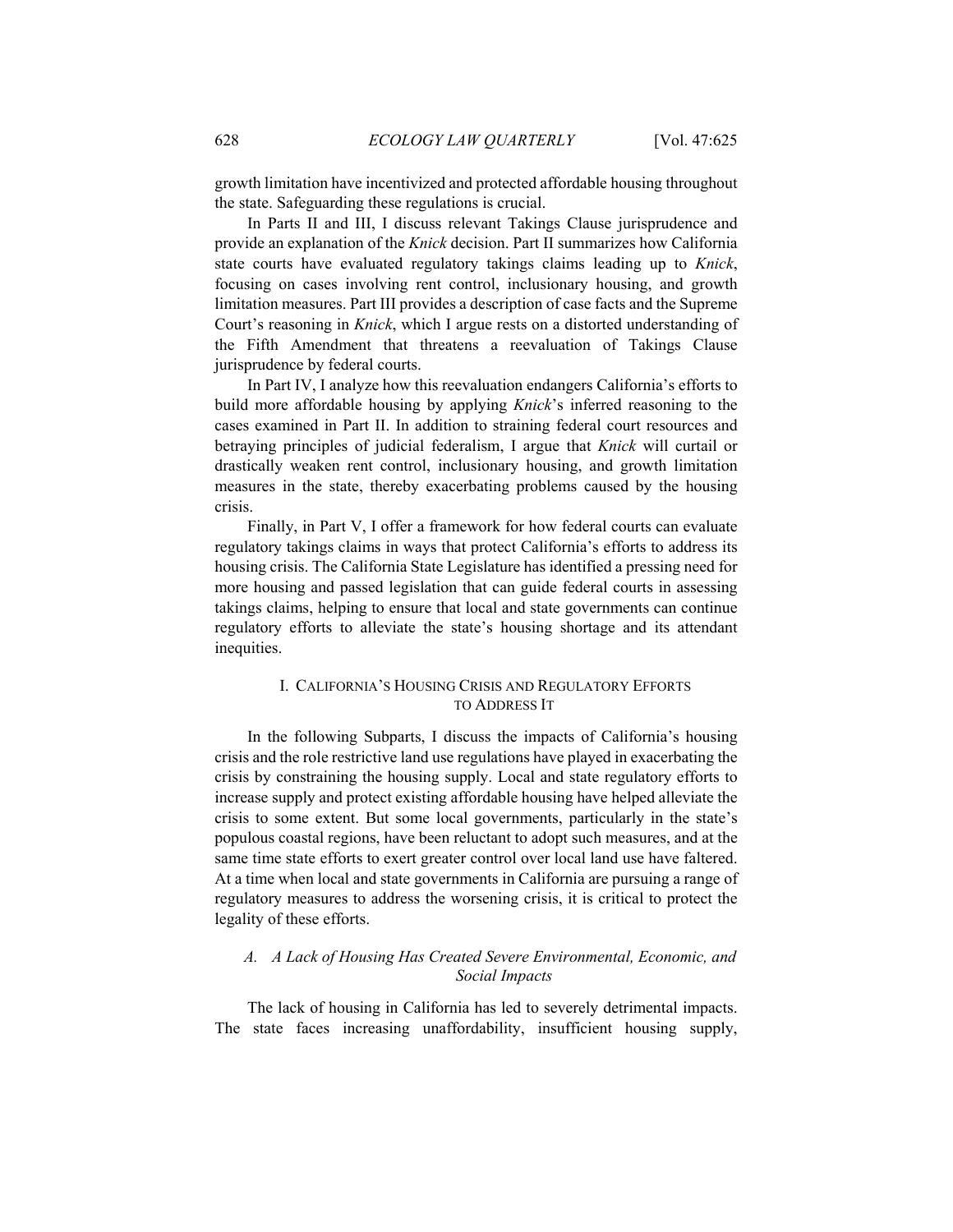environmental and socioeconomic disparities.3

Over half of California families cannot afford the cost of housing.4 The state is far and away the most expensive place for rental housing, containing five of the ten priciest rental markets in the nation.5 In all of California's major metropolitan regions, a family that fell within the state's median income level could afford less than a quarter of homes sold in 2017.6 The scope of the problem is perhaps best illustrated in the San Francisco Bay Area, where, in 2012, a household earning \$100,000 a year could afford the median rent in 72 percent of the region's neighborhoods.7 By 2018, that same family could afford the median rent in barely a quarter of Bay Area neighborhoods.8

It is well documented that California's exorbitant housing costs are largely driven by an acute lack of housing.9 Over the past decade, housing production has averaged less than 50 percent of the need each year.<sup>10</sup> This production deficit has led to a shortage of nearly 2 million homes, and the shortage is projected to grow to 2.5 million by 2025.11 California's desirable coastal metro areas are particularly falling short—two-thirds of the state's population lives in these areas, yet there is insufficient housing to meet growing demand.12 Over the past three decades, new housing construction in these regions has been significantly lower than in similar metro regions outside of California.13 As a result, housing prices in coastal areas have skyrocketed while housing development has moved

<sup>3</sup>*. See*, *e.g.*, CALIFORNIA'S HOUSING FUTURE: CHALLENGES AND OPPORTUNITIES, FINAL STATEWIDE HOUSING ASSESSMENT 2025, CALIFORNIA DEP'T OF HOUS. AND COMTY. DEV. 1 (2018) [hereinafter *California's Housing Future*].

<sup>4.</sup> McKinsey Glob. Inst., *A Tool Kit to Close California's Housing Gap 3.5 Million Homes by 2025*, vi (Oct. 2016), https://www.mckinsey.com/~/media/mckinsey/industries/public%20and%20social %20sector/our%20insights/closing%20californias%20housing%20gap/mgi-california-housingaffordability-exhibits.pdf [hereinafter *A Tool Kit to Close California's Housing Gap*].

<sup>5.</sup> Jeremiah Jensen, *Here are the top 10 Most Expensive Rental Markets in the U.S.*, HOUS. WIRE (May 1, 2018, 3:24 PM), https://www.housingwire.com/articles/43253-here-are-the-top-10-most-expensiverental-markets-in-the-us.

<sup>6.</sup> Joint Ctr. for Hous. Stud. of Harv. Univ*.*, *The State of the Nation's Housing 2019*, 21–22 (June 25, 2019), https://www.jchs.harvard.edu/sites/default/files/Harvard\_JCHS\_State\_of\_the\_Nations\_ Housing\_2019.pdf.

<sup>7.</sup> Tessa Stuart, *Why Can't California Solve Its Housing Crisis?*, ROLLING STONE (Sept. 5, 2019, 9:00 AM), https://www.rollingstone.com/politics/politics-features/california-housing-crisis-causes-874803/. 8*. Id.*

<sup>9</sup>*. See*, *e.g.*, Econ, & Plan. Sys., Inc., *California's Available Land for Housing—A Review of Existing Estimates and Actions for Increasing the Places Where Housing Can Be Built* (California Forward, Working Paper, Aug. 2019), https://caeconomy.org/resource/californias-housing-land-supplya-review-of-existing-supply-estimates-and-a.

<sup>10</sup>*. See California's Housing Future*, *supra* note 3, at 1.

<sup>11</sup>*. See A Tool Kit to Close California's Housing Gap*, *supra* note 4, at 2–3.

<sup>12.</sup> MAC TAYLOR, LEG. ANALYST'S OFFICE, CALIFORNIA'S HIGH HOUSING COSTS: CAUSES AND CONSEQUENCES 10 (2015). These coastal metro areas include Los Angeles, Oakland, San Diego, San Francisco, San Jose, and Santa Ana-Anaheim.

<sup>13</sup>*. Id.*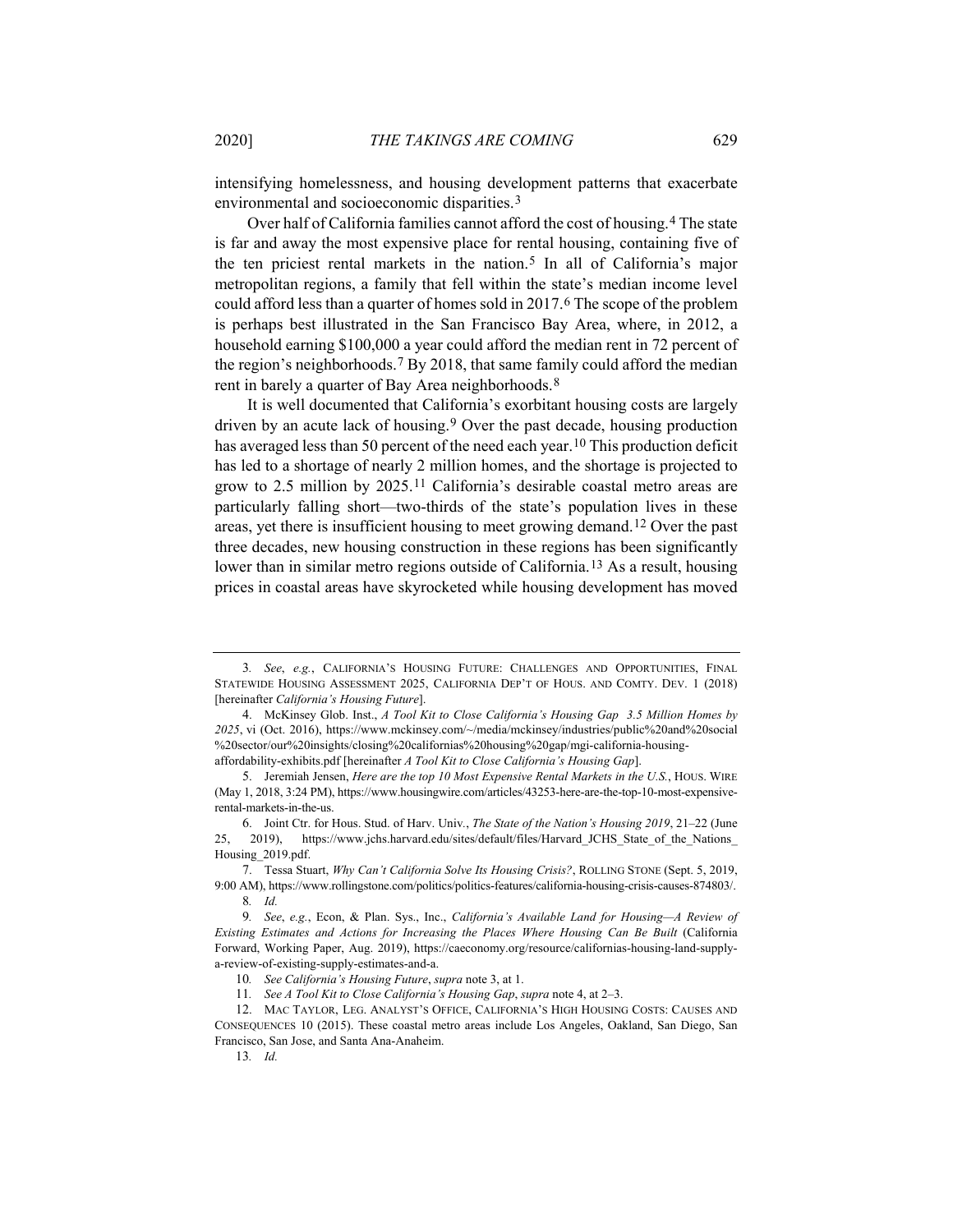into the state's inland regions, making coastal areas comparatively more expensive than similar metro areas throughout the United States.14

Rising costs and the shortage of housing have led to escalating homelessness that shows no signs of abating. California is home to 12 percent of the nation's population but 22 percent of its homeless population.15 The number of homeless individuals statewide grew by 25 percent from 2014 to 2018.16 In 2019, nearly 60,000 people in Los Angeles County were experiencing homelessness, a 12 percent rise from 2018.<sup>17</sup> In the Bay Area counties of San Francisco, Alameda, and Santa Clara, the homeless population increased by 17 percent, 31 percent, and 43 percent respectively from 2017 to 2019.18

Additionally, the crisis has exacerbated environmental and socioeconomic disparities due to harmful development patterns. Housing growth that does occur typically takes the form of inland, urban sprawl: lower-density, single-family housing that is often further away from job centers.19 This type of housing generates longer commutes, higher transportation costs, and more transportationrelated greenhouse gas emissions.20 Residents in many of these largely inland metro areas are already burdened by disproportionate levels of poverty, unemployment, and environmental pollution that can lead to negative public health effects.<sup>21</sup> As inland housing costs rise, albeit at a less rapid pace than coastal areas, the poorest households are the most severely impacted. According to a study using state income guidelines, nearly 100 percent of low -income, very low-income, and extremely low-income households cannot afford the local cost of housing almost anywhere in California.22 Moreover, these burdens disproportionately impact people of color. Almost two-thirds of African American and Hispanic households experiencing poverty live in neighborhoods of concentrated poverty, compared to one-quarter of white households experiencing poverty.23

<sup>14</sup>*. Id.* at 11–12.

<sup>15</sup>*. California's Housing Future*, *supra* note 3, at 1.

<sup>16</sup>*. The State of the Nation's Housing 2019*, *supra* note 6, at 5.

<sup>17</sup>*. Greater Los Angeles Homeless Count Shows 12% Rise in Homelessness*, L.A. HOMELESS SERV. AUTH. (June 4, 2019), https://www.lahsa.org/news?article=558-greater-los-angeles-homeless-countshows-12-rise-in-homelessness.

<sup>18</sup>*. Homeless Population Surges Across San Francisco Bay Area*, CBS S.F. (May 16, 2019, 4:50 PM), https://sanfrancisco.cbslocal.com/2019/05/16/homeless-population-surges-across-san-franciscobay-area/.

<sup>19</sup>*. See California's Housing Future*, *supra* note 3, at 47 (Appendix B).

<sup>20</sup>*. See id.*; *see also* TAYLOR, *supra* note 12, at 3 (noting that workers in California's coastal communities commute 10 percent further than workers elsewhere in the state).

<sup>21</sup>*. See California's Housing Future*, *supra* note 3, at 42 (Appendix A).

<sup>22</sup>*. A Tool Kit to Close California's Housing Gap*, *supra* note 4, at 5 (providing that "[u]nder state guidelines, 'low-income households' are defined as households earning 50 to 80 percent of area median income (AMI), 'very-low-income households' are defined as households earning 30 to 50 percent of AMI, and 'extremely-low-income households' are defined as households earning 0 to 30 percent of AMI.").

<sup>23</sup>*. California's Housing Future*, *supra* note 3, at 40 (Appendix A). Neighborhoods of concentrated poverty are those with 20 percent or greater rates of poverty.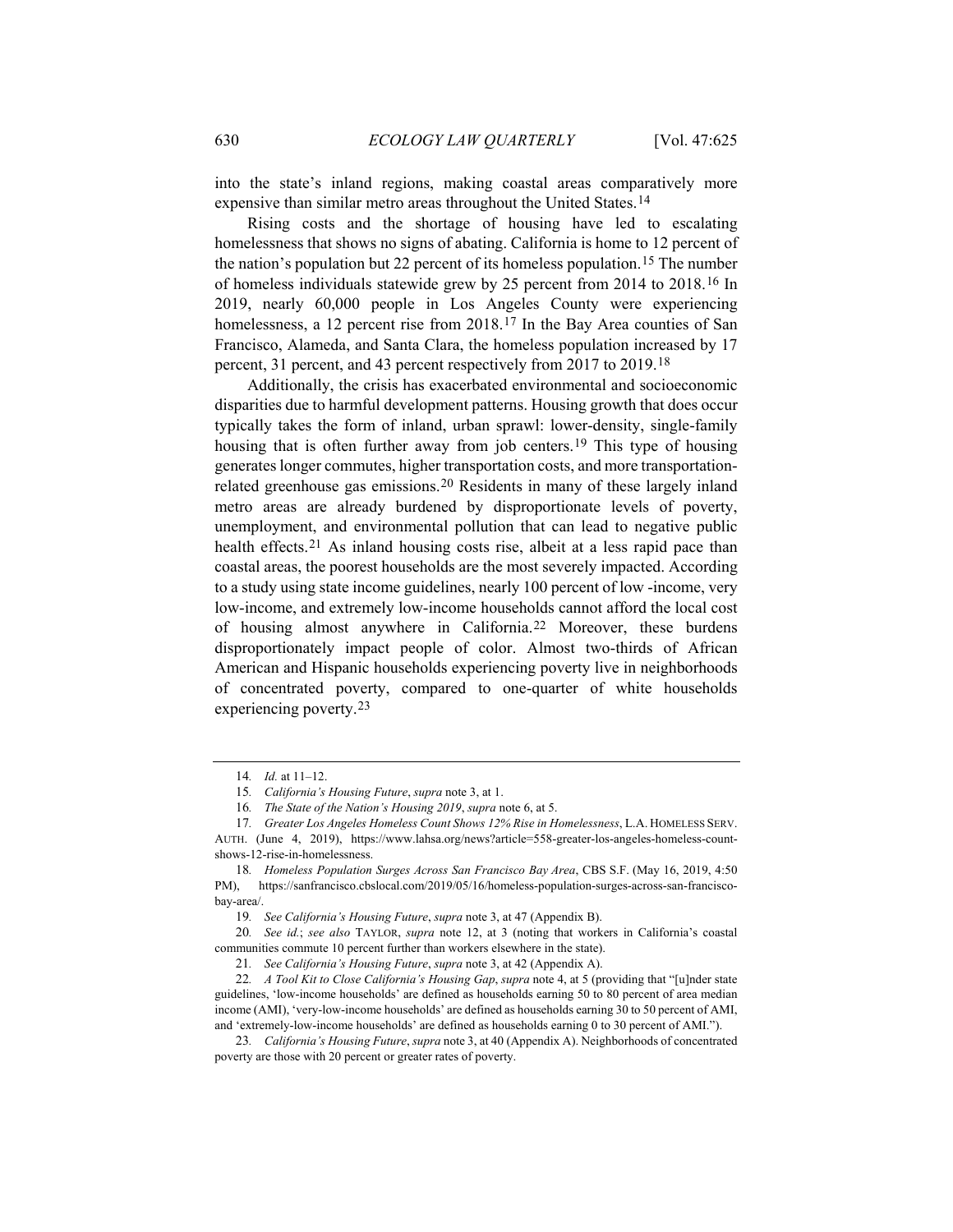Taken together, the increasingly severe impacts of the housing crisis have reinforced income inequality and patterns of segregation in the state.24 Higherincome residents living in desirable coastal areas seek to protect their elevated property values, placing affordable homes even more out of reach for Californians earning lower incomes.25 Meanwhile, affordable housing development is predominantly occurring in inland areas and disproportionately concentrating poor communities of color away from job centers and other economic opportunities.26

# *B. Restrictive Land Use Regulations Are a Significant Cause of the Housing Shortage*

Restrictive land use regulations play a significant role in the crisis. Growth limitation measures, costly regulatory hurdles, and constraints on land development make it more difficult to build housing, especially in California's coastal areas.

Over two-thirds of the cities and counties in California's coastal metro areas have enacted policies explicitly aimed at limiting the growth of housing.27 Cities and counties have authority over housing development within their boundaries and can adopt zoning laws specifying where housing can be built, the type of housing (for example, single-family residential), its density (the number of units per floor area), and the requirements developers must meet to obtain building permits.28 Examples of growth limitation measures adopted by local governments in coastal areas include limiting densities and building heights, capping the number of new homes that can be built per year, and requiring a supermajority of local board members to approve housing projects.<sup>29</sup> These measures make it harder to build housing with greater density, such as multifamily dwellings, which can house more people using less land. From 2013 to 2017, local governments in California that adopted policies setting lower densities and building heights issued fewer multi-family dwelling permits than other jurisdictions in the state.30 Moreover, during the same period, the twelve

<sup>24</sup>*. Id.* at 3.

<sup>25.</sup> TAYLOR, *supra* note 12, at 18. For instance, higher-income residents can seek to protect elevated property values by passing local ballot measures that limit housing development, or by filing a lawsuit challenging the validity of a project under the California Environmental Quality Act. Opponents to a housing project can raise a wide array of legal concerns under the California Environmental Quality Act to slow down or stop a project from moving forward, including a project's effect on traffic, air and water quality, endangered species, and historical site preservation.

<sup>26</sup>*. California's Housing Future*, *supra* note 3, at 3.

<sup>27.</sup> TAYLOR, *supra* note 12, at 15.

<sup>28</sup>*. Id.* at 16.

<sup>29</sup>*. Id.*

<sup>30.</sup> Cecile Murray & Jenny Schuetz, *Is California's Apartment Market Broken? The Relationship Between Zoning, Rents, and Multifamily Development*, TERNER CTR. FOR HOUS. INNOVATION AT U.C. BERKELEY 5–6 (July 2019), https://www.brookings.edu/research/is-californias-apartment-marketbroken/.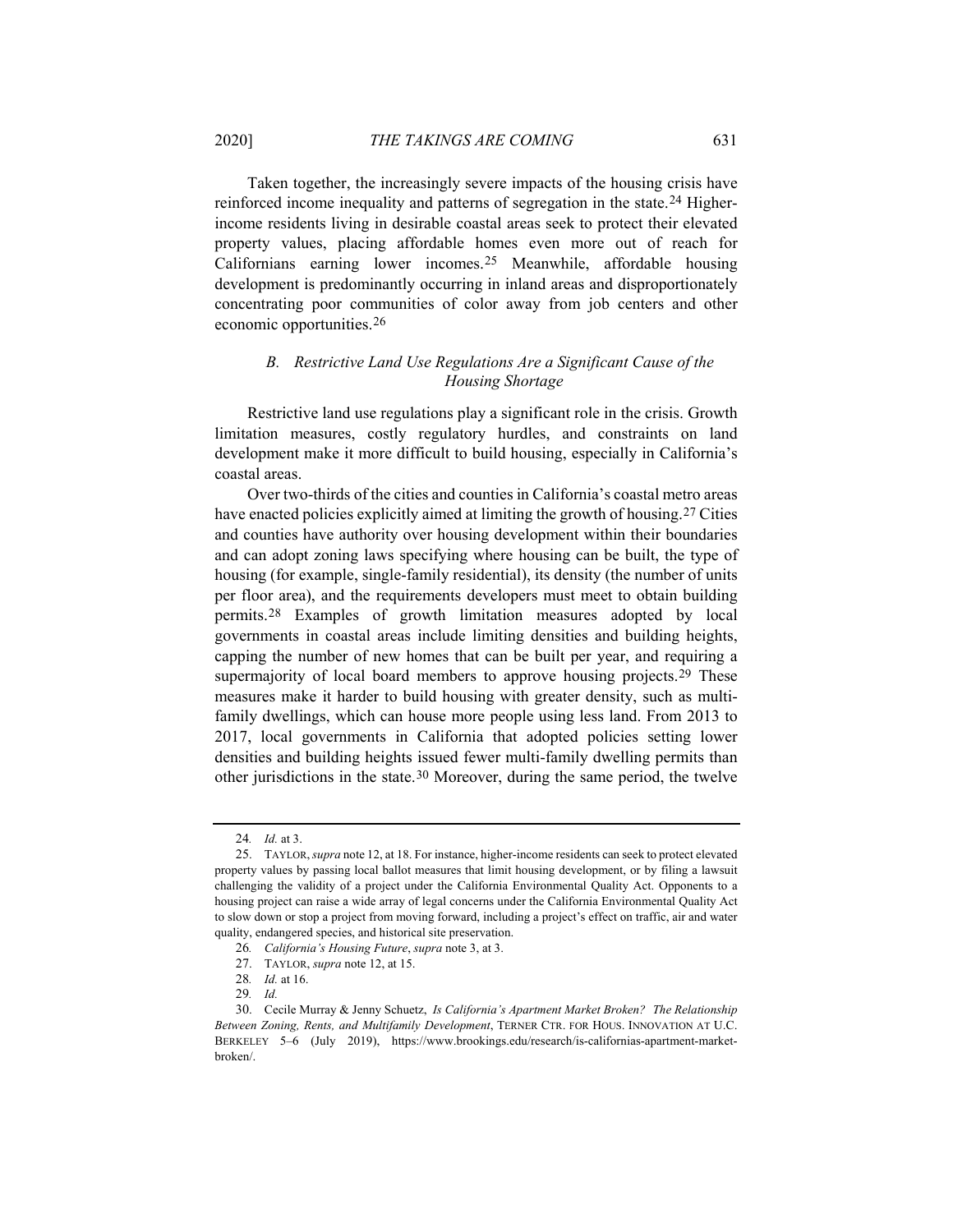most expensive cities for renters in the state issued almost no multi-family permits.31

Additionally, burdensome regulatory hurdles and fees in the state's coastal areas increase the time and cost it takes to build, further slowing housing development. Cities and counties that require multiple layers of department-level review for housing projects make the approval process more complex, opening up additional avenues for residents to challenge approvals.<sup>32</sup> This process can include reviews by building, health, and fire departments, as well as by local planning commissions and city councils.33 As a result, building permits take nearly 50 percent longer to issue in coastal metro areas than in inland areas.34

Furthermore, most jurisdictions in the state zone the majority of their land for single-family housing, constraining the land available for more dense dwellings.35 According to a statewide survey, nearly 75 percent of the land in California cities is devoted to single-family housing and less than 25 percent to multi-family housing.36 Moreover, there is less vacant land available in coastal metro areas, which constrains the opportunities to redevelop properties in ways that would increase housing.37 For instance, developers seeking to redevelop older, underutilized buildings face many of the regulatory hurdles described above, including lengthy review processes and development fees, which limit the degree to which lower-density housing can be replaced with newer, higherdensity housing.38

Because restrictive land use regulations have played such a significant role in the housing shortage, local and state governments have responded by enacting a range of regulatory and deregulatory measures to incentivize and protect affordable housing.

#### *C. Regulatory Efforts to Incentivize and Protect Affordable Housing*

Local governments in California have sought to address the crisis in many ways, including enacting inclusionary housing and rent control regulations within a statewide policy designed to encourage infill and transit-oriented development. But many communities in the state's coastal areas have resisted both greater density and more affordable housing, further driving up housing costs and making it harder to build. Although the state legislature has passed a

36*. Id.*

38*. Id.*

<sup>31</sup>*. Id.* at 10.

<sup>32.</sup> TAYLOR, *supra* note 12, at 16–17.

<sup>33</sup>*. Id.*

<sup>34</sup>*. Id.*

<sup>35.</sup> Sarah Mawhorter & Carolina Reid*, Local Housing Policies Across California Presenting the Results of a New Statewide Survey*, TERNER CTR. FOR HOUS. INNOVATION AT U.C. BERKELEY 12 (Dec. 2018), https://californialanduse.org/download/Terner\_California\_Residential\_Land\_Use\_Survey\_Report .pdf.

<sup>37.</sup> TAYLOR, *supra* note 12, at 20.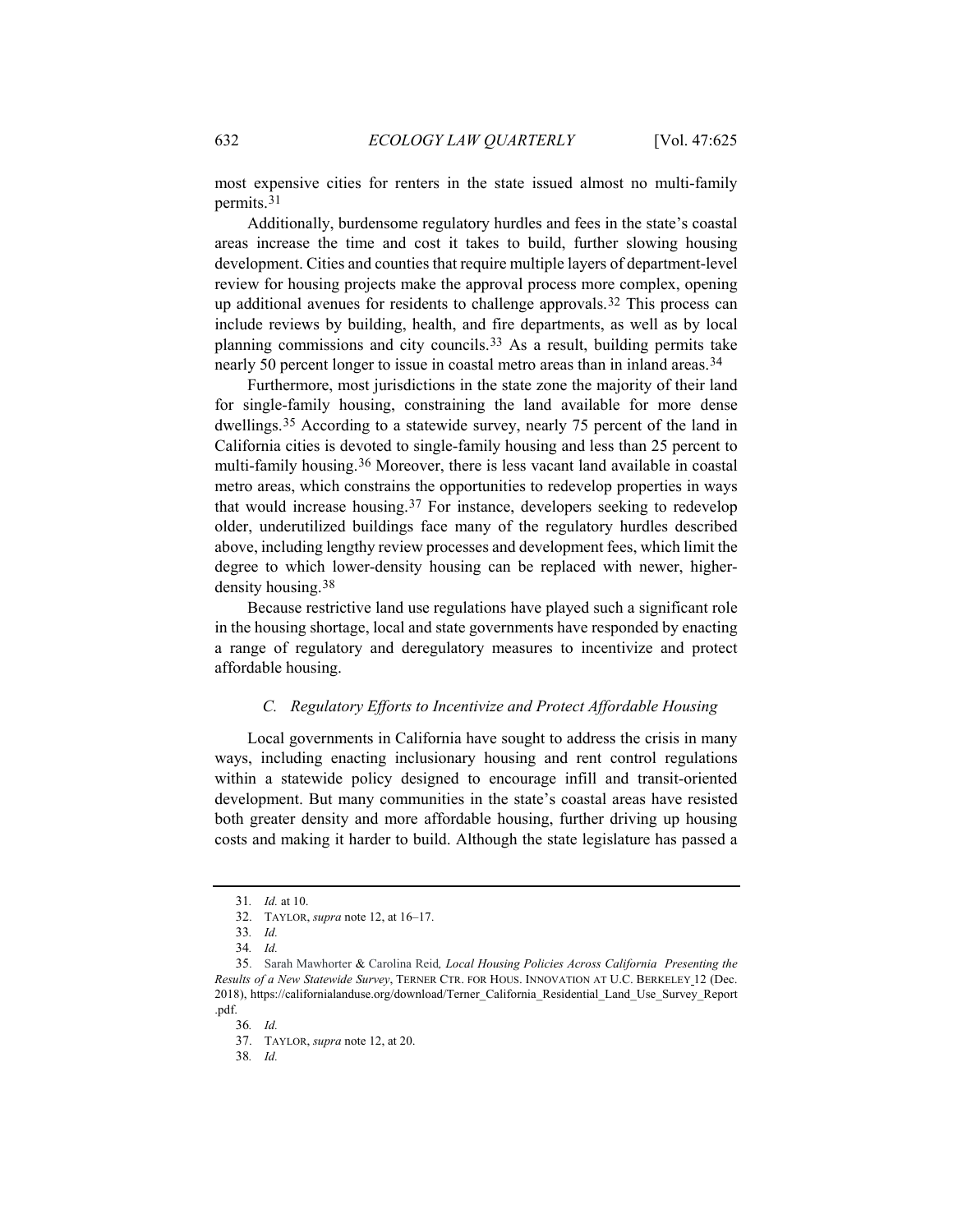suite of laws to streamline housing production and to increase density, efforts to seriously mitigate the housing shortage by enabling more widespread density have failed. As the state continues to explore a range of regulations to alleviate the crisis in a shifting political landscape, it is critical that local and state governments have the regulatory flexibility to test measures that increase and preserve affordable housing.

### *1. Local Regulatory Efforts*

At the local government level, inclusionary housing regulations encourage or require developers to include a certain percentage of affordable housing units within their projects.<sup>39</sup> Many of these ordinances include the option of "in lieu" fees, where developers can pay an amount equal to the fractional share of the required affordable housing units if they choose not to include affordable housing in their projects.40 Although California cities implement inclusionary housing policies in myriad ways, survey data indicate that approximately half of the cities in the state have policies that encourage or require the inclusion of affordable housing units in market rate housing projects and that more housing is built in cities that encourage rather than require inclusionary housing.41

Additionally, rent control regulations at the local level limit the amount landlords can charge tenants. Typically, rent control ordinances set a maximum percentage by which landlords can increase rents and specify how often rents can be raised.42 In Los Angeles, for instance, only one rental price increase is allowed each year, and the amount is based upon the regional Consumer Price Index and capped at 4 percent.<sup>43</sup> The Costa-Hawkins Rental Housing Act governs and places restrictions on rent control, including exempting all single-family homes and condominiums built after 1995 and prohibiting rents from remaining controlled once a tenant moves out.44 Before 2019, fifteen jurisdictions in California had some form of rent control, representing approximately 45 percent of the state's housing and rental units.45 Legislation passed in 2019 expanded tenant protection by enacting rent control statewide that restricted landlords from raising rents by more than 5 percent annually plus the Consumer Price Index.<sup>46</sup>

<sup>39.</sup> CHRISTINE DIETRICK & JON ANSOLABEHERE, CITY OF SAN LUIS OBISPO, LAND USE 101 A FIELD GUIDE 23 (2015).

<sup>40</sup>*. Id.*

<sup>41</sup>*. See* Sarah Mawhorter, *Housing Policies in California Cities Seeking Local Solutions to a Statewide Shortfall* 19, 30 (Terner Ctr. for Hous. Innovation at U.C. Berkeley, Working Paper, Mar. 2019). Survey data suggest that the intent to encourage affordable housing may make a difference for housing developers, including the flexibility of applying inclusionary incentives rather than outright requirements.

<sup>42</sup>*.* L.A., CAL., MUN. CODE § 151.00–31 (1979).

<sup>43</sup>*. Id.*

<sup>44</sup>*. Finding Common Ground on Rent Control A Terner Center Policy Brief*, TERNER CTR. FOR HOUS. INNOVATION AT U.C. BERKELEY 3 (May 2018), https://ternercenter.berkeley.edu/findingcommon-ground-rent-control.

<sup>45</sup>*. Id.*

<sup>46.</sup> Assemb. B. 1482, 2019-2020 Reg. Sess., Ch. 597 (Cal. 2019).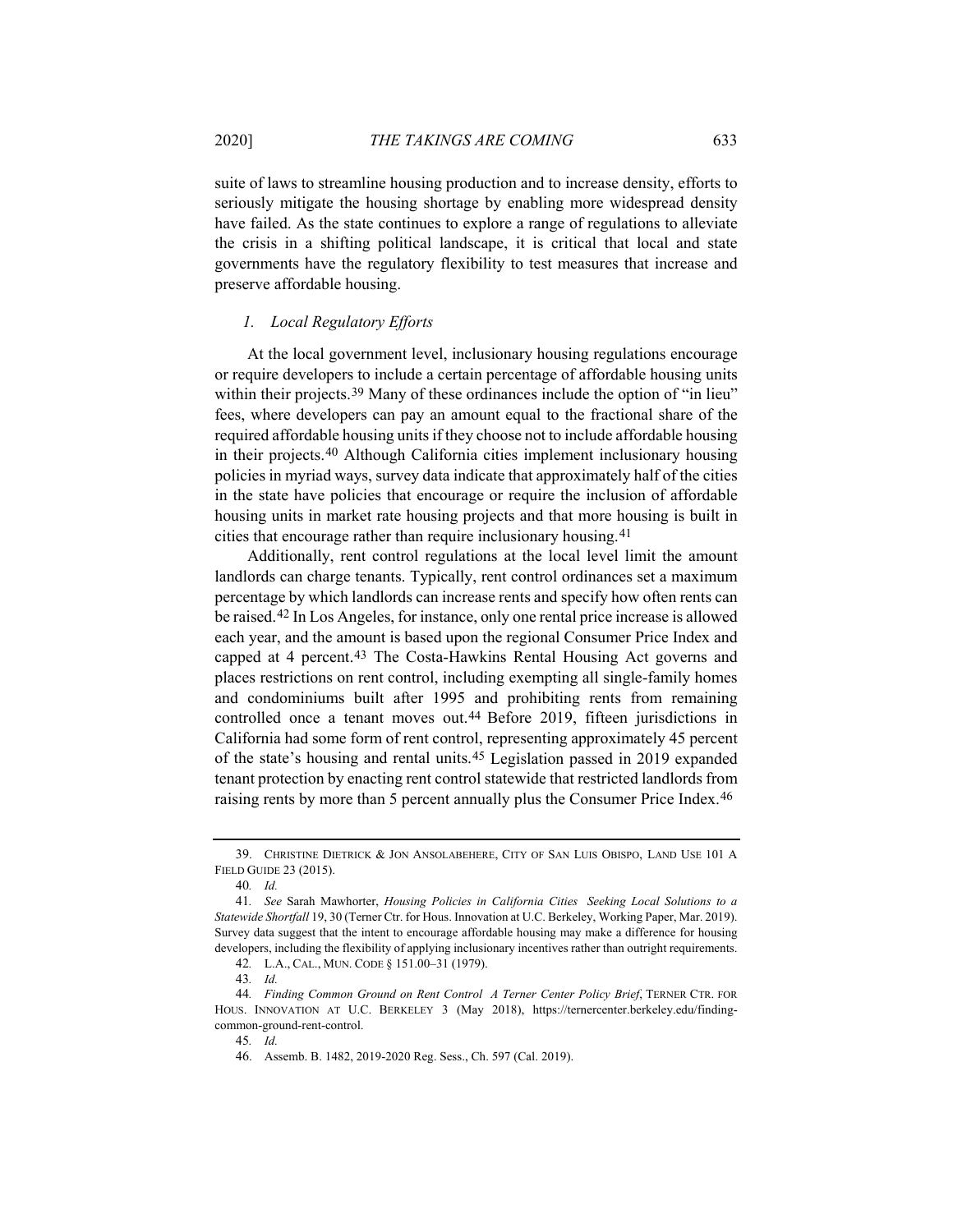These local regulations have been enacted within a statewide policy framework designed to encourage infill and transit-oriented development. California's State Planning Priorities specifically encourage infill, or the repurposing of land in an urban environment for new construction, as well as more efficient land use patterns to protect environmental and agricultural resources.47 The Sustainable Communities Act (SB 375), adopted in 2008, increases coordination between local government planning for housing and regional planning for transportation with the goal of reducing greenhouse gas emissions to meet regional targets.<sup>48</sup> These laws and related policies aim to decrease emissions by making housing more location-efficient. Locationefficient housing minimizes the distance between housing, jobs, and other amenities and promotes the use of transit, biking, or walking instead of singlepassenger vehicle trips.49

As the crisis itself illustrates, however, some local governments in California have been less willing to adopt these policies, especially in the state's coastal areas.50 Local residents often express concern about new housing because they see it as a threat to their financial wellbeing and a harbinger of negative changes to their community.51 Because a home is typically the most significant financial investment a Californian makes in her life, residents fear that the creation of new housing may lower their homes' values.52 The fear of these potential changes that accompany new development, including changes from increased infrastructure and traffic congestion, as well as shifting from a single-family home neighborhood to a more dense, mixed-use neighborhood, can therefore generate local resistance.53 Such opposition is heightened in the state's coastal areas, and particularly in wealthier communities.54 The wealthy coastal metro city of Atherton, for instance, where the average home price is \$8.1 million, prohibits construction of anything other than a single-unit building with a footprint that cannot exceed 8 percent of the land.55 In 2017, Marin County, one of the wealthiest counties in the state, won a legislative moratorium from having to meet the state's affordable housing requirements until 2028.<sup>56</sup>

Such local resistance has led to efforts by the state government to exert greater control over local land use as the housing crisis has grown more acute.

<sup>47.</sup> CAL. GOV'T CODE § 65041.1 (West 2003).

<sup>48</sup>*. California's Housing Future*, *supra* note 3, at 48 (Appendix B).

<sup>49</sup>*. Id.* at 47.

<sup>50</sup>*. See id.* at 55–56.

<sup>51.</sup> TAYLOR, *supra* note 12, at 16.

<sup>52</sup>*. Id.*

<sup>53</sup>*. Id.*

<sup>54</sup>*. Id.*

<sup>55.</sup> Stuart, *supra* note 7.

<sup>56.</sup> Katy Grimes, *Huntington Beach Sued While Marin County Exempted from Affordable Housing Requirements*, CAL. GLOBE (Jan. 31, 2019, 1:05 AM), https://californiaglobe.com/section-2/huntingtonbeach-sued-while-marin-county-exempted-from-affordable-housing-requirements/.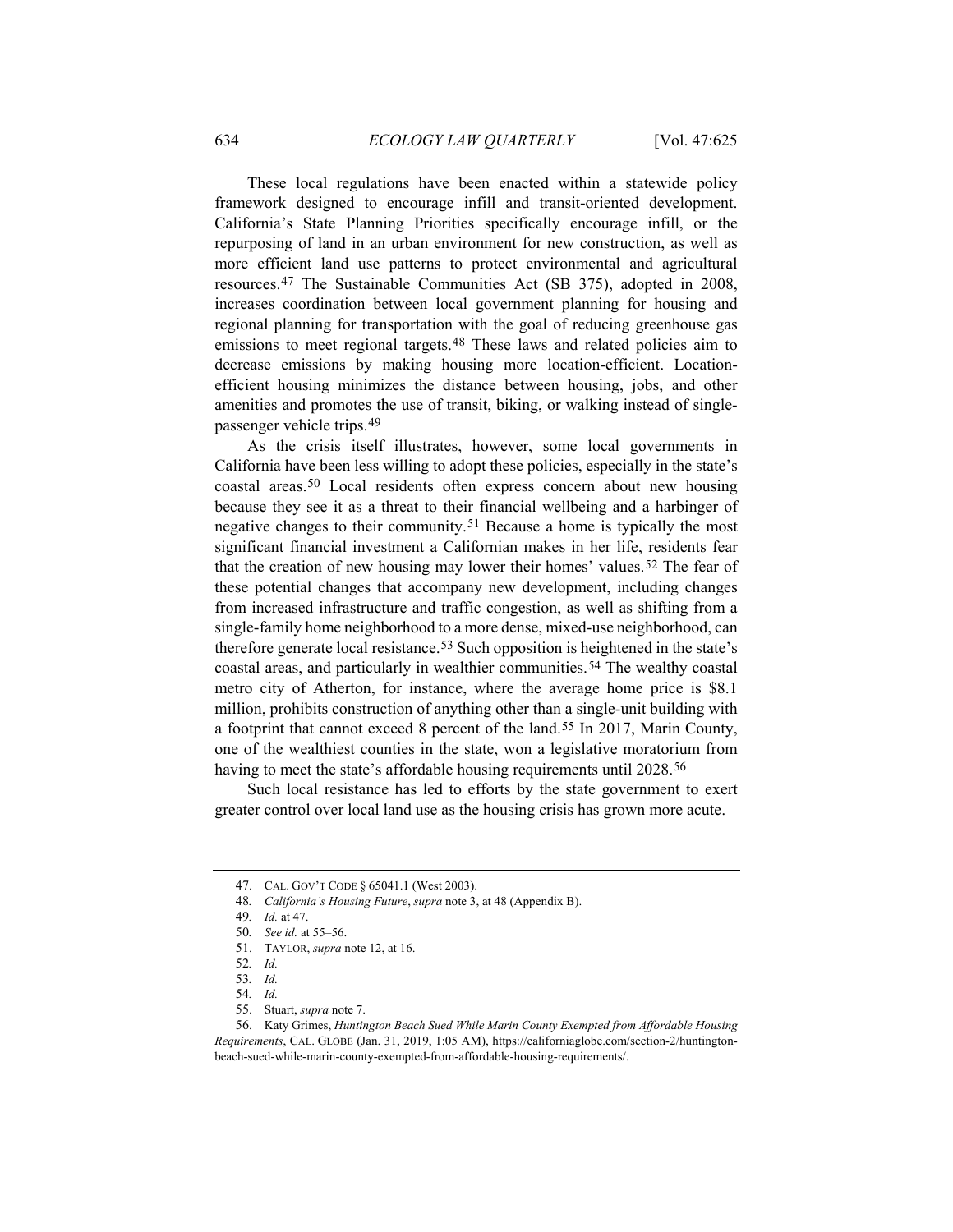#### *2. State Regulatory Efforts*

In 2017, California passed legislation that required local governments not building their fair share of housing to adopt a streamlined approval process for multi-family housing, among other new laws.57 Under California's regional Housing Element law, cities must zone for enough new housing to accommodate future population growth and ensure that a portion of their land is specifically zoned for affordable housing.<sup>58</sup> The process entails the state Department of Housing and Community Development projecting regional population growth and household formation throughout the state, followed by regional government entities allocating the projected housing need to cities in their region, including housing for lower-income residents.<sup>59</sup> Prior to the 2017 legislation, the Housing Element law had long been criticized for its lack of enforcement and the high degree of local government noncompliance.<sup>60</sup> The new streamlined process, however, enables "by right" approval, which ensures that projects meeting certain zoning and planning requirements do not have to undergo additional scrutiny by local governments to get a building permit.<sup>61</sup> The new law also requires multi-family housing developments to provide at least 10 percent of their units to lower-income families.62

Additionally, in 2018, California passed laws to strengthen and expand the state's density bonus law and increase density on properties near transit in the San Francisco Bay Area. The density bonus law, originally enacted in 1979, requires local governments to grant developers a density bonus or other development-related concessions if a developer agrees to construct affordable housing and meet certain criteria.<sup>63</sup> It is a "bonus" in that the law entitles developers to an increase in density over the otherwise maximum density allowed by a given local government.<sup>64</sup> The 2018 amendments to the law expedite local government processing of density bonus applications, extend the law to student housing, and let cities grant density bonuses based on floor area ratio, allowing for more units on a given property.65 The reforms also prohibit

64*. See id.*

<sup>57</sup>*. California's 2017 Housing Package*, CAL. DEP'T. OF HOUS. AND CMTY. DEV., http://www.hcd. ca.gov/policy-research/lhp.shtml#summary (last visited June 14, 2020).

<sup>58.</sup> CAL. GOV'T CODE § 65584 (West 2019).

<sup>59</sup>*. See, e.g.*, Paavo Monkkonen et al., *A Flawed Law Reforming California's Housing Element*, UCLA LEWIS CTR. FOR REG'L POL'Y STUD. 1–2 (2019), https://www.lewis.ucla.edu/2019/05/10/rhnaflawed-law/.

<sup>60</sup>*. See, e.g.*, Paul G. Lewis, *California's Housing Element Law The Issue of Local Noncompliance*, PUB. POL'Y INST. OF CAL. vii-ix (2003), https://www.ppic.org/publication/californias-housing-elementlaw-the-issue-of-local-noncompliance/; *see also* Monkkonen, *supra* note 59, at 2.

<sup>61.</sup> Eric Biber, *CEQA What's Really Behind CA's Affordable Housing Shortage?* CITYWATCH (Oct. 2, 2017), https://www citywatchla.com/index.php/los-angeles-for-rss/14120-ceqa-what-s-reallybehind-ca-s-affordable-housing-shortage.

<sup>62</sup>*. See California's 2017 Housing Package*, supra note 57.

<sup>63.</sup> CAL. GOV'T CODE §§ 65915–18 (West 2020).

<sup>65</sup>*. See* Assemb. B. 2753, 2017-2018 Reg. Sess., Ch. 921 (Cal. 2018); S.B. 1227, 2017-2018 Reg. Sess., Ch. 937 (Cal. 2018); Assemb. B. 2372, 2017-2018 Reg. Sess., Ch. 915 (Cal. 2018).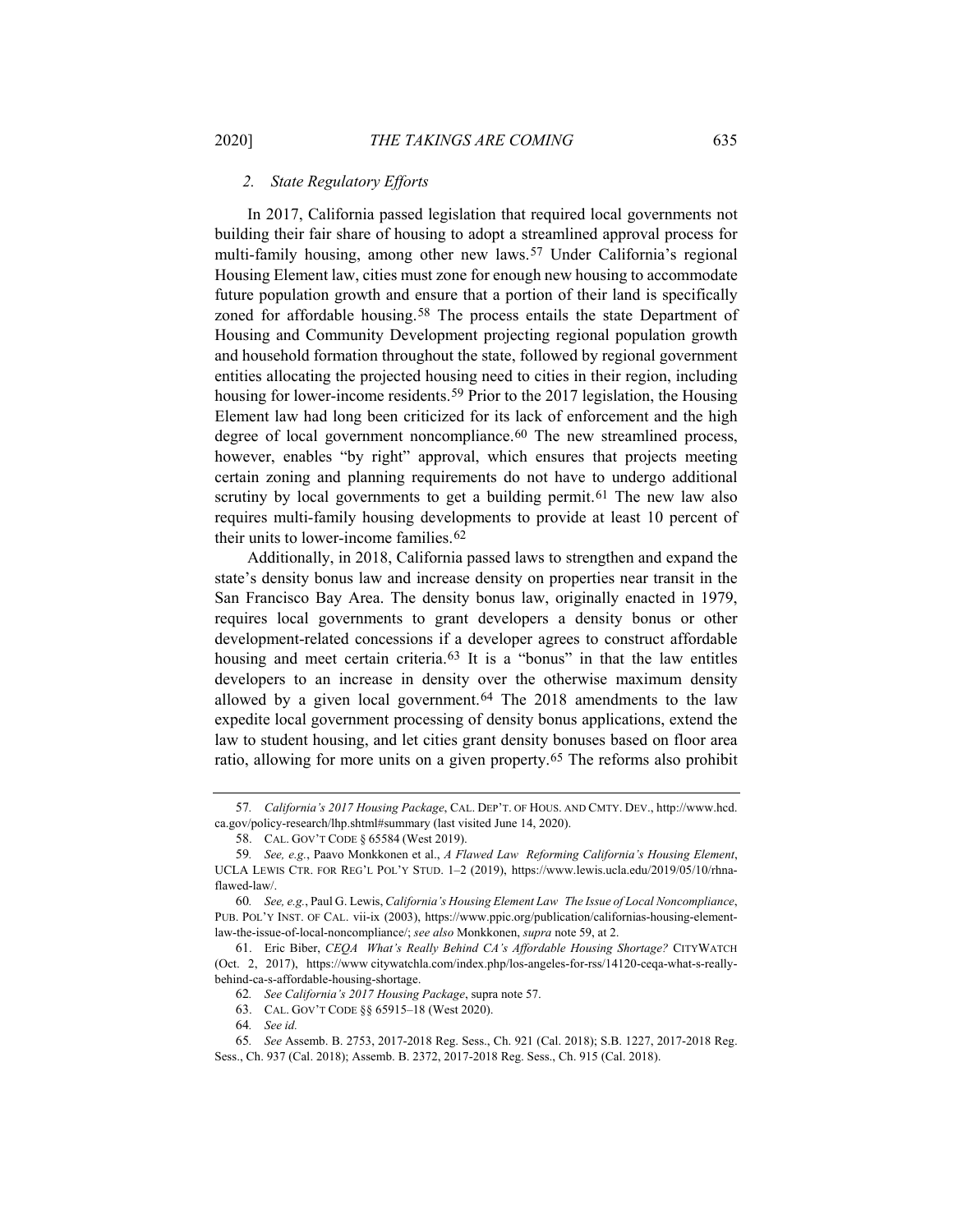cities from imposing parking requirements on developments eligible for density bonuses in excess of specified ratios, thereby freeing up more land for development.66 In addition, other legislation passed in 2018 requires cities in the San Francisco Bay Area to adopt more dense, transit-oriented zoning standards around properties owned by the region's Bay Area Rapid Transit Authority.67 The new law facilitates the construction of 20,000 new housing units within a half-mile of transit stations throughout the region.<sup>68</sup>

While these laws are promising, they are not nearly enough. A report by California's own state Legislative Analyst estimates that even if an expected 100,000 to 140,000 units per year were built across the state, an additional 100,000 units would still be needed just in the state's coastal areas to seriously mitigate the housing shortage.<sup>69</sup> To put these numbers in perspective, only 77,000 units were built in California in 2018.70 The magnitude of the challenge is staggering, and lawmakers have recognized the need for more radical changes to local government land use authority to address it.71

Yet state legislative efforts to limit local land use control and to require greater levels of density have faltered. Legislation proposed in 2018 and again in 2019, Senate Bill 827 and Senate Bill 50, respectively, would have changed much of the land in California currently zoned exclusively for single-family homes to instead permit multi-family dwellings, with additional increases in density allowed in areas with higher concentrations of jobs and greater access to transit.72 Although the most recent bill, SB 50, was supported by an unusual coalition of pro-development groups, environmentalists, and labor unions, among others, it was strongly opposed by local government organizations and cities who decried the potential loss of local control over land use decisions.73 The debate pitted those who promoted density-boosting zoning reforms (known as YIMBYs, or Yes In My Backyard) against those who advocated for slow growth and local control over urban development (known as NIMBYs, or Not In My Backyard).74 The bill was ultimately shelved by legislators who expressed concern about facilitating a surge of new development that would push out

<sup>66.</sup> Assemb. B. 2372.

<sup>67.</sup> Assemb. B. 2923, 2017-2018 Reg. Sess., Ch. 1000 (Cal. 2018).

<sup>68.</sup> Adam Brinklow, *Huge BART Housing Bill Becomes Law*, CURBED S.F. (Oct. 1, 2018, 11:17 AM), https://sf.curbed.com/2018/10/1/17924290/bart-housing-ab-2923-brown-signs-law.

<sup>69.</sup> TAYLOR, *supra* note 12, at 35.

<sup>70.</sup> Elijah Chiland, *Los Angeles Led California in Housing Development in 2018*, CURBED L.A. (May 14, 2018, 11:43 AM), https://la.curbed.com/2019/5/14/18623195/los-angeles-housing-production-2018.

<sup>71</sup>*. Id.*

<sup>72.</sup> Zoie Matthew, *Here's What You Need to Know About Controversial Housing Bill SB 50*, L.A. MAG. (May 16, 2019), https://www.lamag.com/citythinkblog/sb-50-explainer/.

<sup>73.</sup> Julia Wick, *Newsletter Essential California Inside the Demise of SB 50, the State's Most Talked-About Bill*, L A. TIMES (May 17, 2019, 3:30 AM), https://www.latimes.com/newsletters/la-me-lnessential-california-20190517-story.html.

<sup>74.</sup> Laura Bliss, *The NIMBY Principle*, CITYLAB (July 26, 2019), https://www.citylab.com/equity /2019/07/nimby-vs-yimby-single-family-zoning-laws-california-housing/594373/.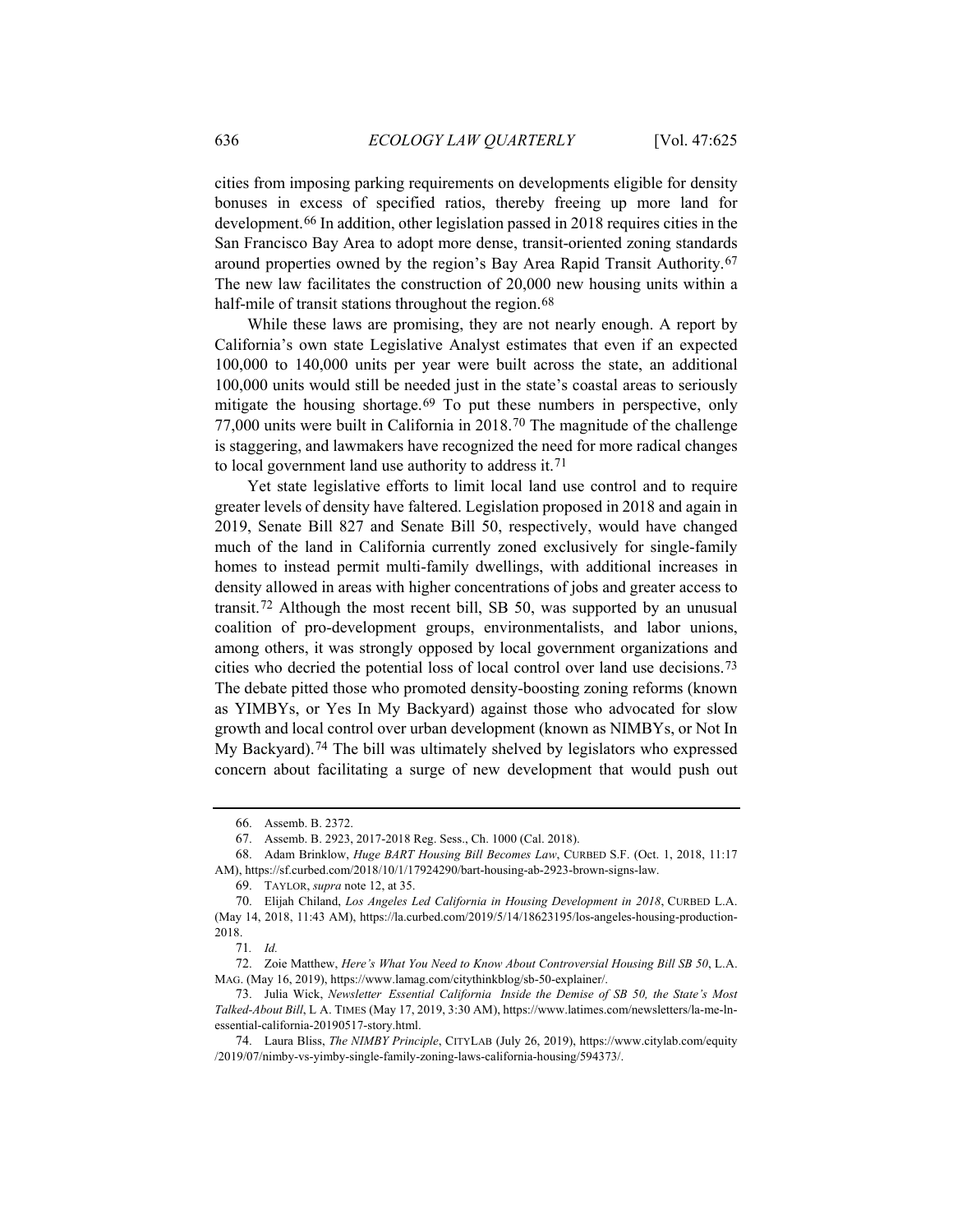lower-income residents, fearing that affordable housing would be replaced by more expensive market-rate housing.75

Despite the housing need, these concerns are not without merit. Although less restrictive zoning can increase the supply of affordable housing, removing regulatory restrictions has at times displaced communities through gentrification (the inflow of new investment and wealthier renters in neighborhoods originally home to lower-income residents).<sup>76</sup> In San Francisco, for instance, the African American population has decreased by nearly 20 percent since 2000, in part because African Americans were shut out of high-paying jobs in the tech sector and the subsequent inability to afford rents in the city.<sup>77</sup> In Los Angeles, transitoriented development aimed at revitalizing neighborhoods has led to increases in white, college-educated, higher-income households and higher rents, as well as the displacement of pre-existing populations.78 Moreover, while permitting greater density can reduce sprawl and the associated greenhouse gas emissions, the inflow of wealthier residents to gentrifying neighborhoods can also bring comparably higher carbon emissions.79 Affluent residents tend to have much larger carbon footprints due to their consumption patterns, even when accounting for reductions in transportation and building energy emissions.<sup>80</sup>

This is all to say that California's housing crisis presents a complex array of challenges for which there are no quick fixes in an evolving socio-economic and political landscape. While more progressive local governments seek to address the adverse impacts of zoning protectionism on housing affordability, this is no longer a historically liberal concern for protecting existing communities from over-development.<sup>81</sup> At the same time, historically liberal views of property protection have in some places aligned with more conservative interests in strengthening property rights against government intrusion.82 Amidst such shifting perspectives, and as housing affordability continues to decrease along with the socio-economic wellbeing of a growing number of residents, it is essential that local and state governments have the regulatory flexibility to test measures aimed at increasing and preserving affordable housing.

<sup>75.</sup> Stuart, *supra* note 7.

<sup>76.</sup> KAREN CHAPPLE & ANASTASIA LOUKAITOU-SIDERIS, TRANSIT-ORIENTED DISPLACEMENT OR COMMUNITY DIVIDENDS?: UNDERSTANDING THE EFFECTS OF SMARTER GROWTH ON COMMUNITIES 45 (2019).

<sup>77</sup>*. Eve Bachrach & Michael Lens, Can a Tool of Segregation be Used to Fight Displacement?*, UCLA LEWIS CTR. FOR REG'L POL'Y STUD. 2 (2017), https://www.lewis.ucla.edu/residential-preferencepolicies/.

<sup>78.</sup> Stan Paul, *Gentrification and Displacement in Southern California*, UCLA LUSKIN SCH. OF PUB. AFF. (Aug. 29, 2016), https://luskin.ucla.edu/gentrification-displacement-southern-california.

<sup>79</sup>*. See* Jennifer L. Rice et al., *Contradictions of the Climate Friendly City New Perspectives on Eco-Gentrification and Housing Justice*, 44 INT'L J. URB. & REGIONAL RES. 145, 146 (2019).

<sup>80</sup>*. See id.* at 152.

<sup>81.</sup> Christopher Serkin, *The New Politics of New Property and the Takings Clause*, 42 VT. L. REV. 1, 12–14 (2017).

<sup>82</sup>*. Id.*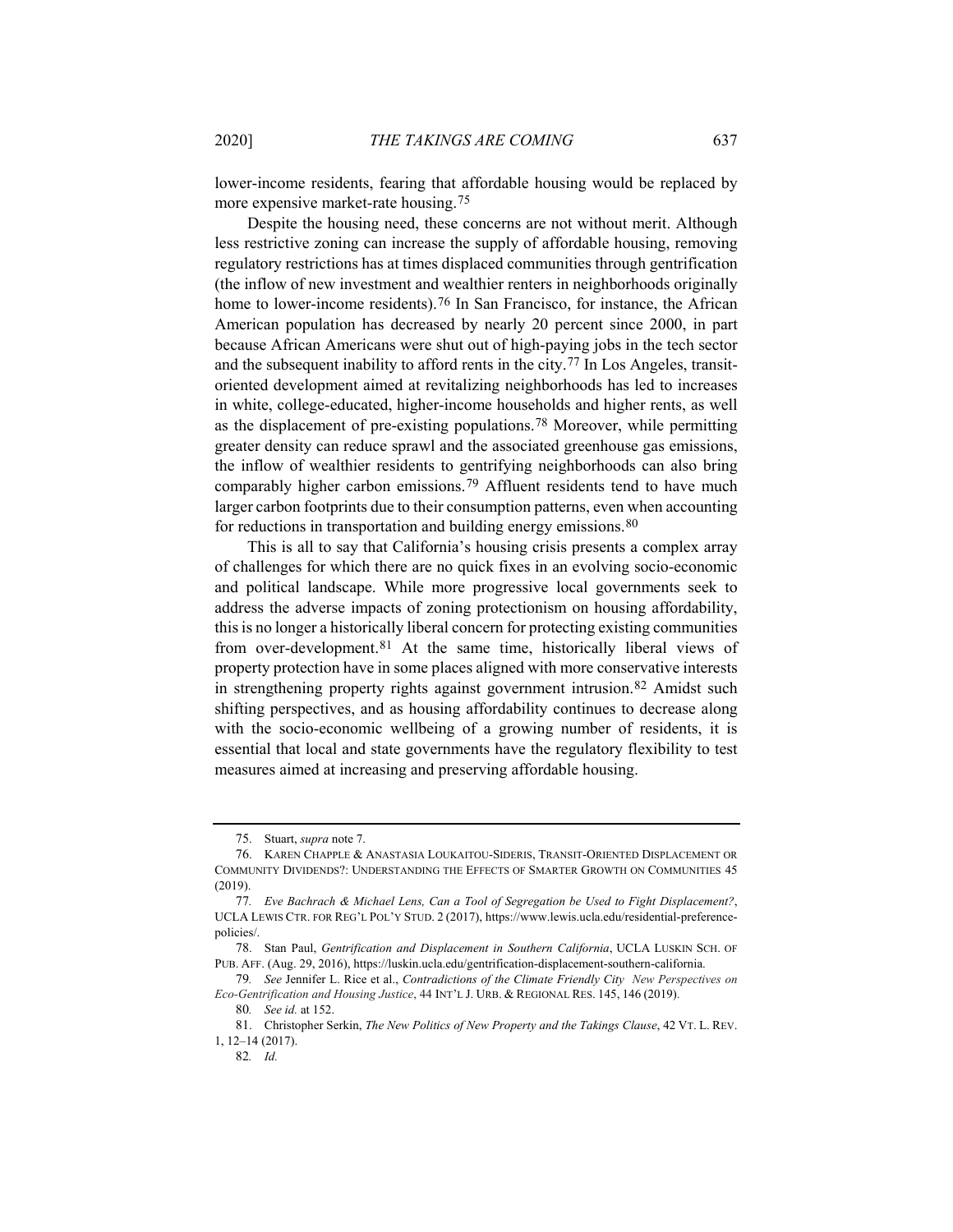#### II. KEEPING LAND USE REGULATIONS FROM GOING TOO FAR

Although California has some of the most prescriptive land use regulations in the country, there are federal constitutional limits. The Takings Clause of the Fifth Amendment guarantees that the government shall not take private property for public use without just compensation.83 Courts have held that takings are not just physical appropriations of land, but also include land use and zoning regulations that are so onerous as to be tantamount to a physical taking of property.84 The government is not prohibited from taking an owner's private property, but instead the exercise of the government's power is conditioned on paying the owner fair compensation.85

In the following Subparts, after providing a brief overview of relevant Takings Clause law, I examine the Supreme Court's decision in *Williamson County Regional Planning Commission v. Hamilton Bank of Johnson City*, which gave state courts a crucial role in determining whether a regulation is legitimate or unconstitutional.86 I then analyze three California Supreme Court cases involving rent control, inclusionary housing, and growth limitation regulations, all challenged by property owners as takings of private property. These cases demonstrate how the *Williamson County* decision, and state courts themselves, justly allowed for the protection of California land use regulations that are critical to addressing the state's housing crisis.

# *A. A Brief Overview of Regulatory Takings*

Property owners seeking to challenge a government regulation as a taking under the Fifth Amendment can do so in four ways.  $87$  They can allege that: 1) the regulation creates a permanent physical invasion of property; 2) the regulation amounts to a loss of all economically beneficial use of property; 3) the regulation, while not falling into the first two categories, nonetheless is a taking due to its economic impact on the property, its effect on the owner's investment-backed expectations, and the character of the government action; or 4) the regulation sets unreasonable conditions on developing land.<sup>88</sup>

Courts have found that the claims based on a physical invasion of property or loss of all economic use entail two categorical rules.89 First, a government must provide just compensation when a regulation requires an owner to suffer a permanent physical invasion of property, no matter how minor.<sup>90</sup> For instance,

<sup>83.</sup> U.S. CONST. amend. V.

<sup>84</sup>*. See* Lingle v. Chevron U.S.A. Inc., 544 U.S. 528, 536–37 (2005).

<sup>85</sup>*. See id.*

<sup>86. 473</sup> U.S. 172, 199–200 (1985), *overruled by* Knick v. Township of Scott, 139 S. Ct. 2162, 2177– 79 (2019) (overruling *Williamson County* and noting the case "was not just wrong. Its reasoning was exceptionally ill founded and conflicted with much of our takings jurisprudence.").

<sup>87</sup>*. Lingle*, 544 U.S. at 548.

<sup>88</sup>*. Id.*

<sup>89</sup>*. See id.* at 538.

<sup>90</sup>*. Id.*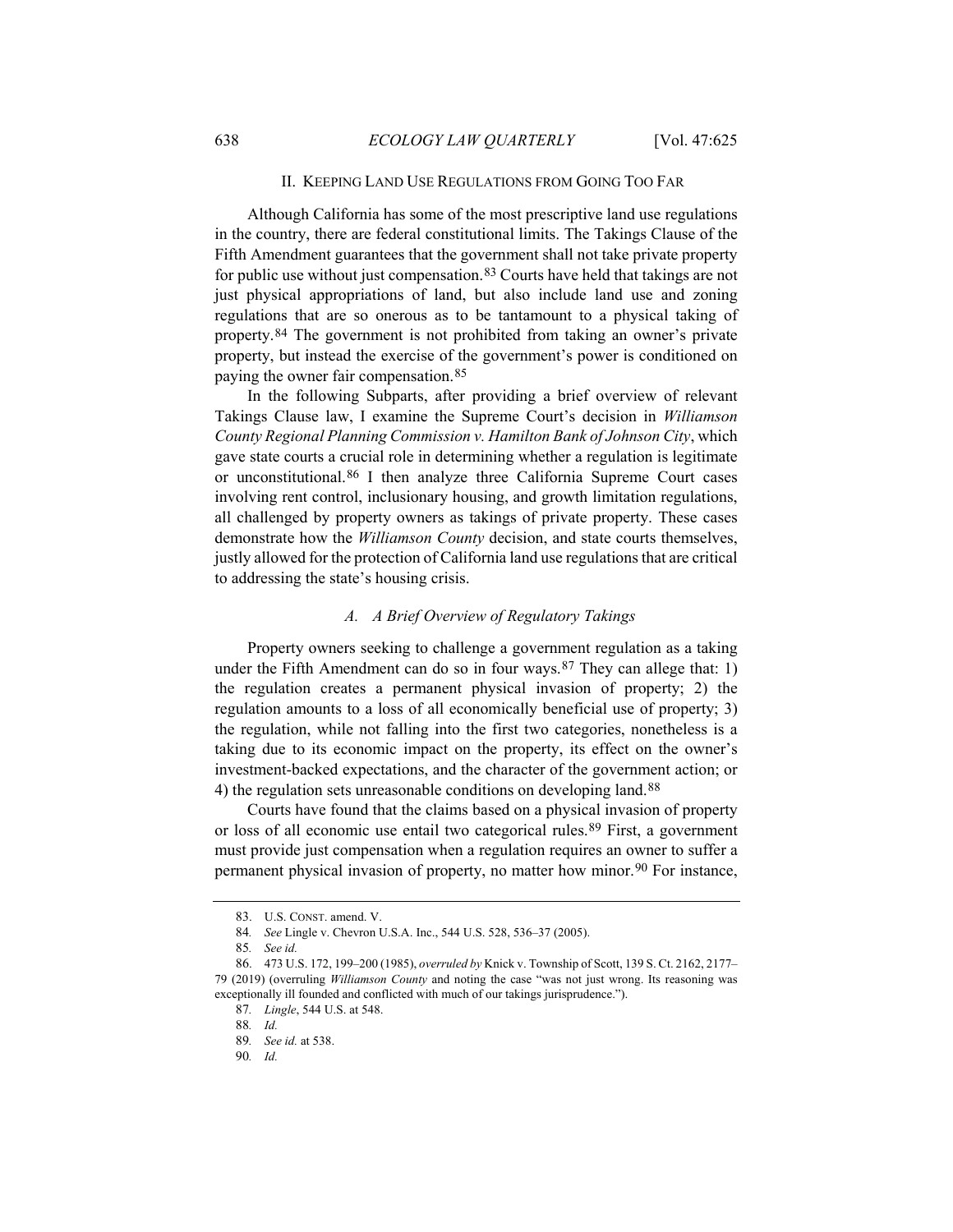a state law that required landlords to allow cable companies to install cable facilities on their property, including a mere half-inch wide cable, nonetheless effected a taking.91 Second, a government must provide just compensation if a regulation completely deprives an owner of all economically beneficial use of his or her property, except to the extent that background principles of a state's property and nuisance law already restrict an owner's intended property use.92 For example, a state law that barred development of an owner's beachfront property, rendering the land parcels "valueless" in terms of development, amounted to such a total regulatory taking.93

Third, outside of these two categorical rules, a government must also provide just compensation if a taking is established under a set of factors developed in *Penn Central Transportation Co. v. City of New York*.94 In *Penn Central*, the Court held that a historic preservation law that limited an owner's development of a railway station did not constitute a taking in light of three factors—the economic impact of the regulation on the property owner, the extent to which the regulation interfered with the owner's distinct investment-backed expectations, and the character of the government action.95 The Court reasoned that the city's regulation did not effect a taking because it entailed a comprehensive plan affecting all historic structures in a non-discriminatory way, and that it did not interfere with the developer's transferable rights to develop other land.96 The evaluation of these three *Penn Central* factors has served as the principal guide for resolving regulatory takings claims.97

Finally, a government must provide just compensation if a regulation sets unreasonable conditions on development. Such conditions are known as land use exactions, or a government requirement that a property owner must satisfy as a condition to obtaining permission to develop land. A government may impose conditions as long as the conditions are reasonable and there is a sufficient nexus between the conditions and the projected burden of the proposed development.<sup>98</sup> Additionally, a government must prove that such conditions have a "rough proportionately" to the development's impact.<sup>99</sup> To better grasp what these limitations mean, it is helpful to understand the conditions in the underlying cases

<sup>91</sup>*. See* Loretto v. Teleprompter Manhattan CATV Corp., 458 U.S. 419, 422, 441 (1982).

<sup>92</sup>*. See* Lucas v. S.C. Coastal Council, 505 U.S. 1003, 1028–30 (1992). For example, if an owner of a property was denied a permit to operate a brickyard because it would emit noxious fumes affecting a neighbor's property, the government's action would not be subject to a takings claim because such use would be a nuisance.

<sup>93</sup>*. See id.* at 1020–22.

<sup>94. 438</sup> U.S. 104, 124 (1978).

<sup>95</sup>*. See id.*

<sup>96</sup>*. See id.* at 138.

<sup>97</sup>*. See* Lingle v. Chevron U.S.A. Inc., 544 U.S. 528, 538–39 (2005).

<sup>98</sup>*. See* Nollan v. Cal. Coastal Comm'n, 483 U.S. 825, 837 (1987).

<sup>99</sup>*. See* Dolan v. City of Tigard, 512 U.S. 374, 391 (1994).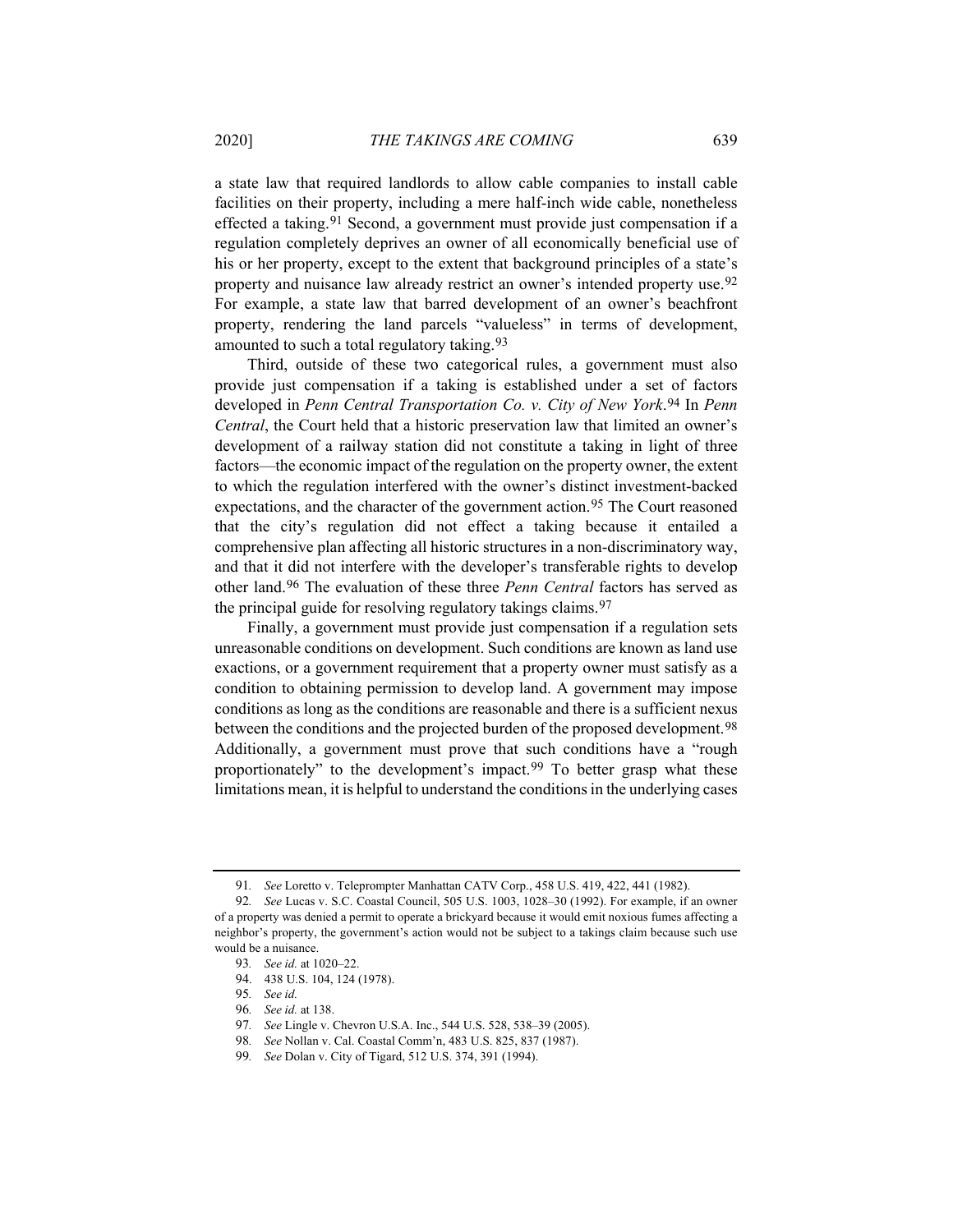that established the standard: *Nollan v. California Coastal Commission* and *Dolan v. City of Tigard*.100

In *Nollan*, a property owner who wanted to build on the coast brought a takings claim against a government agency that required the owner to provide public access to the owner's private beach as a condition of approval.101 The agency's rationale for the condition was to assist the public in viewing the ocean and to overcome a "psychological barrier" to using the beach.102 The Court reasoned, however, that this public purpose was not plausibly related to the permit requirement, and the agency could therefore not impose the condition without paying just compensation.<sup>103</sup> The Court held that there was no nexus between the impact of the project (obstruction of the ocean view) and the condition (providing physical access to cross the owner's beach).<sup>104</sup>

In *Dolan*, an owner who sought to develop her property brought a takings claim against a land use board that, as a condition of approval, required her to dedicate a portion of her land to drainage improvement and construction of a bicycle and pedestrian pathway.<sup>105</sup> The Court reasoned that there was a sufficient nexus under *Nolan* between the impact of the project and the board's condition because the project was located in a flood plain.106 However, the Court found that despite the condition's legitimate public purpose, the land use board did not show that the requirement to dedicate a public greenway was roughly proportional to the development's impact.<sup>107</sup> In other words, the board's condition to require recreational visitors to use a pathway on the owner's land at any time went too far in relation to the impact of the development.108

Taken together, the standard set forth in *Nollan* and *Dolan*, known as the *Nollan*/*Dolan* standard, requires courts to undertake a two-part analysis to determine whether a land use exaction is a taking under the Fifth Amendment. First, a court must examine whether a nexus exists between the exaction and the impact a proposed development will have on public infrastructure. Second, a court must determine if the extent of the exaction is roughly proportional to the proposed development's impact.109

#### *B.* Williamson County *and the "Ripeness Doctrine"*

State courts have played a critical role in evaluating the four ways in which property owners can challenge regulations as takings of private property. This is

<sup>100</sup>*. Nollan*, 483 U.S. at 827–31; *Dolan*, 512 U.S. at 379–83; *see also Lingle*, 544 U.S. at 545–47.

<sup>101</sup>*. Nollan,* 483 U.S. at 827.

<sup>102</sup>*. Id.* at 835.

<sup>103</sup>*. Id.* at 825.

<sup>104</sup>*. See id.* at 837.

<sup>105</sup>*. See Dolan,* 512 U.S. at 379–81.

<sup>106</sup>*. Id.* at 387.

<sup>107</sup>*. Id.* at 394–395.

<sup>108</sup>*. Id.* at 393.

<sup>109</sup>*. Id.*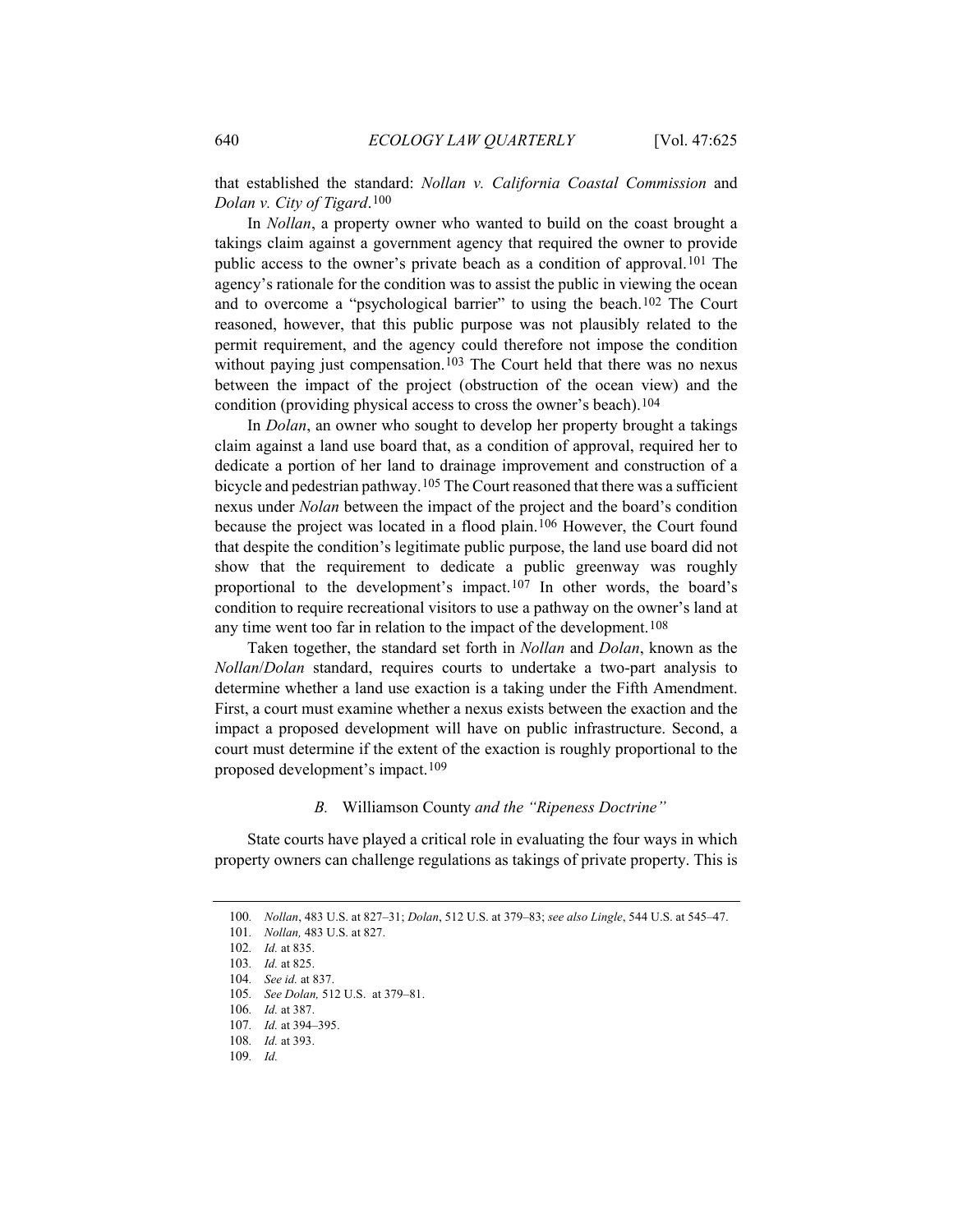due to the Supreme Court's 1985 decision in *Williamson County*, which allowed state courts, rather than federal courts, to first determine whether the application of a regulation to a specific property violates the Takings Clause.110

In *Williamson County*, property owners seeking to develop a residential subdivision alleged that the application of various zoning laws and regulations amounted to a taking of their property.111 The Supreme Court reasoned that the owners did not seek variances from the local government that would have allowed them to develop the land, nor did they bring an inverse condemnation claim that would have allowed them to obtain just compensation under state law.112 Inverse condemnation arises when a property owner seeks just compensation from a public entity that has taken or damaged the owner's property for public use.113 It stands in contrast to direct condemnation, otherwise known as eminent domain, where a public entity condemns a piece of private property for public use.114 The Court also reasoned that "[t]he Fifth Amendment does not proscribe the taking of property; it proscribes taking without just compensation."115 The Constitution, in other words, does not require any compensation before it can be determined whether a taking has occurred.116 The Court thus held that there was not a "ripe" Takings Clause claim "if a State provides an adequate procedure for seeking just compensation . . . until [the property owner] has used the procedure and been denied just compensation."117

The Supreme Court's decision established a two-prong test to determine whether a takings claim was ripe.<sup>118</sup> First, the government entity charged with implementing the regulation had to reach a final decision regarding its application to the property at issue.<sup>119</sup> Second, if the state provided an adequate procedure for seeking just compensation for the taking of the property, the owner had to use the procedure and be denied compensation.120 Known as the ripeness doctrine, if these two conditions were not met, a property owner did not have a claim under the Takings Clause.121

<sup>110.</sup> Nikolas Bowie, *The Deregulatory Takings Are Coming!*, LAW AND POL. ECON. (Sept. 3, 2019), https://lpeblog.org/2019/09/03/the-deregulatory-takings-are-coming/.

<sup>111.</sup> Williamson Cty. Regional Planning Comm'n v. Hamilton Bank of Johnson City, 473 U.S. 172, 175 (1985).

<sup>112</sup>*. See id.* at 175–82, 196 (noting "[u]nder Tennessee law, a property owner may bring an inverse condemnation action to obtain just compensation for an alleged taking of property under certain circumstances. TENN. CODE ANN. § 29–16–123 (1980).").

<sup>113.</sup> NATURE AND BASIS OF ACTION, 2 CAL. REAL EST. DIGEST 3D EMINENT DOMAIN § 132.

<sup>114</sup>*. Id.*

<sup>115</sup>*. Williamson County*, 473 U.S. at 194.

<sup>116</sup>*. Id.* at 195.

<sup>117</sup>*. Id.*

<sup>118.</sup> Richard Frank, *Supreme Court Takes a Knick Out of Regulatory Takings Law*, LEGALPLANET (June 23, 2019), https://legal-planet.org/2019/06/23/supreme-court-takes-a-knick-out-of-regulatorytakings-law/.

<sup>119</sup>*. Williamson County*, 473 U.S. at 186.

<sup>120</sup>*. Id.*

<sup>121</sup>*. Id.*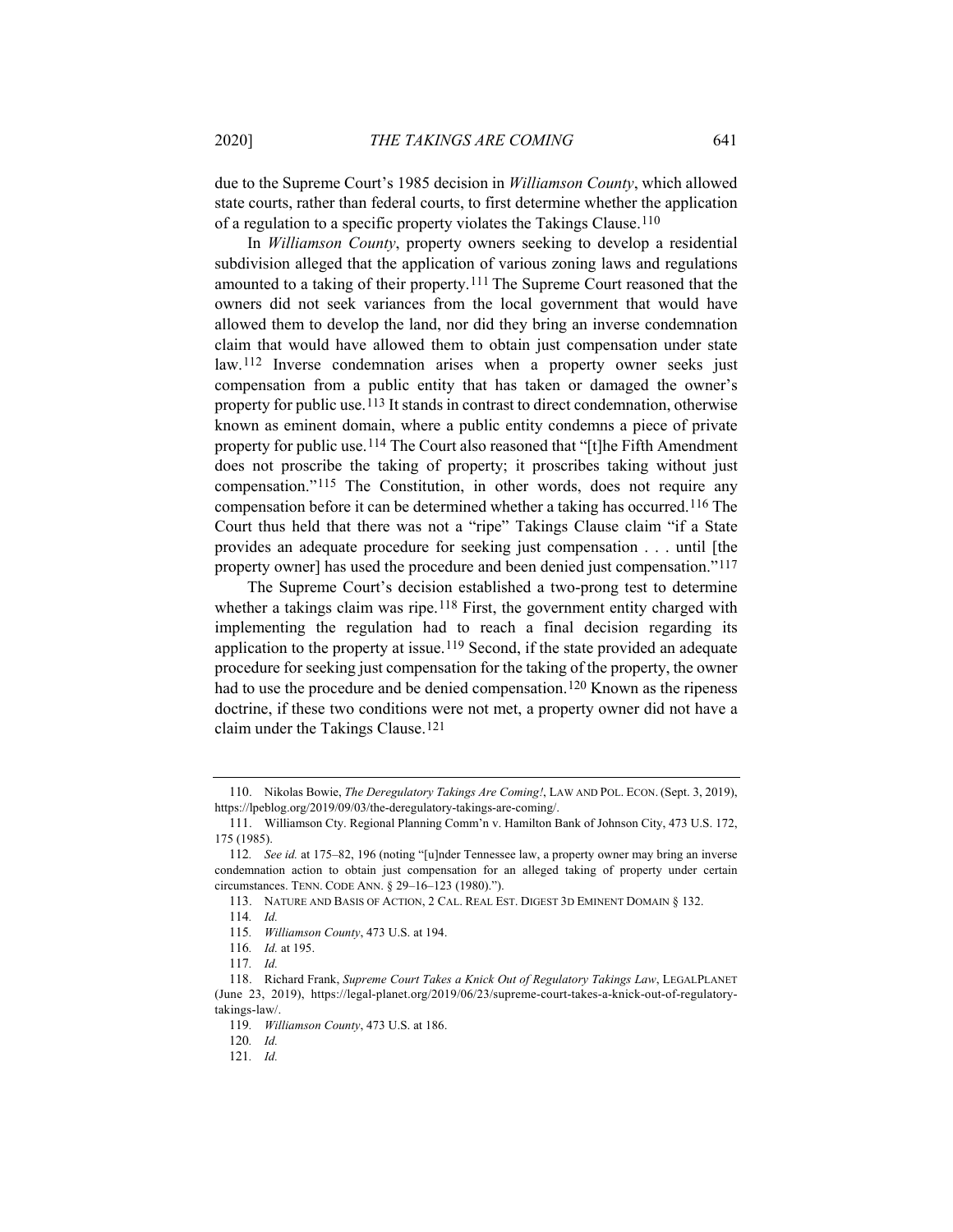Justice John Paul Stevens, in a concurring opinion, gave further, important rationales for the significance of requiring property owners to exhaust state judicial remedies before they could have a valid takings claim.<sup>122</sup> In describing permanent harms that may be inflicted upon property owners by zoning regulations, Stevens highlighted the conditional nature of the Takings Clause: Such harms do not violate the Constitution if the owner is fairly compensated, and may not violate the Constitution even if the owner is not compensated.123 Stevens reasoned that "[w]e do not yet know whether the harm inflicted by the zoning regulations is severe enough" to be unconstitutional and that a regulation's constitutionality could not be fairly assessed until a claimant went through a state procedure set up for that very purpose.<sup>124</sup> Moreover, such procedures give the government the opportunity to abandon or adjust the regulation or to pay compensation if needed.125

Additionally, and more practically, Justice Stevens noted that we necessarily live in a highly regulated society.126 As such, temporary harms caused by government regulations are an inevitable cost of doing business.127 Although these costs are unfortunate, Stevens reasoned, as long as a regulatory agency uses a fair process to provide compensation, there is no basis in the Constitution for characterizing every regulation as a taking.128

# *C.* Williamson County *Justifiably Allowed State Courts to Protect California's Rent Control, Inclusionary Housing, and Growth Limitation Regulations*

Justice Stevens was right. The following California Supreme Court cases demonstrate how *Williamson County*'s requirements, and state courts themselves, justifiably allowed for the protection of regulations that are critical to addressing California's housing crisis. In the following Subparts, I first examine *Kavanau v. Santa Monica Rent Control Board*, which shows how a state process for adjusting excessive rent control ordinances promoted judicial economy.129 Next, I examine *California Building Industry Association v. City of San Jose* (*CBIA*), where the state court averted a significant threat to inclusionary housing ordinances by not applying a stricter legal standard.130 Lastly, I consider *Hensler v. City of Glendale*, which demonstrates how state processes can be integral to determining if a taking has even occurred.131

<sup>122</sup>*. See id.* at 202–05 (Stevens, J., concurring).

<sup>123</sup>*. Id.* at 202 (Stevens, J., concurring).

<sup>124</sup>*. Id.* at 203 (Stevens, J., concurring).

<sup>125</sup>*. Id.* at 202 (Stevens, J., concurring).

<sup>126</sup>*. Id.* at 204 (Stevens, J., concurring).

<sup>127</sup>*. Id.*

<sup>128</sup>*. Id.*

<sup>129</sup>*. See* 941 P.2d 851, 866 (Cal. 1997).

<sup>130</sup>*. See* 351 P.3d 974, 991 (Cal. 2015).

<sup>131</sup>*. See* 876 P.2d 1043, 1046 (Cal. 1994).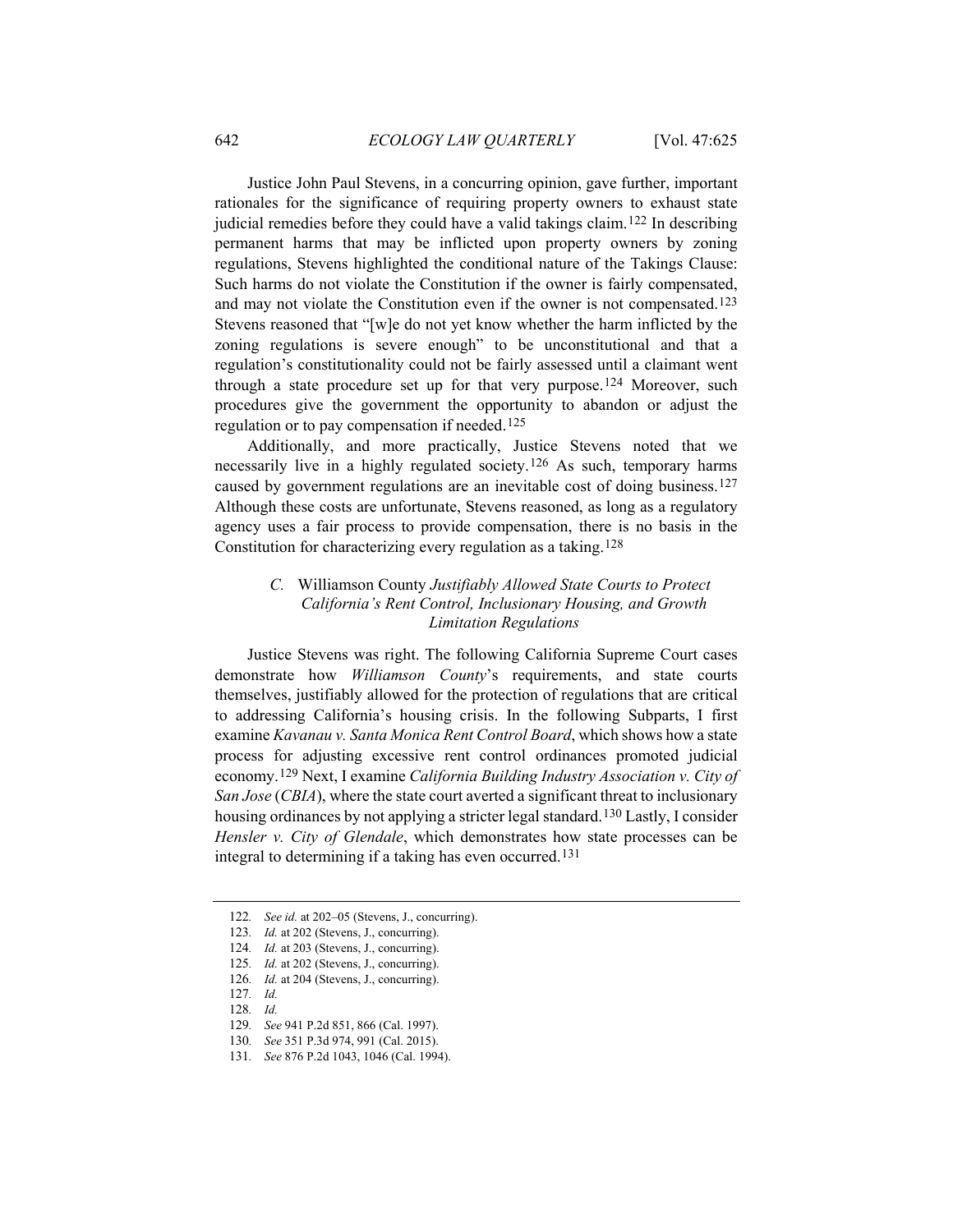# *1. Rent Control and* Kavanau v. Santa Monica Rent Control Board

The California Supreme Court's decision in *Kavanau v. Santa Monica Rent Control Board* illustrates how *Williamson County* appropriately left the task of assessing the fairness of rent control regulations to local governments, thereby promoting judicial economy.132 The holding required landlords to first use a local government process for fairly adjusting excessively low rents when seeking to challenge a rent control regulation.133 This process, which came to be known as a *Kavanau* adjustment, provided an adequate procedure for obtaining compensation, rather than allowing a landlord to pursue an unnecessarily duplicative claim for seeking compensation through federal court under the Takings Clause.134

In *Kavanau*, the court held that although a property owner need not lose the value of all of his or her property to have a viable takings claim, a city's rent control ordinance did not constitute a taking because an adequate process existed for the owner to recoup losses from prior rent ceilings.135 Kavanau, a landlord of a multi-family apartment, brought a claim to obtain just compensation from the City of Santa Monica's Rent Control Board, alleging that he had suffered a taking from lost rent due to a city ordinance that limited annual rent increases to 12 percent.136 The court found that an owner need not lose all property value from a rent control ordinance to have a viable takings claim under *Penn Central*, and in doing so expanded the list of *Penn Central* factors to thirteen.137 However, the court reasoned that because a remedy was available through the Rent Control

<sup>132</sup>*. See generally Kavanau*, 941 P.2d at 854–55 (holding that plaintiff "is not entitled to maintain an inverse condemnation action, because he may obtain a full and adequate remedy for any interim loss . . . through an adjustment of future rents under the rent regulation process").

<sup>133</sup>*. Id.*

<sup>134.</sup> HON. TERRY B. FRIEDMAN ET AL., CALIFORNIA PRACTICE GUIDE—LANDLORD-TENANT, CH. 5-B (2019).

<sup>135</sup>*. Kavanau*, 941 P.2d at 854–55.

<sup>136</sup>*. Id.*

<sup>137</sup>*. Id.* at 860. The court noted the three factors most emphasized in *Penn Central*, including (1) the economic impact of the regulation on the claimant, (2) the extent to which the regulation has infringed on reasonable investment-backed expectations, and (3) the character of the government action. The court also noted other relevant factors, including (4) whether the regulation interferes with interests that are sufficiently bound up with the reasonable expectations of the claimant to constitute "property" for Fifth Amendment purposes, (5) whether the regulation affects the existing or traditional use of the property, (6) the nature of the state's interest in the regulation, (7) whether the property owner's holding is limited to the specific interest the regulation abrogates or is broader, (8) whether the government is requiring resources to permit or facilitate uniquely public functions, (9) whether the regulation permits the owner to profit and obtain a reasonable return on the investment, (10) whether the regulation provides the owner benefits or rights that mitigate the burdens of the regulation, (11) whether the regulation prevents the best use of the land, (12) whether the regulation extinguishes a fundamental attribute of ownership, and (13) whether the government is demanding the property as a condition for the granting of a permit. The court emphasized that the list is not intended to be comprehensive, nor is it intended to provide a single analytical method for approaching takings claims.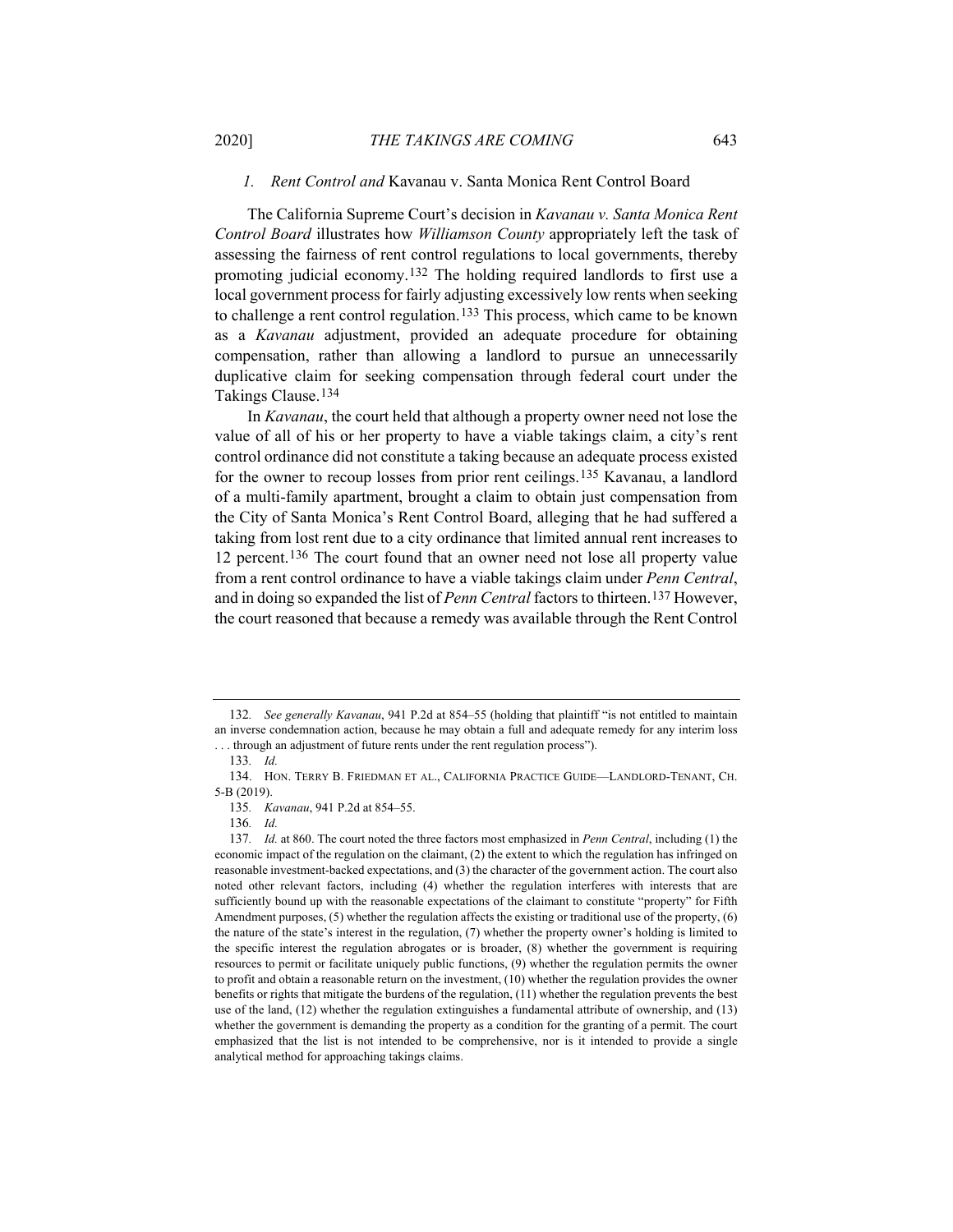Board's rent adjustment process, this precluded a federal takings claim due to *Williamson County*'s requirement to first utilize state judicial remedies.138

The *Kavanau* decision promoted judicial economy because it channeled claims of confiscatory rent control regulations into local administrative processes, rather than into federal courts unfamiliar with state law. As long as a process was in place to obtain a *Kavanau* adjustment of future rents and the approved adjustments adequately compensated the landlord for excessively low rent ceilings, there was no need to allow landlords to seek additional compensation under the Takings Clause. Allowing landlords to go directly to federal courts would have needlessly expended additional resources by litigants and courts towards the same end of obtaining just compensation. The *Kavanau* decision thus saved courts' and litigants' time and money by avoiding unnecessary litigation. Moreover, setting rent controls in California is a task for local governments.139 Because local rent control boards throughout the state use a variety of complex formulas to satisfy a standard of providing a reasonable return for property owners, the *Kavanau* holding also kept federal courts from having to regularly evaluate claims in areas of state law with which they may not have been familiar.140

Furthermore, before the *Kavanau* decision, many California local government attorneys took the position that no taking occurred under a rent control ordinance unless 100 percent of the value of a property was lost.<sup>141</sup> But the *Kavanau* court's finding that a property owner could potentially have a viable takings claim due to rent control allowed for a more flexible, case by case approach to evaluating the constitutionality of rent control ordinances. The court's articulation of thirteen *Penn Central* factors to evaluate regulatory takings claims justifiably created a pathway for property owners to challenge rent control ordinances that went too far.142

# *2. Inclusionary Housing and* California Building Industry Association v. City of San Jose

The California Supreme Court's holding in *CBIA* protected inclusionary housing ordinances in California by finding that such regulations were not land use exactions subject to the *Nollan*/*Dolan* standard. Although *Williamson County*'s state litigation requirement was not relevant to the case, the decision demonstrates the deference shown by California state courts to local

<sup>138</sup>*. Id.* at 864–66.

<sup>139</sup>*. Id.* at 855–56.

<sup>140</sup>*. Id.*

<sup>141.</sup> Brigit S. Barnes & Assocs., Inc., *California Supreme Court Recognizes a Partial Taking*, FINDLAW (Mar. 26, 2008), https://corporate.findlaw.com/litigation-disputes/california-supreme-courtrecognizes-a-partial-taking.html.

<sup>142</sup>*. See, e.g.*, *Kavanau,* 941 P.2d at 860 (noting additional factors under *Penn Central* from a close reading and subsequent cases).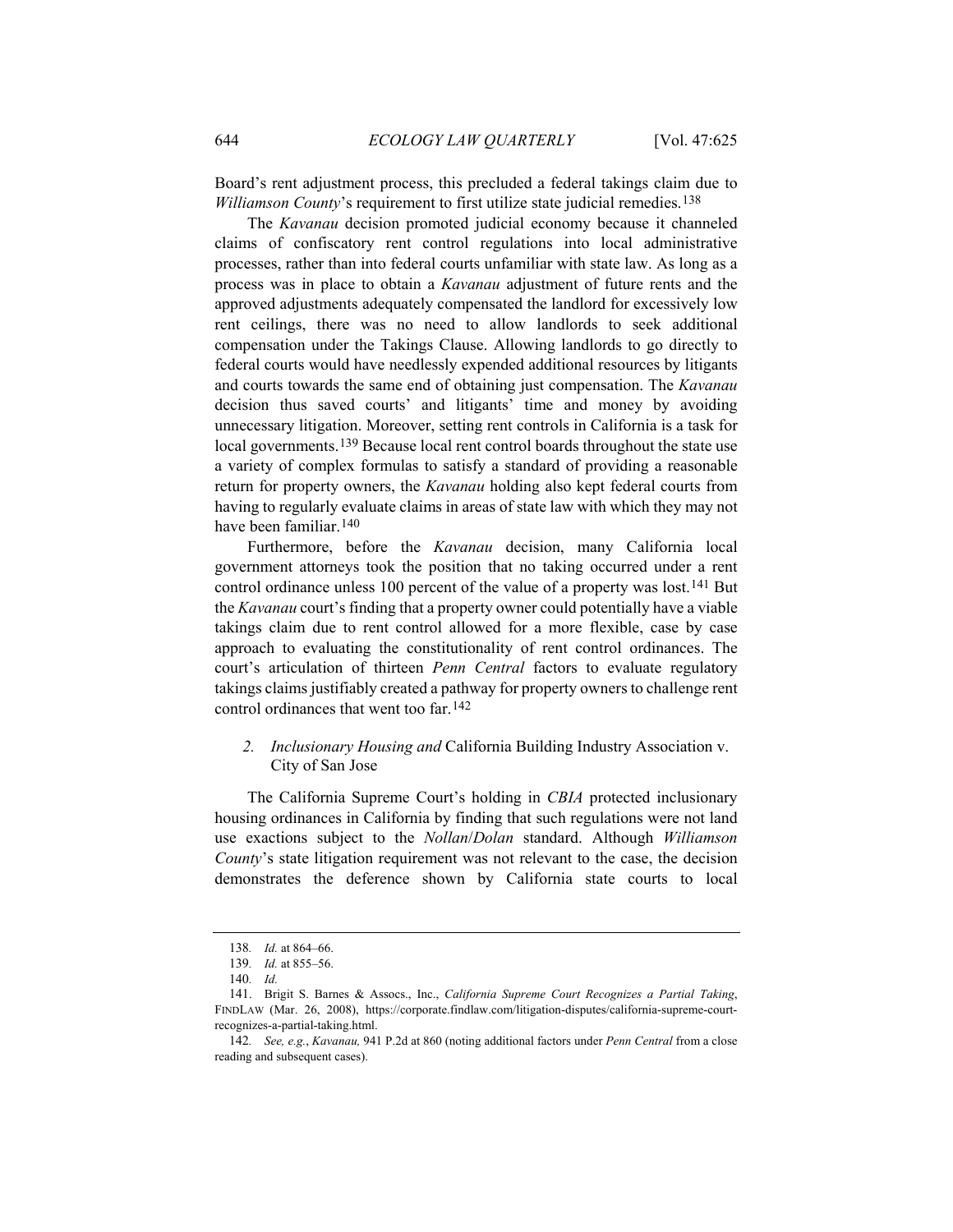governments in evaluating regulatory takings claims in the critical area of affordable housing.

In *CBIA*, the California Supreme Court upheld an inclusionary housing ordinance as an allowable use restriction under a city's discretionary authority.143 The City of San Jose's ordinance required developers of new residential projects containing twenty or more units to sell at least 15 percent of the units to low or moderate income buyers, in order to provide for more affordable housing.144 The court found that the ordinance was not an exaction under *Nollan*/*Dolan* because it did not require a developer to dedicate any portion of his or her property to the public or pay money to the public.145 Instead, the court reasoned, the ordinance simply restricted the use of a property by limiting the price a developer could offer for some of a project's units.146 The court thus held that the proper constitutional inquiry was whether the housing ordinance was reasonably related to the city's legitimate interest in serving the community at large and that the ordinance easily met this standard due to a severe affordable housing shortage.<sup>147</sup> The court found that the ordinance had a legitimate purpose of not only increasing affordable housing but also of assuring that the units were part of mixed-income developments to create "economically diverse communities and avoid the problems that have historically been associated with isolated low-income housing."148

The *CBIA* decision removed a potentially fatal threat to inclusionary housing ordinances by not applying the *Nollan*/*Dolan* standard. That standard is more protective of private property because it imposes additional restrictions on a government's otherwise broad authority to condition the grant of a benefit if that condition limits a property owner's constitutional right to just compensation.149 The rationale for the standard was developed by Justice Antonin Scalia, who was keenly interested in protecting private property rights and shaping regulatory takings jurisprudence accordingly.150

Although California state courts limit *Nollan*/*Dolan*'s application to administrative decisions, lower courts throughout the country are divided over whether the standard applies to regulatory takings involving legislatively imposed conditions or only administrative ones.151 In a concurring opinion denying certiorari of the *CBIA* decision, Justice Clarence Thomas noted that the split amongst lower courts implicated an "unsettled issue under the Takings

<sup>143</sup>*. See* 351 P.3d 974, 991 (Cal. 2015).

<sup>144</sup>*. Id.* at 980–84.

<sup>145</sup>*. Id.* at 990–91.

<sup>146</sup>*. Id.*

<sup>147</sup>*. Id.* at 990–93.

<sup>148</sup>*. Id.* at 979.

<sup>149</sup>*. See id.* at 997–98.

<sup>150.</sup> Richard Frank, *San Jose's Inclusionary Housing Ordinance Dodges Supreme Court Bullet,*  LEGALPLANET (Mar. 1, 2016), https://legal-planet.org/2016/03/01/san-joses-inclusionary-housingordinance-dodges-supreme-court-bullet/.

<sup>151</sup>*. Id.*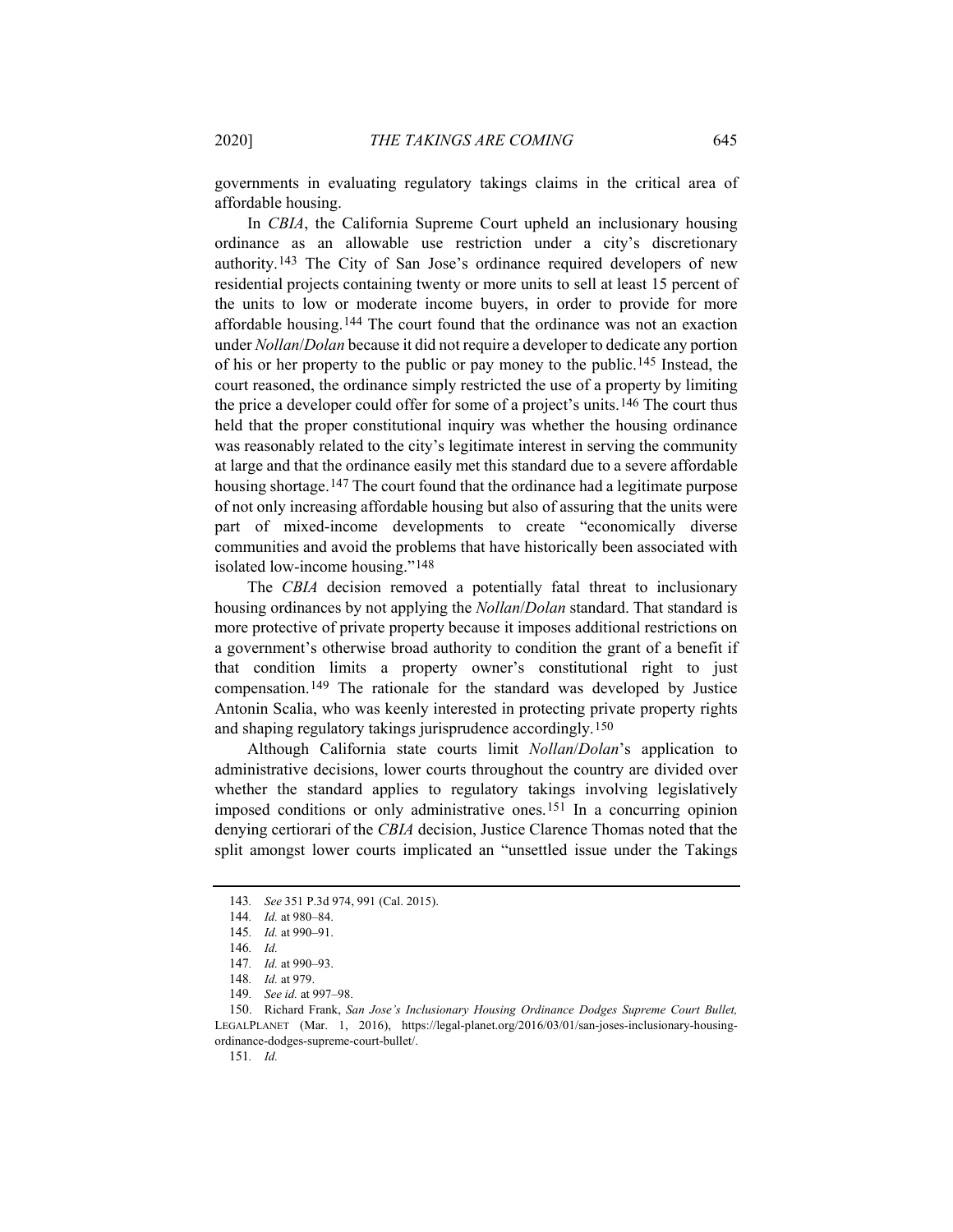Clause."152 Although Thomas found that the *CBIA* case did not present an opportunity to resolve the conflict, he expressed doubt that "the existence of a taking should turn on the type of governmental entity responsible for the taking."<sup>153</sup>

The consequences of the *CBIA* decision are substantial.154 With median home values at nearly \$1 million in San Jose, lower-income residents are increasingly priced out and face housing insecurity, lengthy commutes, and attendant increases in greenhouse gas emissions.155 Moreover, approximately 170 other California municipalities have similar inclusionary housing ordinances. The decision thus allows these jurisdictions and others in the state to continue to use such ordinances to help increase affordable housing.156

#### *3. Growth Limitation and* Hensler v. City of Glendale

The decision in *Hensler v. City of Glendale* is important because it illustrates how, under *Williamson County*, California state court processes can be integral to determining whether a regulatory taking has even occurred.<sup>157</sup>

In *Hensler*, the California Supreme Court held that *Williamson County* barred a property owner's inverse condemnation claim against a city ordinance restricting development because his claim was subject to a state law's statute of limitations.158 The City of Glendale had adopted an ordinance prohibiting construction on major ridgelines, enacted according to California's Subdivision Map Act which regulates the subdivision of real property.159 Under the act, challenges to local government decisions concerning subdivisions must be made within ninety days.<sup>160</sup> Hensler owned 300 acres on which he sought to develop residential units, but the city rejected 40 percent of his proposed development because of its location on major ridgelines.161 Although Hensler argued that the ninety day statute of limitations did not apply because his inverse condemnation claim seeking just compensation did not challenge the ordinance itself, the court reasoned that the essence of his complaint was indeed a Takings Clause challenge.162 The court held that actions attacking decisions concerning

<sup>152.</sup> Cal. Bldg. Indus. Ass'n v. City of San Jose, 136 S. Ct. 928, 928 (2016).

<sup>153</sup>*. Id.* at 928–29 (quoting *Parking Assn. of Ga., Inc. v. City of Atlanta*, 515 U.S. 1116, 1117–18 (1995) (Thomas, J., dissenting)) (internal quotations omitted).

<sup>154</sup>*. See* Richard Frank, *California Supreme Court Upholds Affordable Housing Ordinance*, LEGALPLANET (June 15, 2015), https://legal-planet.org/2015/06/15/california-supreme-court-upholdsaffordable-housing-ordinance/.

<sup>155</sup>*. Id.*

<sup>156</sup>*. Id.*

<sup>157</sup>*. See* Brief of the States of California et al. as Amici Curiae Supporting Respondents, Knick v. Township of Scott, 139 S. Ct. 2162 (2019) (No. 17-647) [hereinafter *Brief of States*].

<sup>158</sup>*. See* 876 P.2d 1043, 1046 (Cal. 1994).

<sup>159</sup>*. Id.* at 1046–48.

<sup>160</sup>*. Id.*

<sup>161</sup>*. Id.*

<sup>162</sup>*. Id.*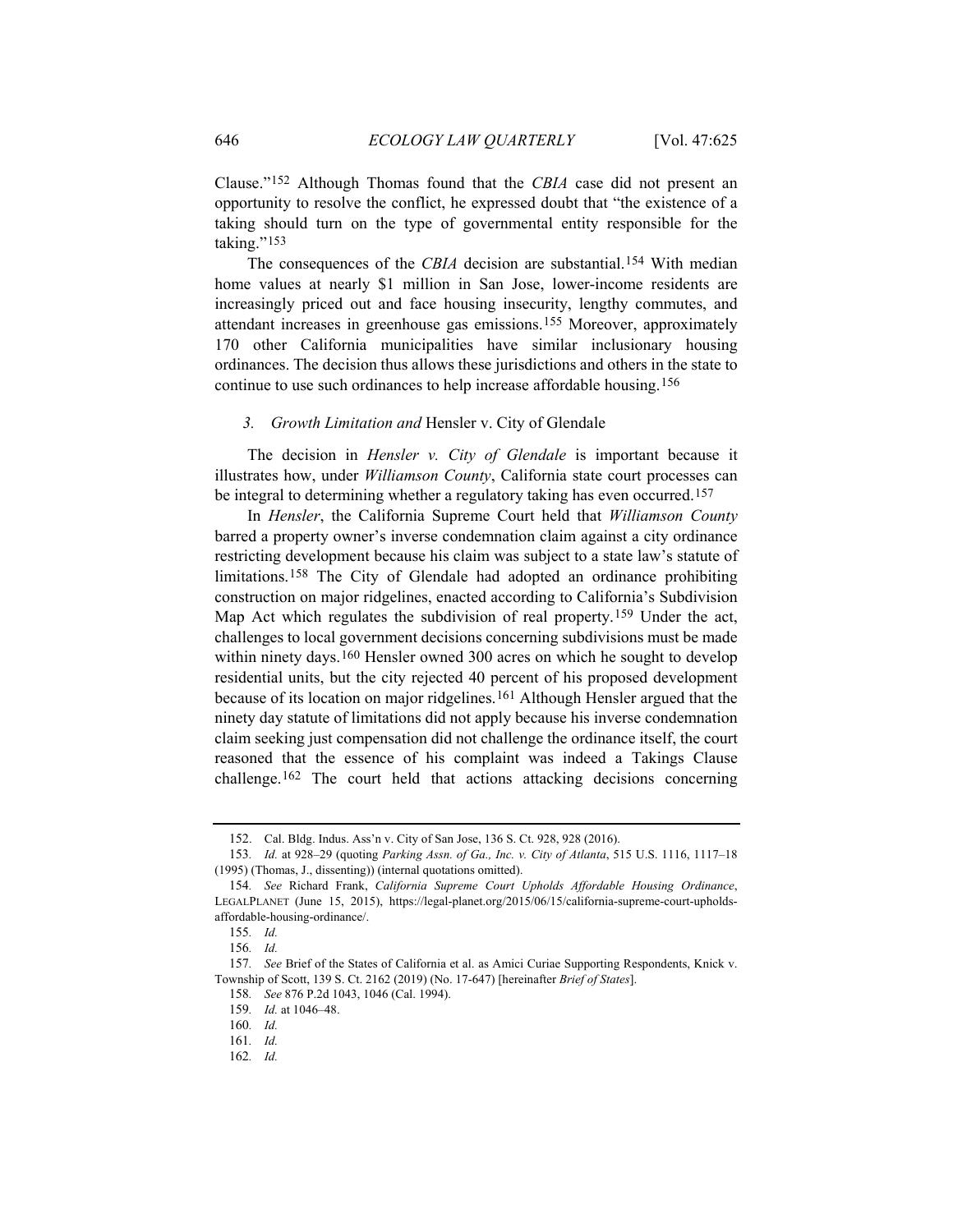subdivisions were governed by the Subdivision Map Act, and that, due to *Williamson County*'s state litigation requirement, property owners were required to exhaust judicial remedies before bringing an inverse condemnation claim.163

The holding effectively required a property owner who brought a takings claim against a growth limitation ordinance to combine a claim for just compensation with a complaint to reverse the local government decision or a complaint to declare the restriction unconstitutional.164 This joining of claims allowed a judge to determine if the application of the ordinance was permitted under state law. If not, the ordinance could be set aside on state law grounds, without the court having to find that a taking had occurred requiring just compensation.165

This process was crucial because it gave local and state governments flexibility. Growth limitation measures can at times be harmful because they encourage sprawl, but they can also be helpful when combined with other policies that encourage density and infill development. By allowing state courts to resolve state law issues and liability for any taking, *Hensler* established a process whereby local governments could rescind or modify a regulation before a court found a taking. In turn, if the growth restriction violated the Constitution when applied to a landowner's specific property, this allowed local governments to choose to pay a smaller amount of compensation for a temporary taking, or a larger amount for a permanent taking.<sup>166</sup>

#### III. THE *KNICK* DECISION AND ITS IMPLICATIONS

For over thirty years, *Williamson County*'s ripeness doctrine meant that anyone who wanted to challenge the application of a local or state law under the Takings Clause had to go through state court.167 Because takings claims rely on the interpretation of local and state law in determining if there has been a constitutional violation, the decision appropriately ensured state courts had the opportunity to construe and apply that law.168 However, after the Supreme Court's decision in *Knick v. Township of Scott*, federal courts are now able to hear takings claims without the exhaustion of state law remedies, which will bog down federal courts in local and state law issues while undermining the appropriate role of state courts.169

In *Knick*, the Court overruled the second prong of *Williamson County*'s holding that required property owners to use state judicial remedies before

<sup>163</sup>*. Id.*

<sup>164</sup>*. Id.* at 1050–53.

<sup>165</sup>*. Brief of the States*, *supra* note 157.

<sup>166</sup>*. Id.*

<sup>167</sup>*. See* Bowie, *supra* note 110.

<sup>168.</sup> Brief of Amici National Governors Association et al. Supporting Respondents at 23–24, Knick v. Township of Scott, 139 S. Ct. 2162 (2019) (No. 17-647).

<sup>169</sup>*. Id.*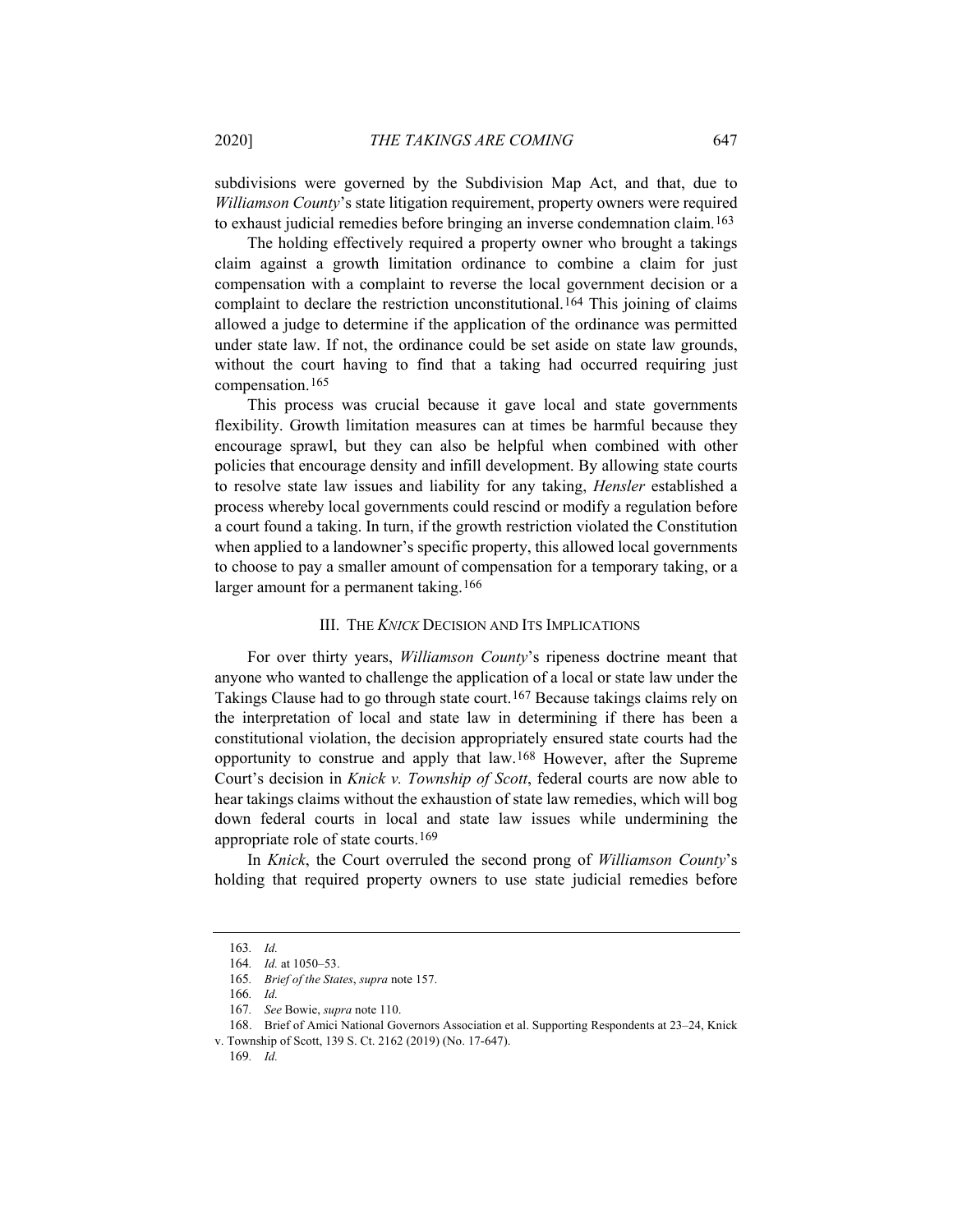bringing a federal takings claim.170 In a five-to-four decision, the Court held that even if a local or state government has an adequate mechanism to pay just compensation, a property owner has a Fifth Amendment takings claim as soon as the government takes his or her property without paying for it, and may go directly to federal court at that time.<sup>171</sup>

# *A. Case Facts and Majority Opinion: Restoring the Takings Clause to "the Status the Framers Envisioned"*

Even though *Knick* arose out of a small town in Pennsylvania, the repercussions of the case would reverberate across the country. The Township of Scott, Pennsylvania had passed an ordinance requiring all cemeteries to be open and accessible to the public during daylight hours.172 Rose Mary Knick owned ninety acres in the Township that included a small cemetery.173 After Township code enforcement officers entered Knick's property and found several grave markers, they notified her that she was violating the ordinance by failing to open the cemetery during the day.174 Rather than bringing an inverse condemnation claim to seek compensation under Pennsylvania state law, Knick responded by seeking declaratory and injunctive relief in state court alleging that the ordinance effected an unconstitutional taking of her property.175 However, because the Township later withdrew the violation notice and agreed not to enforce the ordinance, the court granted the Township's motion to dismiss Knick's claims.176

Knick then filed an action in federal district court alleging that the ordinance violated the Fifth Amendment's Takings Clause.177 The district court dismissed Knick's claim under the second prong of *Williamson County* because Knick had not first sought compensation by bringing an inverse condemnation action under state law.178 On appeal, the Third Circuit affirmed.179 The Supreme Court granted certiorari to reconsider the holding of *Williamson County*, and specifically the second prong requiring property owners to seek just compensation under state law in state court before bringing a federal takings claim.180

Contrary to *Williamson County*, the Supreme Court found that a property owner has a Takings Clause claim "as soon as government takes his property for

<sup>170.</sup> Knick v. Township of Scott, 139 S. Ct. 2162, 2167 (2019).

<sup>171</sup>*. Id.* at 2168.

<sup>172</sup>*. Id.*

<sup>173</sup>*. Id.*

<sup>174</sup>*. Id.*

<sup>175</sup>*. Id.*

<sup>176</sup>*. Id.*

<sup>177</sup>*. Id.*

<sup>178</sup>*. Id.* at 2168–69.

<sup>179</sup>*. Id.* at 2169.

<sup>180</sup>*. Id.*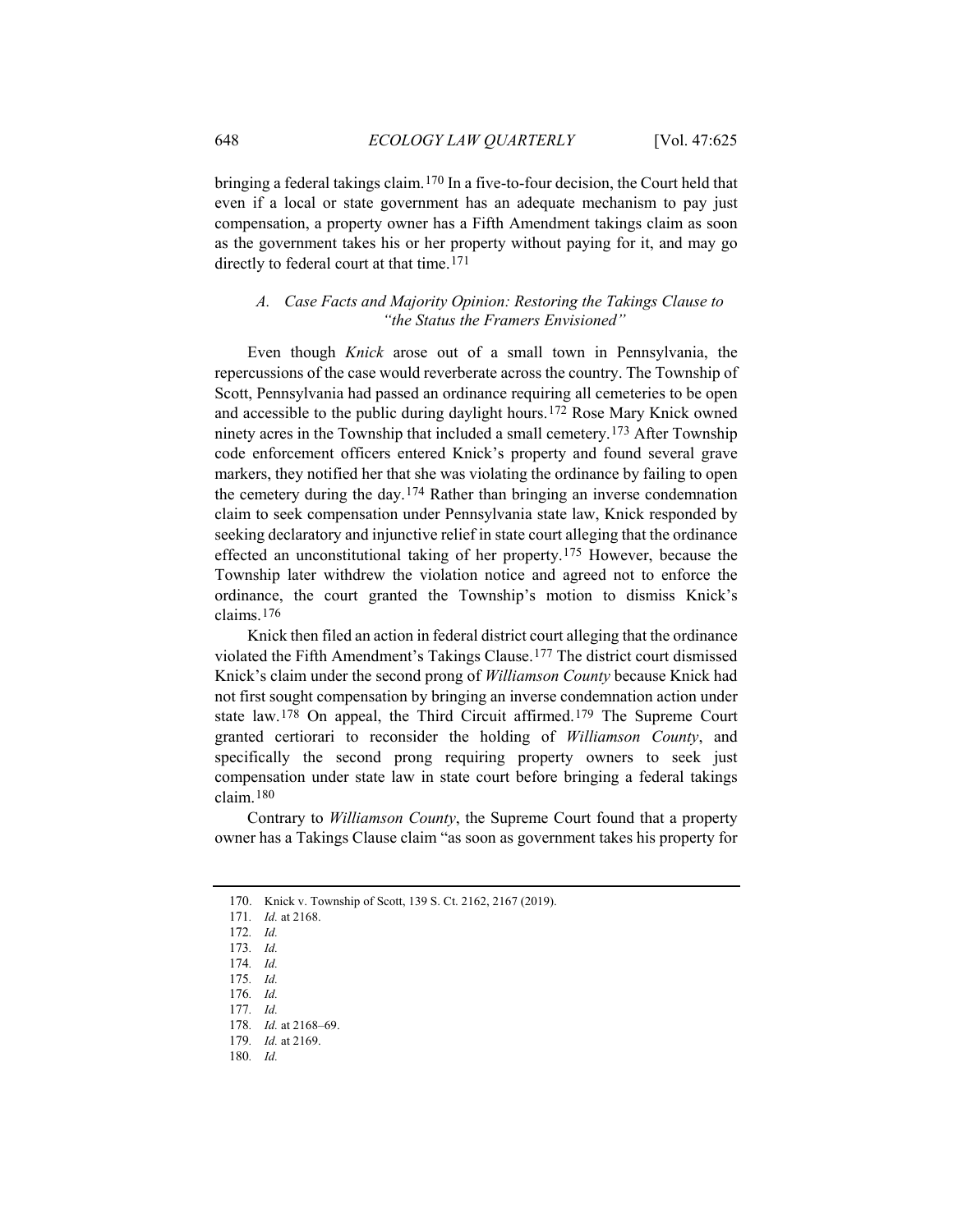public use without paying for it."181 The Court reasoned that *Williamson County* relegated the Fifth Amendment to "the status of a poor relation" among the Bill of Rights, and that overruling the decision was necessary to restore takings claims to "the status the Framers envisioned."182 The Court found that this reasoning was in line with the traditional understanding of the Fifth Amendment because nowhere in the Constitution's text does it say that claimants have to first go through state procedures for just compensation.183

Moreover, the Supreme Court found that *Williamson County* itself rested on "poor reasoning" because it created an unanticipated consequence that precluded takings claimants from ever reaching federal court.184 The Court focused on the problem created by *San Remo Hotel, L.P. v. City and County of San Francisco*, raised by many *amici* on both sides of the dispute, where a property owner who proceeded to federal court after an unsuccessful state takings claim had her federal claim barred because of the full faith and credit statute, which gave preclusive effect to the state court's decision.185 The Court reasoned that *San Remo* effectively created a "preclusion trap," meaning that because of *Williamson County*'s state litigation requirement, takings plaintiffs might never be able to litigate in federal court.<sup>186</sup>

In overruling *Williamson County*, the Supreme Court held that the Fifth Amendment guaranteed full compensation at the time of a taking, regardless of any available post-taking state law remedies.187 Chief Justice John Roberts, writing the majority opinion for the Court, reasoned that state and local governments "need not fear that our holding will lead federal courts to invalidate their regulations as unconstitutional," because injunctive relief will be foreclosed as long as just compensation remedies are available.188 In other words, even though a government now violates the Constitution as soon as a regulation takes an owner's property without just compensation, and even though the government may not know right away if a regulation amounts to a taking, government officials should not fear that federal courts will automatically invalidate such a regulation.189

<sup>181</sup>*. Id.* at 2170.

<sup>182</sup>*. Id.* at 2167, 2170.

<sup>183</sup>*. Id.*

<sup>184</sup>*. See id.* at 2178–79.

<sup>185</sup>*. Id.*; *see also* 545 U.S. 323, 326–28 (2005); 28 U.S.C. § 1738 (2012).

<sup>186</sup>*. Knick*, 139 S. Ct. at 2167.

<sup>187</sup>*. Id.* at 2171.

<sup>188</sup>*. Id.* at 2177–79 (discussing whether the Court "should overrule *Williamson County*, or whether *stare decisis* counsels in favor of adhering to the decision, despite its error"). Although this Note does not discuss the Court's application of the factors concerning *stare decisis*, for further discussion see, e.g., Case Comment, *Fifth Amendment-Takings Clause-State Litigation Requirement-Knick v. Township of Scott*, 133 HARV. L. REV. 322, 328 (2019).

<sup>189</sup>*. Knick*, 139 S. Ct. at 2177–79.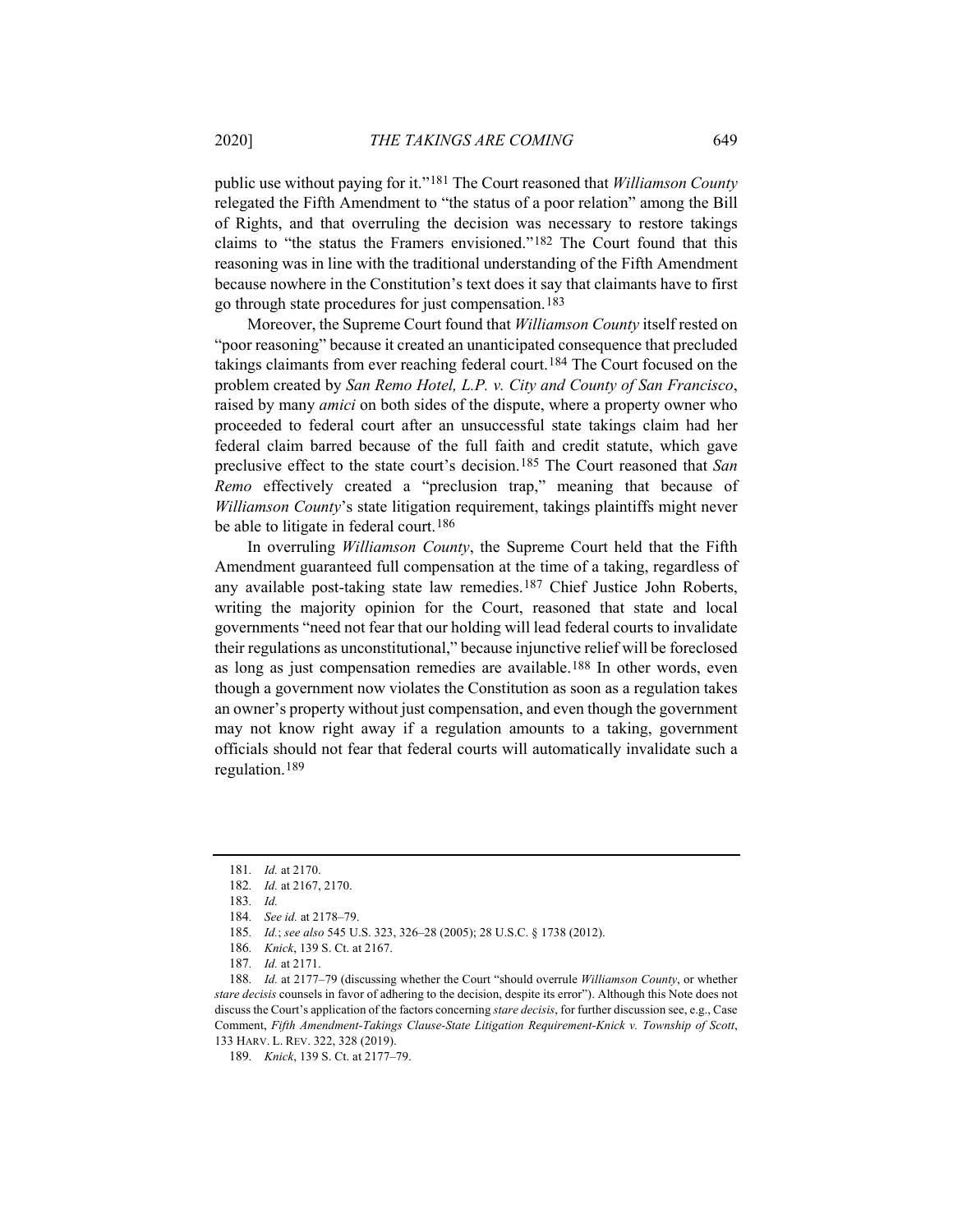#### *B.* Knick*'s Threat to Takings Jurisprudence*

The majority opinion got it wrong. In writing for the dissent, Justice Kagan rightly stated that the holding "smashes a hundred-plus years of legal rulings to smithereens."<sup>190</sup> The decision pulls the rug from under core state interests in the areas of property law and state land use regulation.191 It rests on a distorted understanding of the Fifth Amendment because it ignores the conditional nature of the Takings Clause that lawfully permits the government to take private property for public use.192 The holding effectively forces federal courts to entertain land use disputes concerning unique and complex issues of state law, doing a disservice to both judicial economy and the appropriate roles of federal and state courts.193

Contrary to Chief Justice Roberts' conclusory words of encouragement that local governments "need not fear" the holding, the decision makes government officials unwitting lawbreakers.194 The Supreme Court's understanding of the Fifth Amendment sees a taking immediately when the government takes property—disregarding the conditional nature of the Takings Clause. As Justice Kagan noted, a Takings Clause violation has two elements: First, a government must take property, and second, it must deny the owner just compensation.195 Only after these two elements are met has a taking occurred.196 Because of the multitude of ways that regulations affect property interests, government officials often cannot know in advance if a regulation will effect a taking before it has actually been applied. But now local governments will have good reason to fear that any number of zoning and land use regulations could be considered takings. The *Knick* decision is thus not only unfair to local governments by removing their ability to determine if a taking has occurred, but it also raises the potential for government officials to be held individually liable for administering land use regulations as possible takings.197

Additionally, the decision will channel a flood of state law land use cases into federal courts that are likely more sympathetic to property owners.198 Although *Knick* does not substantively change regulatory takings law, it allows takings claimants to forum shop between federal and state courts to choose the court offering the best prospects for success.<sup>199</sup> In California, this will almost

<sup>190</sup>*. Id.* at 2183.

<sup>191</sup>*. Id.* at 2187–88.

<sup>192</sup>*. Id.* at 2181.

<sup>193</sup>*. Id.* at 2188–89.

<sup>194</sup>*. See id.* at 2183.

<sup>195</sup>*. Id.* at 2181.

<sup>196</sup>*. Id.*

<sup>197</sup>**.** Christian Torgrimson et al.**,** *The Eminent Domain Consequences of a U.S. Supreme Court Ruling*, LAW360 (Aug. 6, 2019), https://www.parkerpoe.com/news/2019/08/the-eminent-domainconsequences-of-us-supreme-court.

<sup>198</sup>*. See Knick*, 139 S. Ct. at 2187 (Kagan, J., dissenting).

<sup>199.</sup> John Echeverria, *Knick Williamson County Overruled*, TAKINGS LITIGATION (June 25, 2019), https://takingslitigation.com/2019/06/25/knick-williamson-county-overruled/.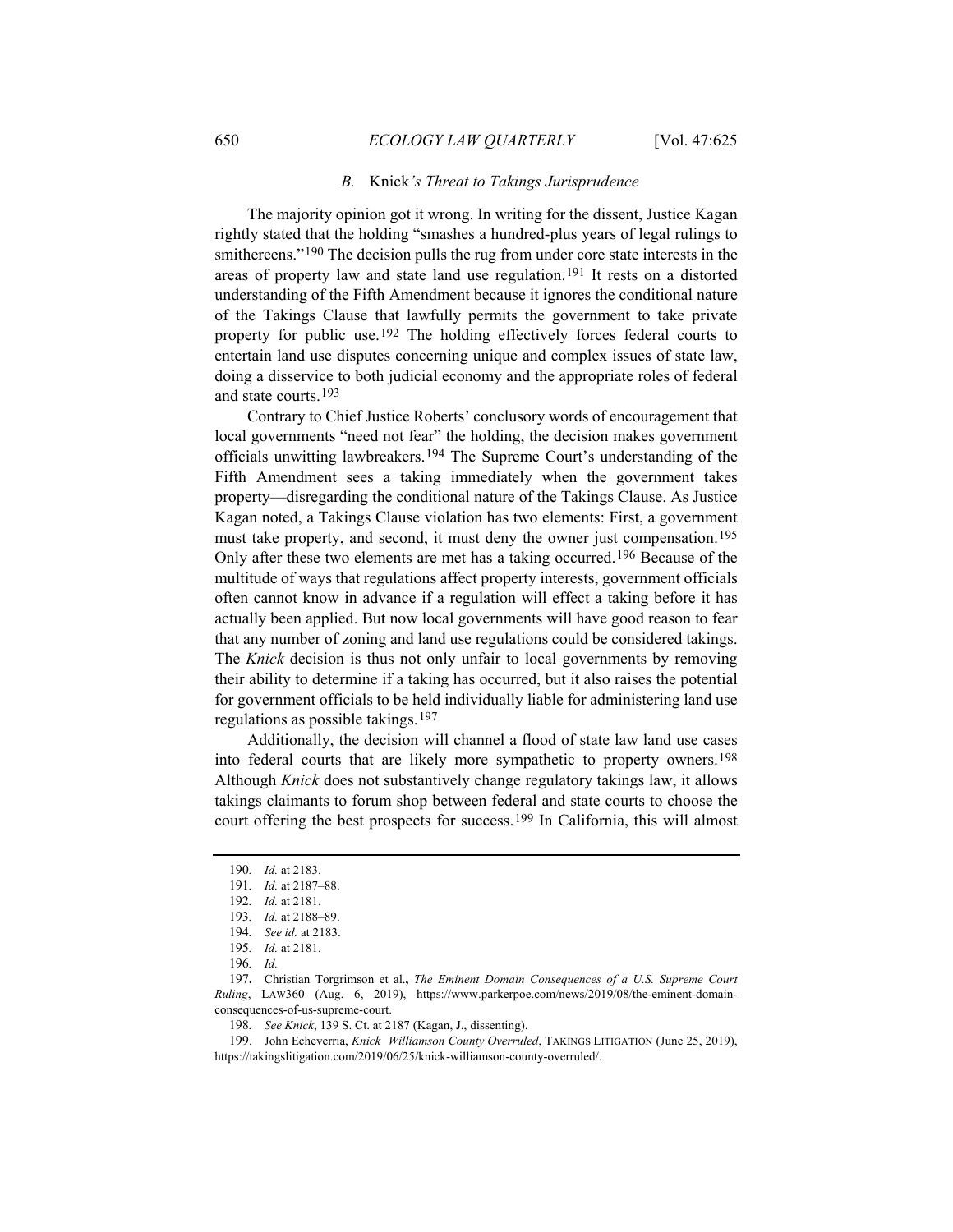certainly be federal courts. For the first time in decades, nearly half of the seats on the Ninth Circuit Court of Appeals are occupied by judges who share the *Knick* majority's conservative, pro-property rights ideology, in contrast to the Ninth Circuit's historically liberal leanings.200

Perhaps more worryingly, federal courts may mistakenly determine whether a regulation goes too far, subverting traditional notions of state rights that have historically left complex decisions of state land use law to state courts.<sup>201</sup> A threshold issue in many takings cases is the nature and scope of the property interest allegedly taken, which can turn on nuanced questions of state law with which federal courts are unfamiliar.<sup>202</sup> When an alleged state action results in a taking under the Takings Clause, this necessarily implicates relationships of power between federal and state sovereigns.203 These situations present a dangerously heightened prospect of overreach by the federal government, bringing to bear federal coercive power in areas that were largely the domain of state and local governments prior to *Knick*.204

# IV. *KNICK*: AN OPEN DOOR FOR DEVELOPERS AND PROPERTY RIGHTS ADVOCATES

The *Knick* decision has significant repercussions in California, which has some of the most robust land use regulations in the nation*.*205 *Knick* emboldens developers and property rights advocates to bring their cases directly to more sympathetic federal courts to challenge regulations designed to incentivize and protect affordable housing, which will make it harder to build the type of housing California needs.206

<sup>200</sup>*. See generally* Ben Feuer, *Thanks to Trump, the Liberal 9th Circuit is No Longer Liberal*, WASH. POST (Feb. 28, 2019, 6:00 AM), https://www.washingtonpost.com/outlook/2019/02/28/thanks-trumpliberal-ninth-circuit-is-no-longer-liberal/ (discussing the morphing conservative valence of the Ninth Circuit).

<sup>201</sup>*. Knick*, 139 S. Ct. at 2188.

<sup>202</sup>*. See* Echeverria, *supra* note 199.

<sup>203</sup>*. See* John Echeverria, *Knick v. Township of Scott Takings Advocates' Nonsensical Forum Shopping Agenda*, CPRBLOG (Sept. 28, 2018), http://progressivereform.org/cpr-blog/knick-v-townshipof-scott-takings-advocates-nonsensical-forum-shopping-agenda/.

<sup>204</sup>*. Id.*

<sup>205</sup>*. See* Richard Florida, *The Flip Side of NIMBY Zoning*, CITYLAB (Oct. 26, 2017), https://www.citylab.com/equity/2017/10/the-flip-side-of-nimby-zoning/543930/.

<sup>206</sup>*. See, e.g.,* Frank, *supra* note 118 (noting that *Knick* "hand[s] property rights advocates a major victory while repudiating an important regulatory takings precedent"); Brandon M. Schumacher, *Sending Williamson County Out to Pasture State Court Exhaustion No Longer Required for Federal Takings Claims*, LEXOLOGY (July 24, 2019),

https://www.lexology.com/library/detail.aspx?g=010ff0cc-3d57-4199-839c-3a684499df02 (concluding the "likely result" of *Knick* "is that takings plaintiffs can bring federal takings claims in federal court without the need to pursue state law remedies in state court"); Andrew McIntyre, *Knick Ruling Levels The Field, May Signal Court's Agenda*, LAW360 (June 21, 2019, 9:43 PM), https://www.law360.com/articles/ 1171701/knick-ruling-levels-the-field-may-signal-court-s-agenda; Paul Beard, *High Court's* Knick *Ruling Is A Big Win For Property Rights*, LAW360 (June 28, 2019, 2:12 PM), https://www.law360.com/ articles/1174082/high-court-s-knick-ruling-is-a-big-win-for-property-rights.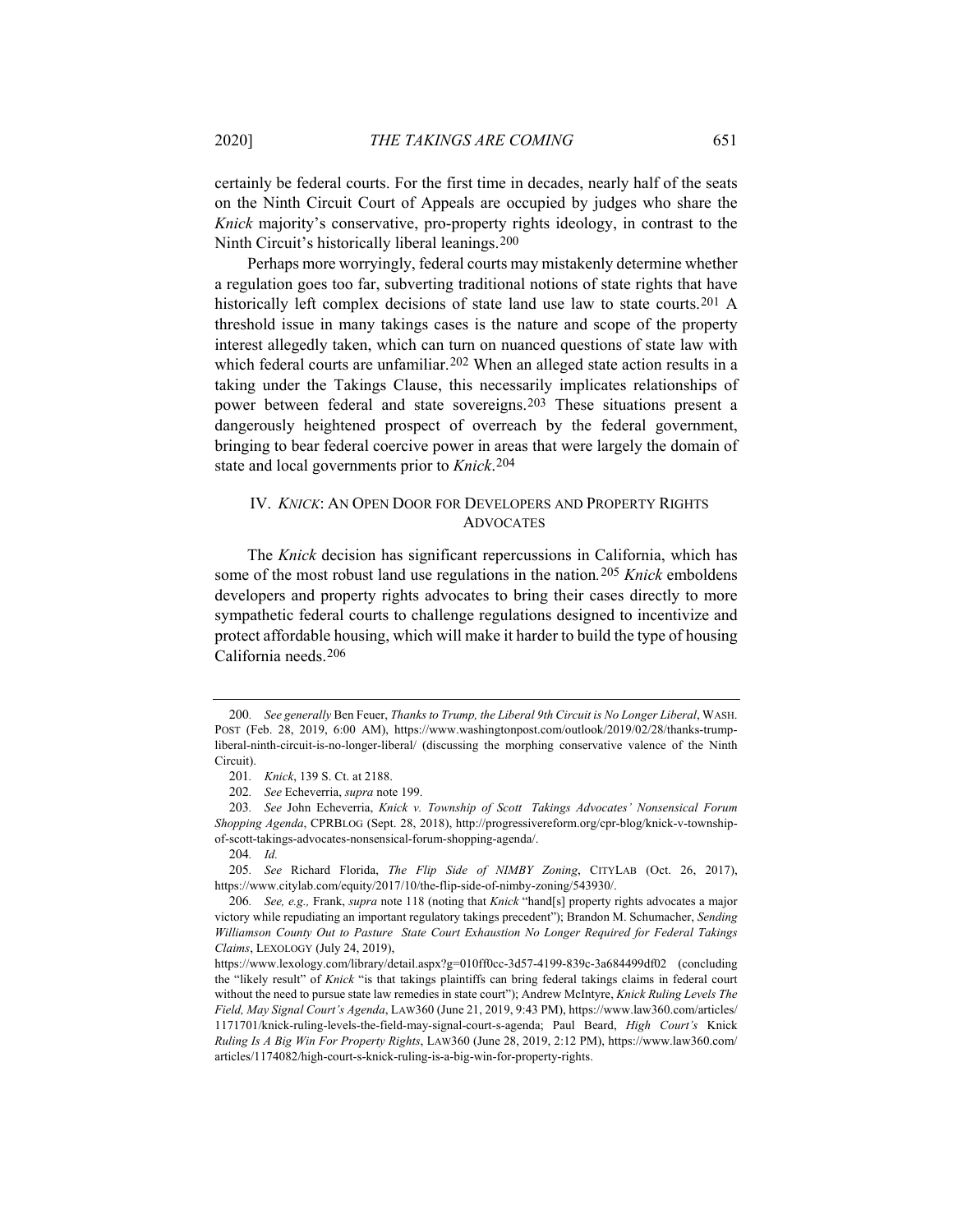For years, the petitioner's counsel in *Knick* and like-minded advocates had sought to overturn *Williamson County*, arguing in support of the originalist vision of the Takings Clause that *Knick* has now enshrined.207 They argued that *Williamson County* created a double standard because takings claims against state governments were barred from federal court due to *San Remo*, whereas other constitutional claims were not.208 Developers echoed this concern and added that *San Remo* proved that the ripeness doctrine was merely a pretense for keeping takings claims in state courts that were more sympathetic to local and state governments.209 As Justice Kagan noted in *Knick*'s dissenting opinion, however, Congress could have chosen to address the *San Remo* preclusion issue at any time, but chose not to—and it was not the Court's place to usurp Congress's role.210

But the Court did so anyway, handing a win to developers and property rights advocates.211 To show how *Knick* would negatively impact affordable housing development in California, in the following sections I re-examine the *Kavanau*, *CBIA*, and *Hensler* cases to apply these new *Knick* standards that are more protective of private property rights. The analyses demonstrate the threat posed to rent control, inclusionary housing, and growth limitation regulations intended to address California's housing crisis.

# *A. Weakening Rent Control Ordinances: A Different Application of the*  Penn Central *Factors in* Kavanau

In *Kavanau*, because of *Williamson County*'s state litigation requirement, landlords had to use a local rent control board process for challenging excessively low rents before bringing a federal takings claim.212 Under *Knick*, however, landlords can now challenge rent control ordinances directly in federal court. These challenges will thus be subject to an evaluation under the *Penn Central* factors that the *Kavanau* court identified for determining if a regulation goes too far.213 Applying these factors through a lens that is more protective of private property rights demonstrates how the rent control ordinance in *Kavanau* could be found to violate the Takings Clause.

<sup>207</sup>*. See, e.g.*, J. David Breemer, *Overcoming* Williamson County*'s Troubling State Procedures Rule How the England Reservation, Issue Preclusion Exceptions, and the Inadequacy Exception Open the Federal Courthouse Door to Ripe Takings Claims*, 18 J. LAND USE & ENVTL. L. 209, 210–11 (2003); *see also* Brief of the Cato Institute, et al. as Amici Curiae Supporting Petitioner at 3–5, Knick v. Township of Scott, 139 S. Ct. 2162 (2019) (No. 17-647).

<sup>208.</sup> Ilya Somin, *Knick v. Township of Scott Ending a Catch-22 That Barred Takings Cases from Federal Court,* CATO U.S. REV. 153, 154 (2019).

<sup>209.</sup> Brief Amicus Curiae of Western Manufactured Housing Communities Association Supporting Petitioner at 21–23, Knick v. Township of Scott, 139 S. Ct. 2162 (2019) (No. 17-647).

<sup>210.</sup> Knick v. Township of Scott, 139 S. Ct. 2162, at 2189–90 (2019).

<sup>211.</sup> McIntyre, *supra* note 206.

<sup>212</sup>*. See* Kavanau v. Santa Monica Rent Control Bd., 941 P.2d 851, 854–55 (Cal. 1997).

<sup>213</sup>*. See id.* at 863–64.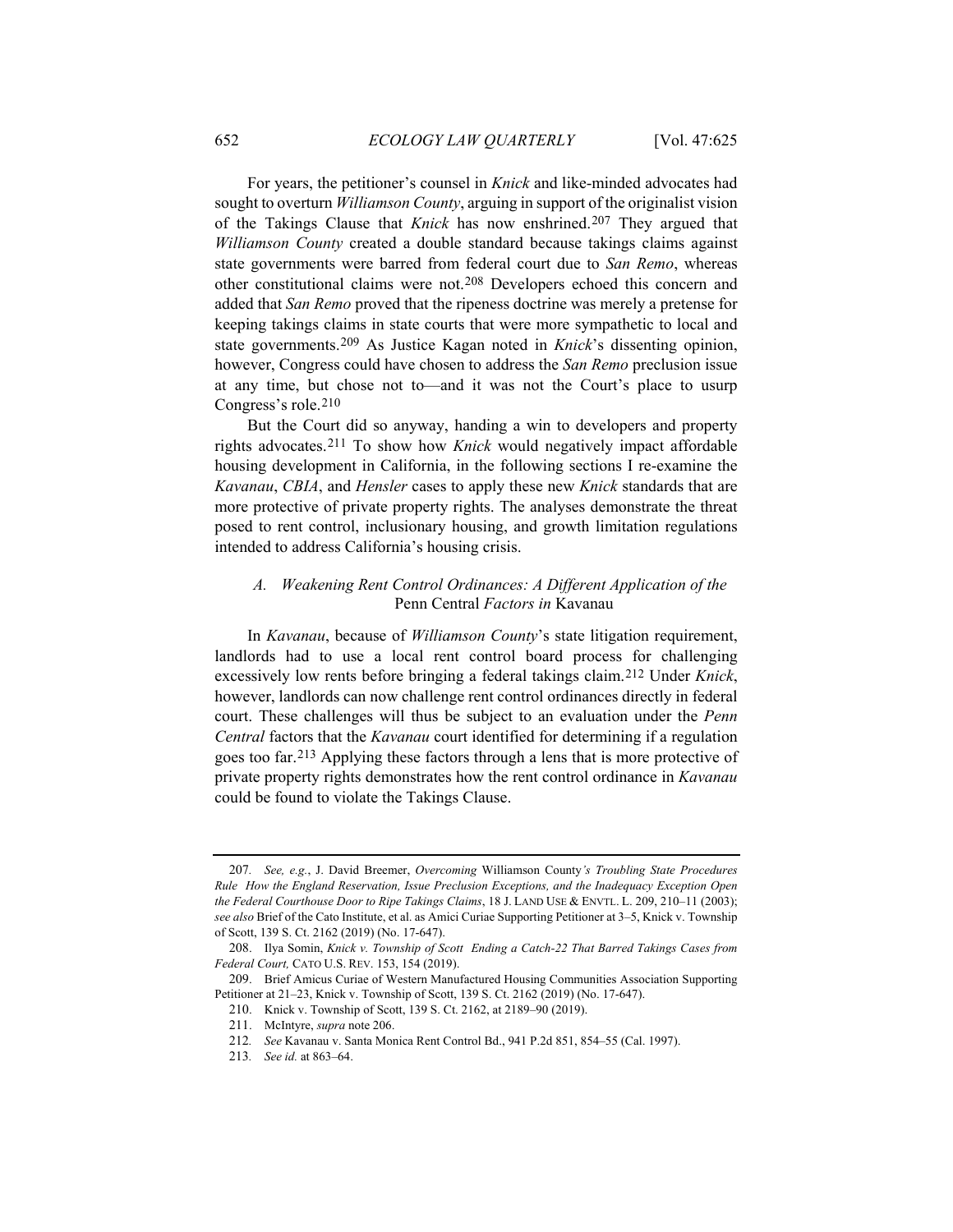#### *1. Revisiting California Rent Control Cases Post-*Knick

Even though *Williamson County* precluded Kavanau from bringing a federal takings claim, the *Kavanau* court nonetheless reasoned that the *Penn Central* factors, if applied to the ordinance, would not indicate a taking.214 The California Supreme Court focused on the rent control ordinance's 12 percent annual rent ceiling, which limited rents regardless of increases in a landlord's expenses.215 Kavanau had collected approximately \$43,000 in rent over a yearlong period, yet spent over \$160,000 in improving and maintaining the property, as well as servicing debt.216 The city had approved a rent increase totaling approximately \$5,000 a year over an eight-year period, so as not to exceed the 12 percent limit in any one year.<sup>217</sup> In considering the three primary *Penn Central* factors, the court reasoned that the economic impact of the 12 percent limit was insignificant because it simply delayed Kavanau's income over a longer period, and he nonetheless continued to receive income from his rental units.218 The court also found that there was minor interference with Kavanau's investment-backed expectations because he was already aware of the ordinance before he had improved his property.219 Additionally, the court found that the character of the government action "did not compel [the court] to find a taking."220 Finally, in summary fashion, the court held that none of the other ten factors from *Penn Central* were significant enough to constitute a taking.221

But a dissenting opinion in another California rent control case reveals how a federal court that is more protective of private property rights might see things differently. In the Ninth Circuit Court of Appeals case of *Guggenheim v. City of Goleta*, a landlord challenged a mobile home rent control ordinance that kept rents so low as to effectively transfer \$10,000 a year from the landlord to each tenant, due to lost returns on rent.222 The court's majority found that the ordinance did not constitute a taking under *Penn Central* because the court reasoned, the ordinance was in place before the landlord purchased the property and he could not have reasonably had distinct investment-backed expectations of higher returns.223

In a scathing dissent, Judge Carlos Bea argued that the majority in *Guggenheim* ignored the other two primary *Penn Central* factors—the economic impact of the regulation and the character of the government action—and introduced "irrelevant considerations" that "confuse[d] the regulatory takings

<sup>214</sup>*. Id.*

<sup>215</sup>*. Id.*

<sup>216</sup>*. Id.* at 854–55.

<sup>217</sup>*. Id.*

<sup>218</sup>*. Id.* at 863–64.

<sup>219</sup>*. Id.*

<sup>220</sup>*. Id.*

<sup>221</sup>*. See id.*

<sup>222</sup>*. See* Guggenheim v. City of Goleta, 638 F.3d 1111, 1115–16 (9th Cir. 2010).

<sup>223</sup>*. See id.* at 1120–21.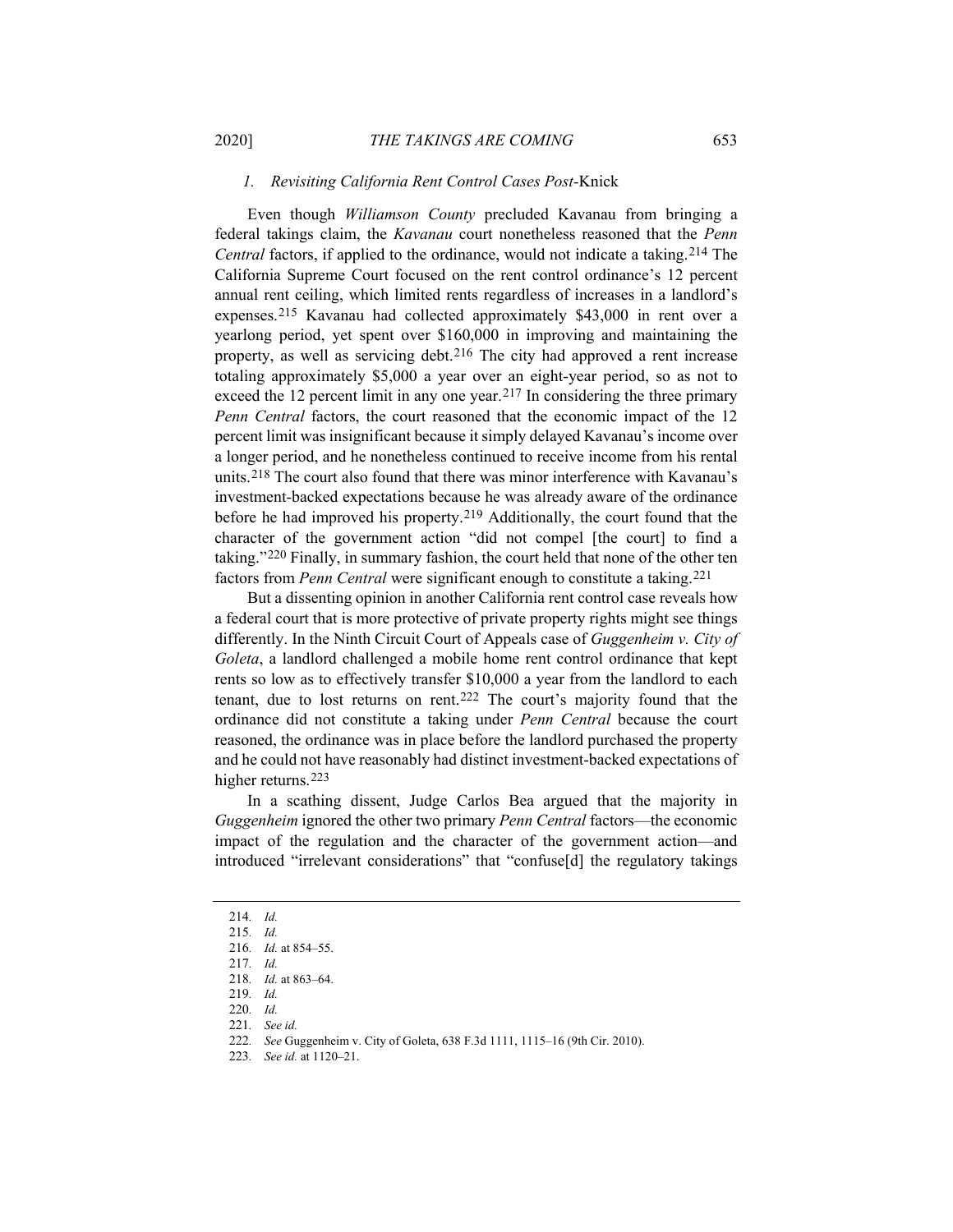analysis."224 Bea found that the economic impact of the regulation was significant because the landlord lost 80 percent of the rental value of the mobile home pads even though he received some return on investment.<sup>225</sup> Relatedly, the character of the government action was overly burdensome because it amounted to a "wealth transfer from the landowner to the original tenant[s]."226 Furthermore, in evaluating the landlord's distinct investment-backed expectations, Bea reasoned that the majority irrelevantly considered the tenants' distinct investment-backed expectations, even though the Takings Clause did not protect tenants from losses in the free market.227 In sharp contrast to the majority, Bea considered it reasonable for the landlord to expect that the ordinance could be changed through legal or political means and that to think otherwise would entail a "simplistic view of law, politics, and economics."228 Bea thus found that the rent control ordinance violated the Takings Clause.229

Applying Bea's reasoning from *Guggenheim* to the facts in *Kavanau* would likely find that Santa Monica's rent control ordinance is an unconstitutional taking under the *Penn Central* factors. Following *Knick*, such decisions may be more common as landlords who challenge rent control ordinances go directly to federal courts that are more sympathetic to property owners.

First, under Bea's reasoning, the economic impact of the ordinance would likely not be considered minor. Kavanau would have to pay nearly 40 percent more per year than what he received in rent just to keep his property afloat, due to maintenance costs and debt-service.230 In contrast to the *Kavanau* court's finding that this was insignificant, Bea would likely find that the loss is substantial because it imperils Kavanau's ability to maintain his investment in the first place.231 Moreover, just as in *Guggenheim*, it did not matter that Kavanau continued to receive some return on his investment from his rental units because the amount was not enough to cover the costs of maintaining his property and servicing his debt.232

Second, although the *Kavanau* court found that the regulation did not interfere with Kavanau's distinct investment-backed expectations because he knew of the regulation's existence before he improved his property, Bea would likely find this to be a "simplistic view of law, politics, and economics."233 As noted in Bea's dissent in *Guggenheim*, the Takings Clause does not protect Kavanau's tenants from losses in the free market.<sup>234</sup> Kavanau could reasonably

<sup>224</sup>*. See id.* at 1130–32.

<sup>225</sup>*. See id.* at 1126–27.

<sup>226</sup>*. See id.* at 1132.

<sup>227</sup>*. Id.* at 1131.

<sup>228</sup>*. Id.*

<sup>229</sup>*. See id.* at 1133.

<sup>230</sup>*. See* Kavanau v. Santa Monica Rent Control Bd., 941 P.2d 851, 854–55 (Cal. 1997).

<sup>231</sup>*. See id.* at 863–64.

<sup>232</sup>*. See Guggenheim*, 638 F.3d at 1126.

<sup>233</sup>*. See id.* at 1131.

<sup>234</sup>*. See id.*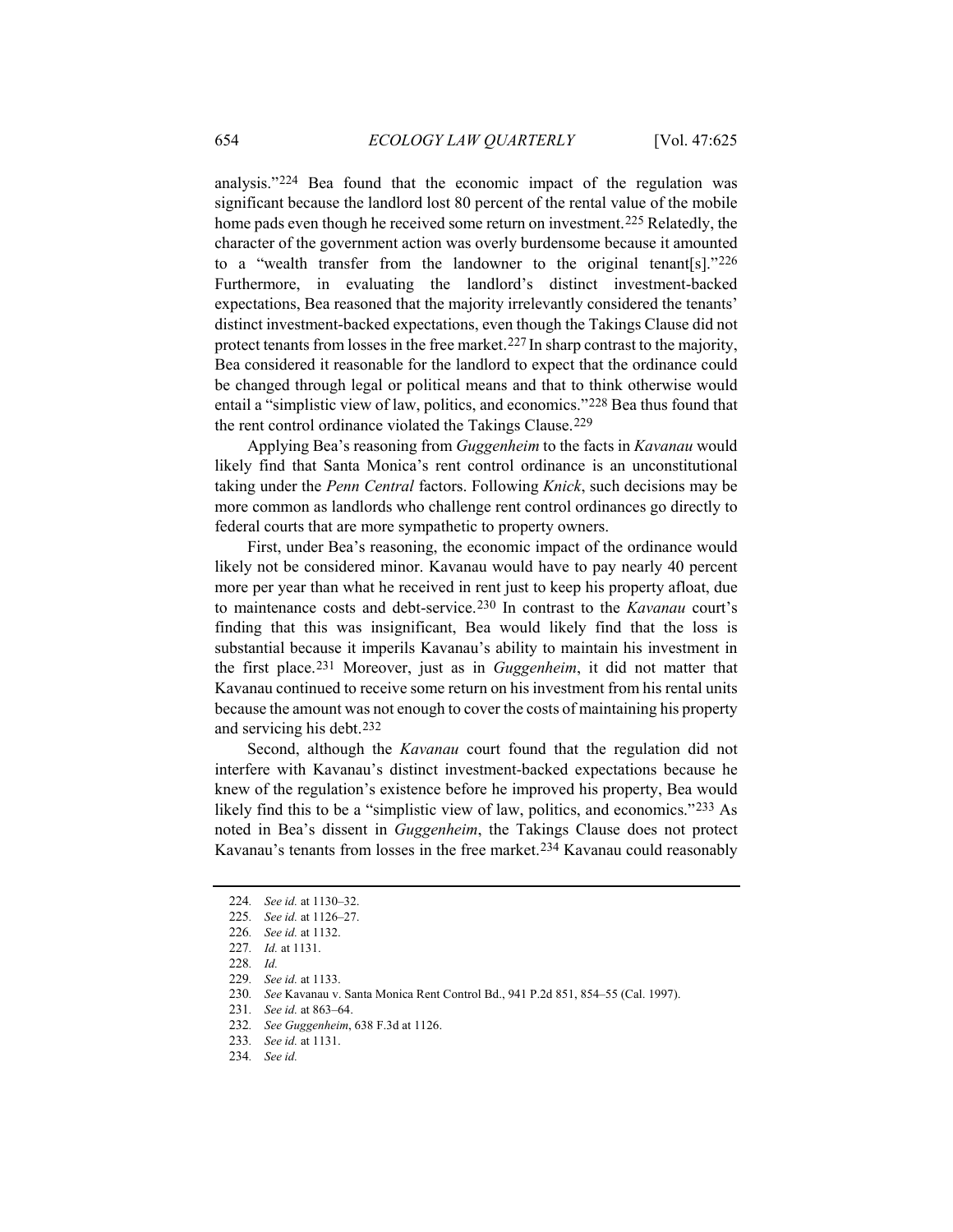expect to obtain higher rents by seeking to change the ordinance through legal or political means because his improvement and maintenance costs were nearly three and half times what he received in rents.235 He could argue, for instance, that further raising his rents was justified in order to allow him to maintain the quality of his residential building, which in turn would keep the surrounding community from having to suffer creeping blight from an otherwise vacant property.236

Third, rather than finding that the character of the rent control ordinance gave no cause for concern, Bea would likely find that the ordinance amounted to an overly burdensome transfer of wealth.237 By distributing the increase in rent over an eight-year period so as not to exceed the 12 percent limit, Kavanau's tenants were effectively allowed to reap economic benefits from excessively low rents at Kavanau's expense.238

Finally, Bea would also likely summarily find that the other ten relevant factors from *Penn Central* weigh in Kavanau's favor, including: (1) The rent control ordinance interferes with interests that are bound up with Kavanau's reasonable expectations to benefit financially from his property investment; (2) the ordinance clearly affects Kavanau's existing use of his multi-family apartment building because he cannot enjoy higher rents; (3) even though the nature of the city's interest in the ordinance is strong, the city would still be able to enforce a rent control ordinance as long as it is not confiscatory; (4) Kavanau's investment holding is limited to the specific interest in his rental property that the rent control ordinance effects, thus the effect is not broad; (5) the government is not requiring resources to permit a uniquely public function, as the rent control ordinance applies to apartment dwellings throughout the city; (6) to Kavanau's detriment, the ordinance does not permit him to obtain a profit or reasonable return on the investment; (7) the ordinance does not provide Kavanau with any unique benefits or rights that mitigate the burden of lost rental income; (8) although the ordinance does not necessarily prevent the best use of Kavanau's land, the rent ceiling may be so low as to cause Kavanau to sell his property outright, thereby eliminating the use of the land for that purpose, at least temporarily; (9) the ordinance does not extinguish a fundamental attribute of Kavanau's ownership; and (10) the city is not demanding the property as a condition for the granting of a permit.239

Thus, under Bea's reasoning, because of the substantial weight of the three primary *Penn Central* factors and, on balance, the significance of the other ten factors, the rent control ordinance in *Kavanau* would likely constitute a taking.

<sup>235</sup>*. See Kavanau*, 941 P.2d at 854–55.

<sup>236</sup>*. See id.*

<sup>237</sup>*. See Guggenheim*, 638 F.3d at 1132.

<sup>238</sup>*. See Kavanau*, 941 P.2d at 767.

<sup>239</sup>*. See id.* at 863–64.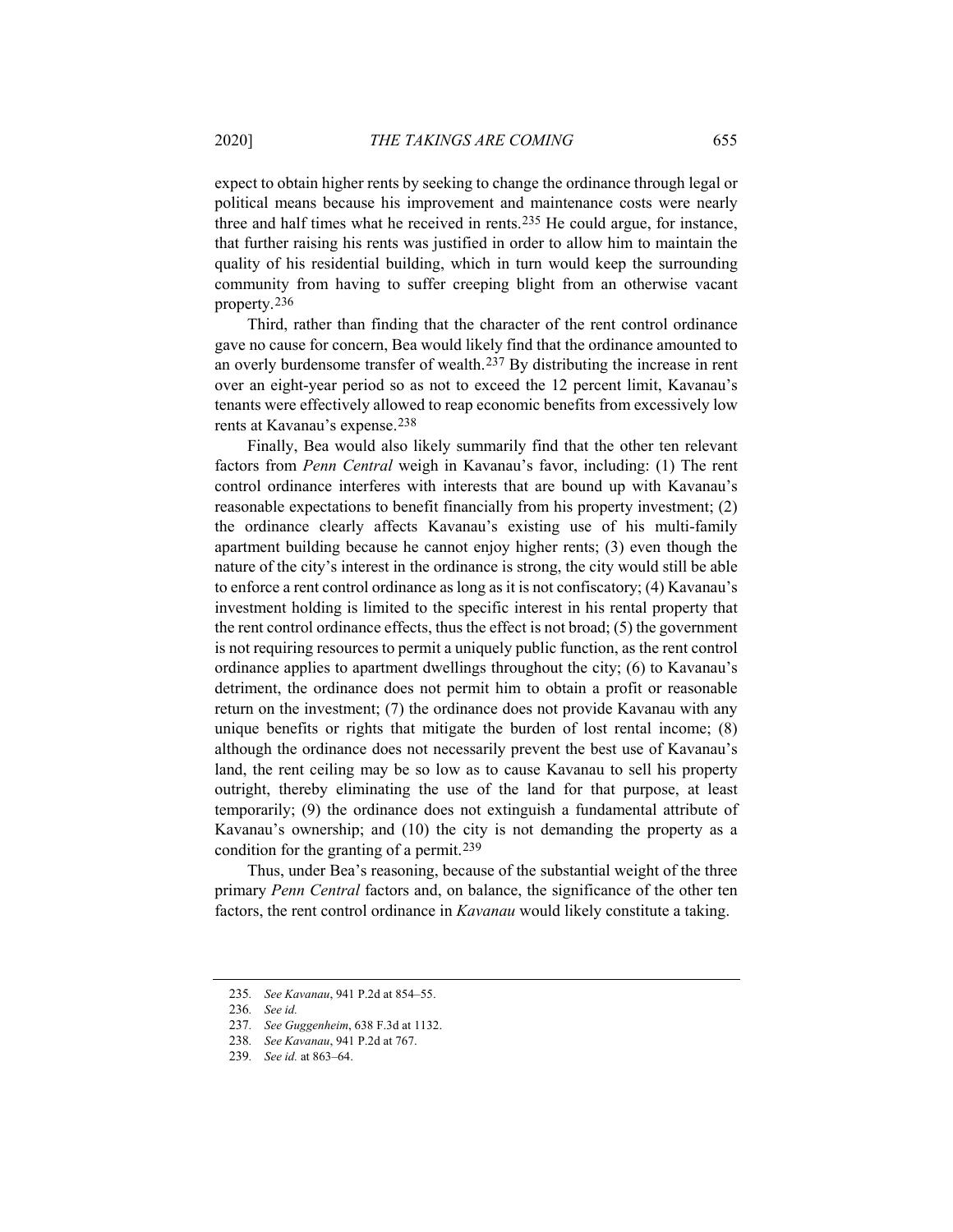#### *2. Implications for Rent Control in California*

If the Ninth Circuit were to gain a plurality of judges who share Bea's—and the *Knick* majority's—more pro-property rights ideology, it would likely lead to the weakening of local and state government efforts to set lower rent control prices in California. To be sure, if a rent control ordinance similar to that in *Kavanau* was found to violate the Takings Clause, it would not necessarily jeopardize the constitutionality of rent control as a mechanism for regulating rental prices. California cities have broad authority to enact rent control measures as long as they are reasonably calculated to eliminate excessive rents and provide landlords with a fair return.<sup>240</sup> However, if federal courts adopted an understanding of *Penn Central* that was more protective of a landlord's free market investment returns as opposed to tenant affordability, in line with Judge Bea's reasoning, local governments would be more cautious about setting lower rent controls in fear of takings challenges. This would effectively make a city's poorest tenants less able to afford rent in high-demand markets.

More ominously, such a change in judicial ideology would chill important efforts to expand rent control to new types of property in California. Despite the 2019 legislation that expanded rent control throughout the state, the law did not repeal the Costa-Hawkins Rental Housing Act which exempts single-family homes and condominiums built after 1995, among other types of residential units.241 Efforts to repeal Costa-Hawkins have increased in recent years as lawmakers have recognized the dire need to protect tenants from price-gouging and expand the amount of units subject to rent control.242 Federal court rulings that move away from tenant protections and are more protective of private property would chill these efforts by signaling a retreat from further protecting tenants.

#### *B. Curtailing Inclusionary Zoning: Reconsidering Exactions in* CBIA

In *CBIA*, the California Supreme Court upheld the City of San Jose's inclusionary housing ordinance by finding it was an allowable use restriction and not a land use exaction, which would have made the ordinance subject to the more rigorous takings standard under *Nollan*/*Dolan*. However, following *Knick*, a federal court that is ideologically more property-protective would likely find that the ordinance was an exaction subject to the *Nollan*/*Dolan* standard, requiring further justification by the city. Such a holding would drastically reduce both the effectiveness of inclusionary housing ordinances in California and the willingness of cities to enact these ordinances in the first place.

<sup>240</sup>*. Id.* at 857–58.

<sup>241.</sup> TERNER CTR., *supra* note 44, at 3.

<sup>242.</sup> Jason McGahan, *Why Didn't the Landlord Lobby Fight California's New Statewide Rent Control Law?*, L.A. MAG. (Oct. 11, 2019), https://www.lamag.com/citythinkblog/california-rent-controllaw-landlord/.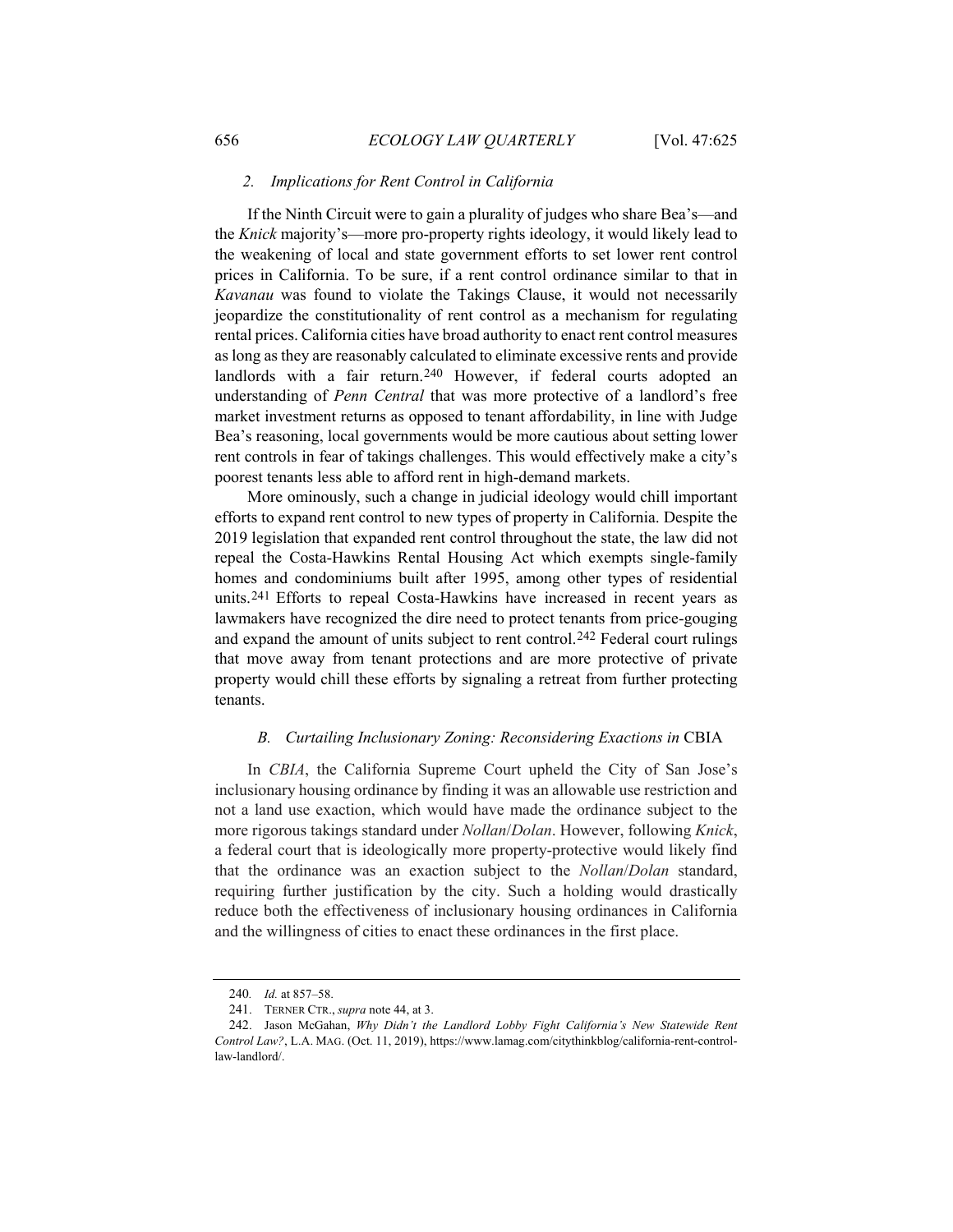#### *1. Revisiting California Exactions Cases Post-*Knick

The *CBIA* court found that requiring developers to sell 15 percent of their units at an affordable price was not an exaction because it did not amount to dedicating property or money to the public.243 In reasoning that *Nollan*/*Dolan* did not apply, the court distinguished a U.S. Supreme Court case, *Koontz v. St. Johns River Water Management District*, decided just two years earlier.<sup>244</sup> The *Koontz* decision was significant because it held that the *Nollan*/*Dolan* standard applied to permit approvals and rejections as well as to ad hoc fees, giving developers hope that state courts would subsequently find that the standard also applied to inclusionary housing ordinances.245 Following *Knick*, *Koontz* thus illustrates how federal courts in California that are more sympathetic to property owners may disagree with the *CBIA* decision and find that the *Nollan*/*Dolan* standard applies. Such decisions may become more common following *Knick*, as developers who challenge the state's inclusionary housing ordinances seek to do so in federal court.

In a majority opinion by Justice Samuel Alito, the *Koontz* Court held that conditioning a land use permit on an owner's relinquishment of part of his wetlands property was an exaction subject to the *Nollan*/*Dolan* standard, even when the government demanded money.<sup>246</sup> Hoping to build on wetlands, Koontz offered to deed nearly three-quarters of his property to the local water management agency to mitigate the environmental impact.247 However, the local agency rejected Koontz's offer. Instead, as a condition of approval, the agency required that Koontz reduce the size of his development and deed a larger portion of his property for conservation or otherwise pay for nearby wetlands improvements.248 The Court reasoned that because there was a "direct link" between the government's requirement and a specific parcel of property, these conditions of approval implicated a dangerous risk that was central to *Nollan*/*Dolan*: that government would use its land use permitting power to pursue ends "that lack an essential nexus and rough proportionality to the effects of the proposed use of the property at issue."249 The Court found that the local agency's demands for both property and money raised this concern because it burdened Koontz's ownership of a specific piece of land.250 Moreover, even though the local agency argued that making monetary exactions subject to *Nollan*/*Dolan* would unduly limit the authority of local governments to

<sup>243</sup>*. See* Cal. Bldg. Indus. Ass'n v. City of San Jose, 351 P.3d 974, 990–91 (Cal. 2015).

<sup>244</sup>*. Id.*

<sup>245.</sup> Kriston Capps, *Will the Supreme Court Strike Down Inclusionary Zoning?*, CITYLAB (Oct. 3, 2019), https://www citylab com/equity/2019/10/supreme-court-inclusionary-zoning-constitutional-takingsclause/596863/.

<sup>246.</sup> Koontz v. St. Johns River Water Mgmt. Dist., 570 U.S. 595, 599 (2013).

<sup>247</sup>*. Id.* at 599–60.

<sup>248</sup>*. Id.*

<sup>249</sup>*. Id.* at 614.

<sup>250</sup>*. Id.*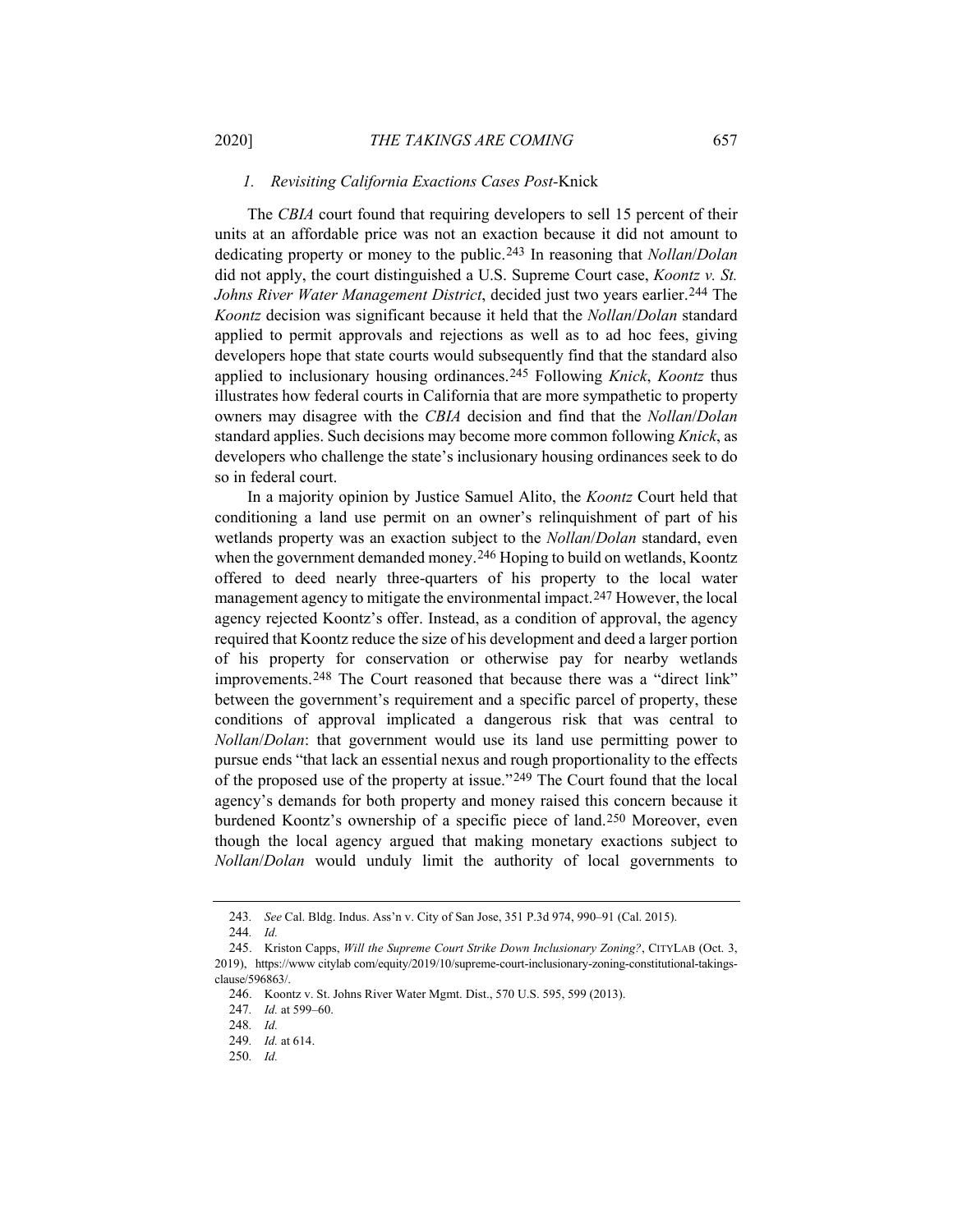implement sensible land use regulations, the Court reasoned that this was already settled law in many states that offered adequate protections.251 Although the court in *Koontz* did not apply the *Nollan*/*Dollan* requirements itself, it remanded the case for the lower state court to do so.252

Applying Justice Alito's reasoning to *CBIA* through the lens of a more property-protective court would likely find San Jose's inclusionary housing ordinance to be an exaction subject to *Nollan*/*Dolan*. The key issue is whether requiring a developer to sell some of his or her units at a lower price amounts to property or money given to the public. Alito's more property-protective reasoning would likely find that it does. Like the money that the owner in *Koontz* paid for wetland conservation, developers in *CBIA* essentially had to pay for the city's public purpose of housing lower-income people.253 There was a "direct link" between the city's demand to provide more affordable housing and the burden imposed on a residential developer's specific parcel of real property.254

Additionally, although the *CBIA* court reasoned that the ordinance was simply a restriction limiting a developer's use of property and not a monetary exaction or in lieu fee, a more property-protective assessment would find this reasoning to be strained.255 While it is true that the city's ordinance was not called a monetary exaction or in lieu fee, avoiding those names does not get around the constitutional limitations of a requirement that in practice functions as a condition of approval. In this case, a government demands that a developer must relinquish higher investment returns from specific housing units of his or her proposed development. The city's ordinance therefore meets the definition of a monetary exaction because it transfers an interest in property from the landowner to the government.256

This reasoning would not necessarily question the constitutionality of the ordinance under the Takings Clause. Instead, the city would be required to explain how there was an "essential nexus" between the ordinance and its impact on affordable housing, as well as whether the demand to sell 15 percent of the units at an affordable price was "roughly proportional" to the proposed development's impact.257

#### *2. Implications for Inclusionary Housing in California*

If undertaking this analysis under *Nollan*/*Dolan* seems confusing, that is because it is. The standard is notoriously perplexing and difficult to apply in

<sup>251</sup>*. Id.* at 595.

<sup>252</sup>*. Id.* at 619.

<sup>253</sup>*. See id.* at 595.

<sup>254</sup>*. See id.* at 614.

<sup>255</sup>*. See* Cal. Bldg. Indus. Ass'n v. City of San Jose, 351 P.3d 974, 998–99 (Cal. 2015).

<sup>256</sup>*. See Koontz*, 570 U.S. at 614–15.

<sup>257</sup>*. See id.*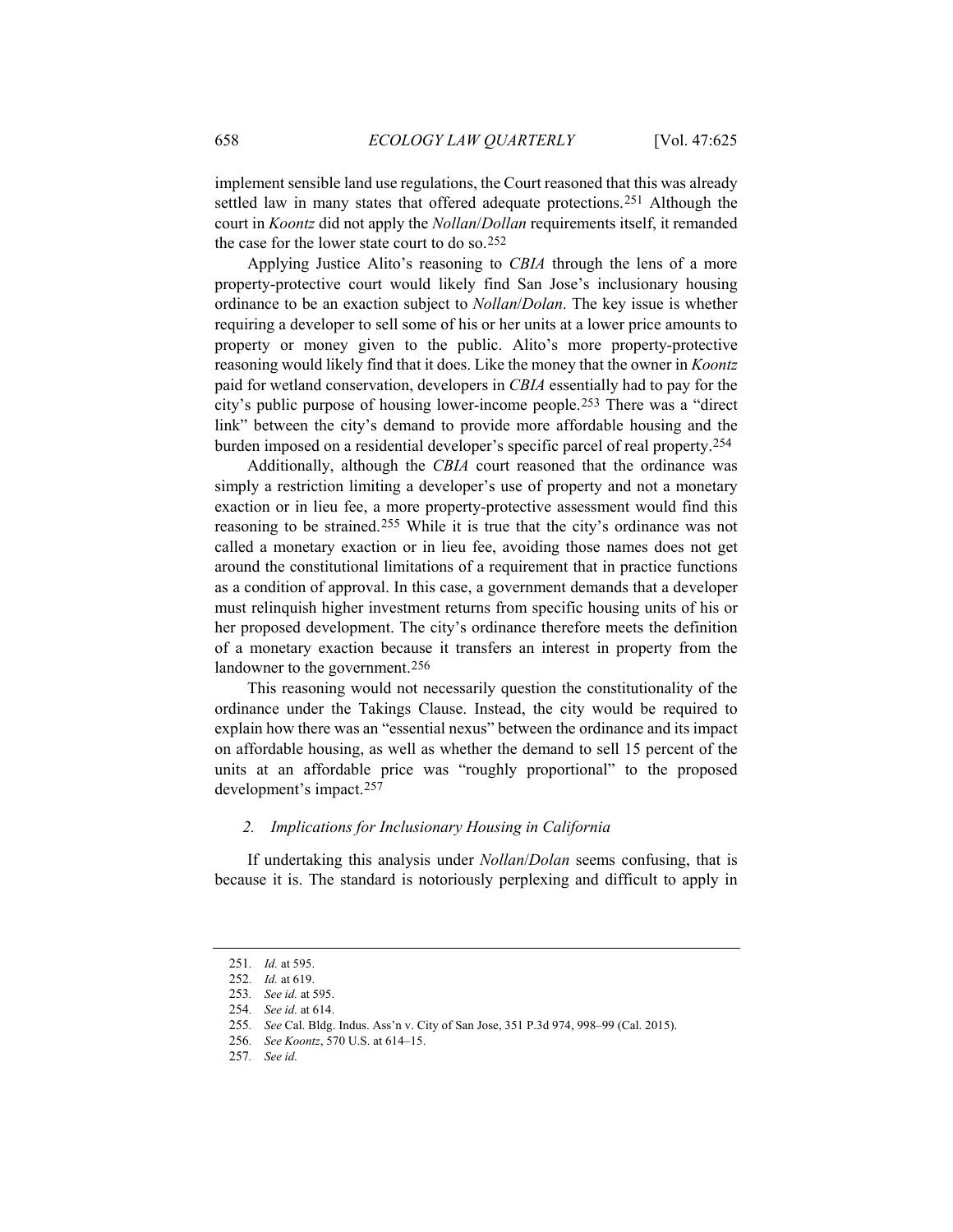practice.258 Forcing California cities to justify inclusionary housing ordinances under *Nollan*/*Dolan* would require a city's staff to answer and defend a confounding array of questions for each residential project subject to the condition. Examples of these questions include: "What is the impact that this project has on this issue? Does the condition serve a legitimate public interest? What is the relationship between the particular impact of the development and the condition? How do they relate to one another? Are the impact and the condition on par with one another?"259

Rather than undertaking such a prohibitively exhaustive analysis, a city would more likely deny a building permit to avoid the risk of crushing litigation costs.260 Moreover, cities without pre-existing inclusionary housing ordinances would likely shy away from enacting them at all. Making inclusionary housing ordinances subject to the *Nollan*/*Dolan* standard would thus drastically limit the effectiveness of such ordinances in California and restrain local governments' willingness to require developers to sell some of their units at an affordable price.

# *C. Unleashing Sprawl Development: Bypassing* Hensler*'s Requirements and Chilling Regulatory Restrictions on Growth*

In *Hensler*, the California Supreme Court outlined a process that property owners must follow when bringing inverse condemnation claims. This included a requirement under *Williamson County* that, when a regulation is applied to a particular piece of land, a claim is not ripe for decision in federal court until an owner first utilizes available state administrative remedies to determine whether a taking has occurred. After *Knick*, however, a property owner can bypass such processes altogether and bring their claim directly to federal court. This not only hampers the regulatory flexibility of local governments in California, but it also chills efforts to enact growth limitation measures and exacerbates the state's housing crisis.

No longer requiring takings claimants to exhaust state judicial remedies exposes local governments to costly litigation and the risk of paying expensive compensation. In *Hensler*, part of the landowner's complaint was that, because of the city's administrative process that precluded a federal takings claim, he would not know the point in time at which a taking occurs, with each day's delay amounting to a "continuous wrong."261 Removing these delays effectively unleashes such developers. When confronted by a restrictive ordinance that takes a significant amount of property off the table—120 acres in Hensler's case—a developer of sprawling single-family homes would almost certainly challenge

<sup>258</sup>*. See id.* at 626 (Kagan, J., dissenting) (stating "[b]y applying *Nollan* and *Dolan* to permit conditions requiring monetary payments—with no express limitation except as to taxes—the majority extends the Takings Clause, with its notoriously 'difficult' and 'perplexing' standards, into the very heart of local land-use regulation and service delivery").

<sup>259.</sup> DIETRICK & ANSOLABEHERE, *supra* note 39, at 22.

<sup>260</sup>*. See Koontz*, 570 U.S. at 633.

<sup>261.</sup> Hensler v. City of Glendale, 876 P.2d 1043, 1056–57 (Cal. 1994).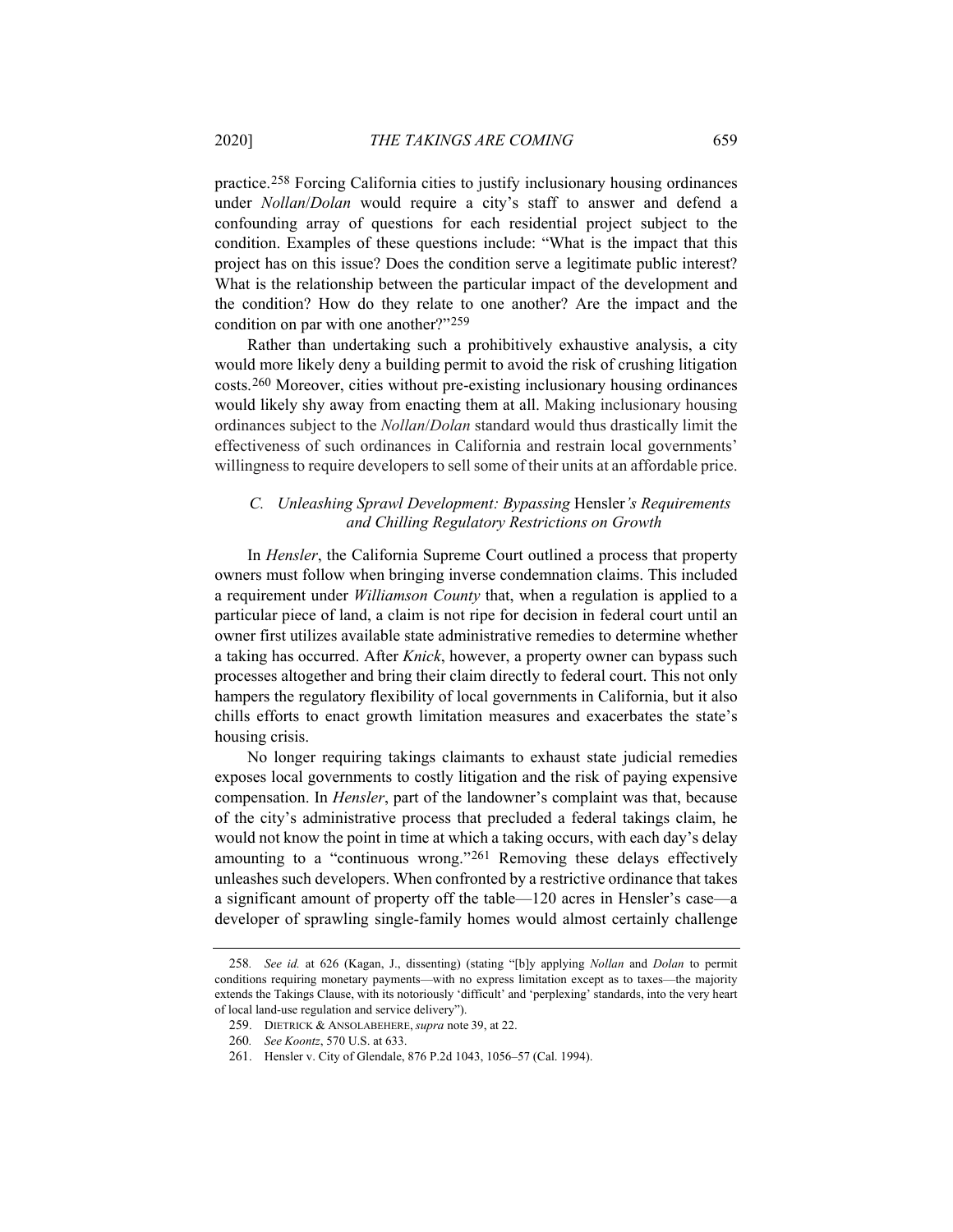the ordinance.262 A local government would therefore face costly litigation. Moreover, because they no longer have the freedom to adjust or rescind a regulation before a federal court's finding, local governments risk having to pay a developer exorbitant compensation if a court finds that the ordinance violates the Takings Clause.

These costly risks will make local governments think twice before enacting measures that restrict growth, increasing the likelihood of environmentally and socioeconomically damaging sprawl. Because over two-thirds of the municipalities in California's in-demand coastal areas have policies that limit housing growth, the impact could be substantial.<sup>263</sup>

For example, a Ninth Circuit case involving a land use plan that restricted growth in a coastal area demonstrates the potentially devastating impact. In *Sinclair Oil Corporation v. County of Santa Barbara*, the court found that before a development company had a viable takings claim, it had to use a county's administrative procedure that might prevent application of a land use plan that limited subdivision of the developer's property.264 Sinclair owned 265 acres of undeveloped California coastal land, and because of environmentally sensitive habitat identified in the county's land use plan, the number of potentially developable homes on the property was reduced from 300 to 70.265 The court found that the land use plan had a procedure that would have allowed Sinclair to request more extensive development, which gave the county the flexibility to avoid an unconstitutional taking.266

But not after the *Knick* decision. Now, a developer like Sinclair can directly challenge such restrictive land use plans, burdening local governments with legal costs. Because a local government would not know if a growth regulation would later be considered unconstitutional, it would have to decide between shouldering legal costs, compensating the owner for his coastal property, or simply allowing the owner to develop the land. Such coastal development could be challenged under other laws, including the California Environmental Quality Act or the National Environmental Protection Act. But the ability of landowners to directly challenge growth limitation regulations nonetheless threatens environmentally sensitive coastal areas like those in *Sinclair*.

In inland communities already experiencing the sprawl-induced effects of longer commutes, higher transportation costs, and compromised public health from environmental pollution, these detrimental impacts may be exacerbated. 267 Faced with the likelihood of costly litigation, inland governments with less

<sup>262</sup>*. See id.* at 1048.

<sup>263.</sup> TAYLOR, *supra* note 12, at 15.

<sup>264. 96</sup> F.3d 401, 404 (9th Cir. 1996).

<sup>265</sup>*. Id.*

<sup>266</sup>*. Id.* at 408.

<sup>267</sup>*. See California's Housing Future*, *supra* note 3, at 47 (Appendix B); *see also* TAYLOR, *supra* 

note 12, at 3.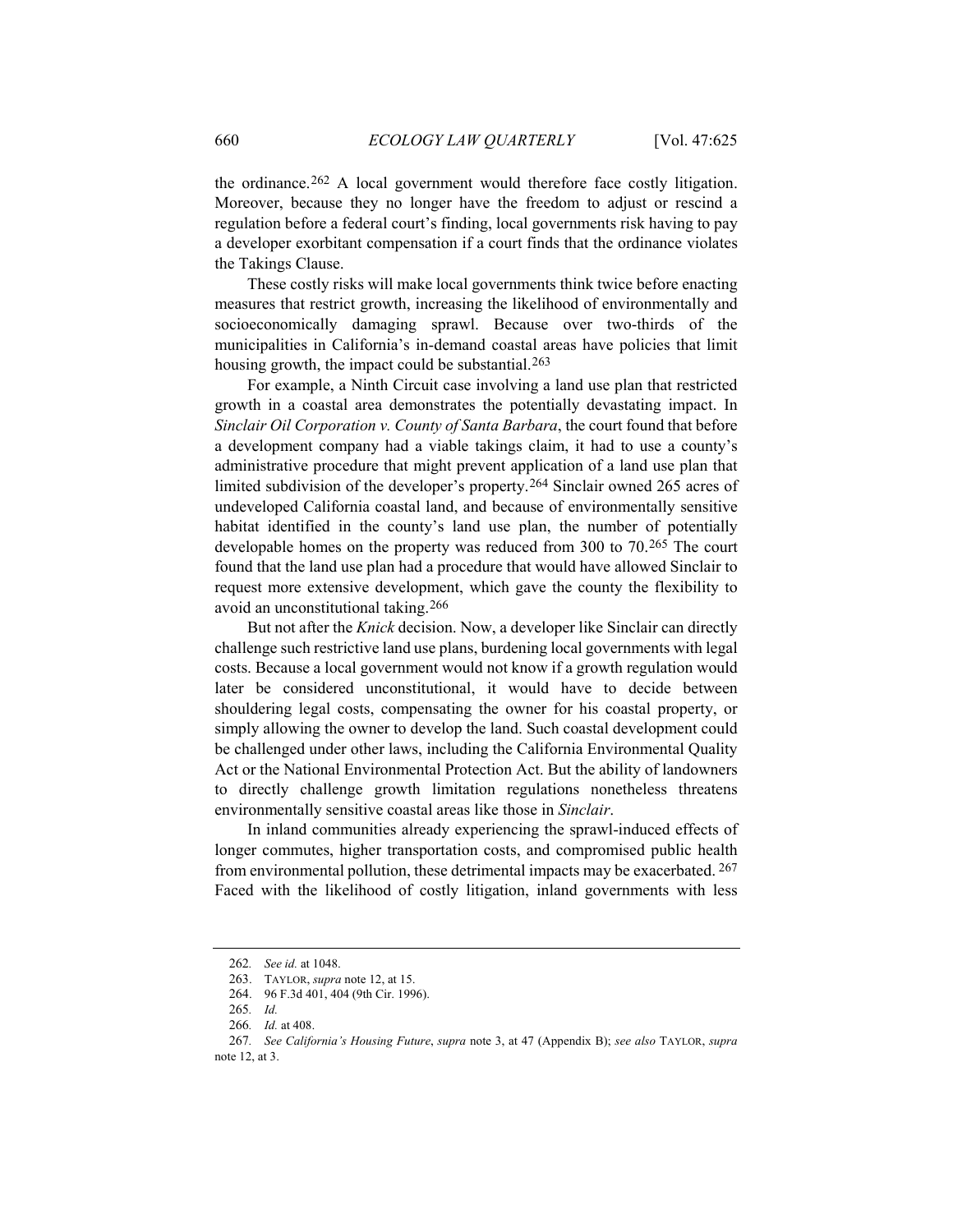financial resources will be even more hesitant to enact growth restrictions to begin with, allowing sprawl development to continue unabated.

By overturning *Williamson County*'s state litigation requirement, the *Knick* decision opens the door for developers and property rights advocates to challenge rent control, inclusionary housing, and growth limitation regulations—all of which are critical to helping California build and preserve more affordable housing. As the Ninth Circuit becomes increasingly occupied by judges who share the *Knick* majority's pro-property rights ideology, takings claimants have the prospect of achieving greater success in defeating such regulations in federal court. As a result, this could weaken local and state government efforts to keep rents low, curtail inclusionary housing ordinances by applying the more exacting *Nollan*/*Dolan* standard, and chill the enactment of measures that limit destructive sprawl development.

# V. HOW FEDERAL COURTS CAN EVALUATE REGULATORY TAKINGS CLAIMS IN WAYS THAT PROTECT CALIFORNIA'S EFFORTS TO ADDRESS ITS HOUSING CRISIS

The *Knick* decision's potential to undermine California's efforts to address its housing crisis can be avoided. Rent control, inclusionary housing, and growth limitation measures reflect a kind of regulatory redistribution that is rooted in the government's power to identify what counts as a public use or purpose when it takes private property under the Fifth Amendment. And in these cases, the California State Legislature has identified a compelling public purpose: the pressing need for affordable housing.268 Judicial deference to this legislatively declared purpose should guide federal courts in evaluating takings claims that challenge regulations intended to alleviate California's affordable housing shortage and its attendant inequities.

In the following Subparts, I examine the importance of judicial deference to state legislation as illustrated by the Supreme Court case of *Hawaii Housing Authority v. Midkiff*, followed by an examination of analogous laws enacted by the California State Legislature to address the state's housing shortage.269 I then analyze how California's housing laws can guide federal courts in evaluating rent control, inclusionary housing, and growth limitation regulations. At a time when local and state governments are exploring a range of redistributive measures to alleviate California's housing shortage, this shifting landscape makes it critical to protect the state's role in defining when a regulation should be recognized as a taking under the Takings Clause.

<sup>268</sup>*. See* CAL. HEALTH & SAFETY CODE § 50003 (West 2003); *see also* CAL. GOV'T CODE § 65584 (West 2003).

<sup>269</sup>*. See* 467 U.S. 229, 244 (1984).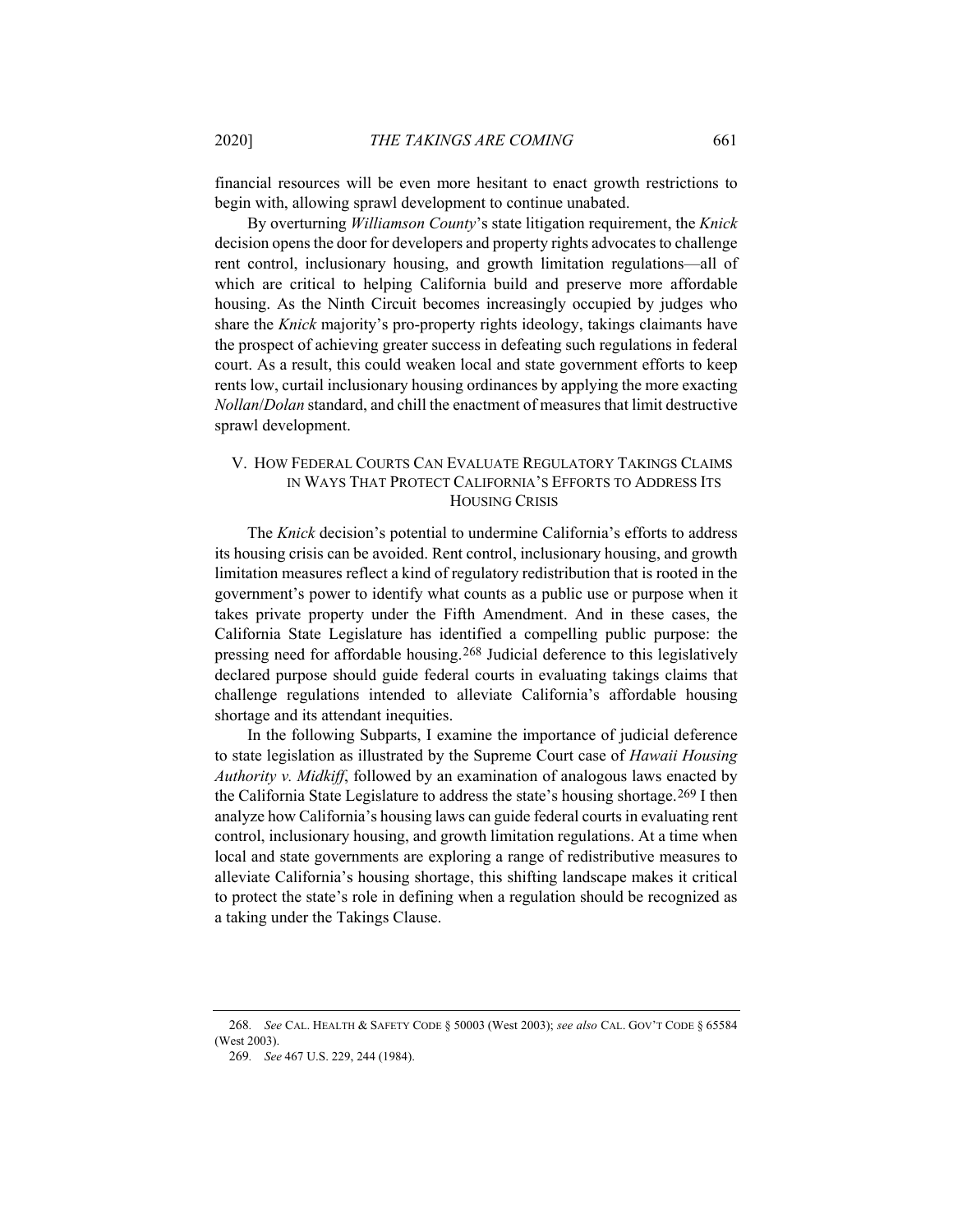# *A. Judicial Deference to the State Legislature in* Hawaii Housing Authority v. Midkiff

*Midkiff* demonstrates how takings claims will not be successful when the exercise of the government's power under the Takings Clause is rationally related to a legitimate public purpose.270 Courts have affirmed that the regulatory redistribution of private property for socioeconomic purposes is a lawful exercise of the government's power under the Takings Clause, to which the judicial branch must defer.271 The decision in *Midkiff* illustrates such judicial deference, which has important implications for how federal courts should evaluate California's redistributive regulations intended to address its housing crisis.

In *Midkiff*, the Supreme Court held that a state land reform act that sought to redistribute land was a valid exercise of government's power to condemn private property for public use under the Fifth Amendment.272 A historically feudal land system in Hawaii had placed nearly 50 percent of the state's land in the hands of seventy-two private landowners.273 Because this concentration of ownership skewed the state's residential property market, inflated land prices, and "injur[ed] the public tranquility and welfare," the Hawaii State Legislature enacted the Land Reform Act of 1967, which compelled large landholders to break up and transfer their ownership to lessees of their property.274

In upholding the Act, the Supreme Court reasoned that the Hawaii State Legislature, and not the judiciary, defines what constitutes a public use under the Fifth Amendment, with the court's role narrowly limited to ensuring that the purpose of such legislation has a reasonable foundation.275 The Court found that the act clearly had a rational basis because its explicit purpose was to reduce the "perceived social and economic evils" of land concentration, and it sought to do so through a comprehensive process for identifying and fixing market failure.<sup>276</sup> Moreover, the Court reasoned, federal courts are not the place for debates over the wisdom of such socioeconomic legislation.277 Rather, the Court held that judicial deference required that the Act be deemed constitutional because legislatures, and not courts, are "better able to assess what public purposes should be advanced by an exercise of the taking power."278

- 270*. Id.* at 241. 271*. Id.* at 242–43.
- 272*. Id.* at 230–31.
- 273*. Id.* at 232. 274*. Id.*
- 275*. Id.* at 240–41.
- 276*. Id.* at 241–42.
- 277*. Id.* at 243.
- 278*. Id.* at 244.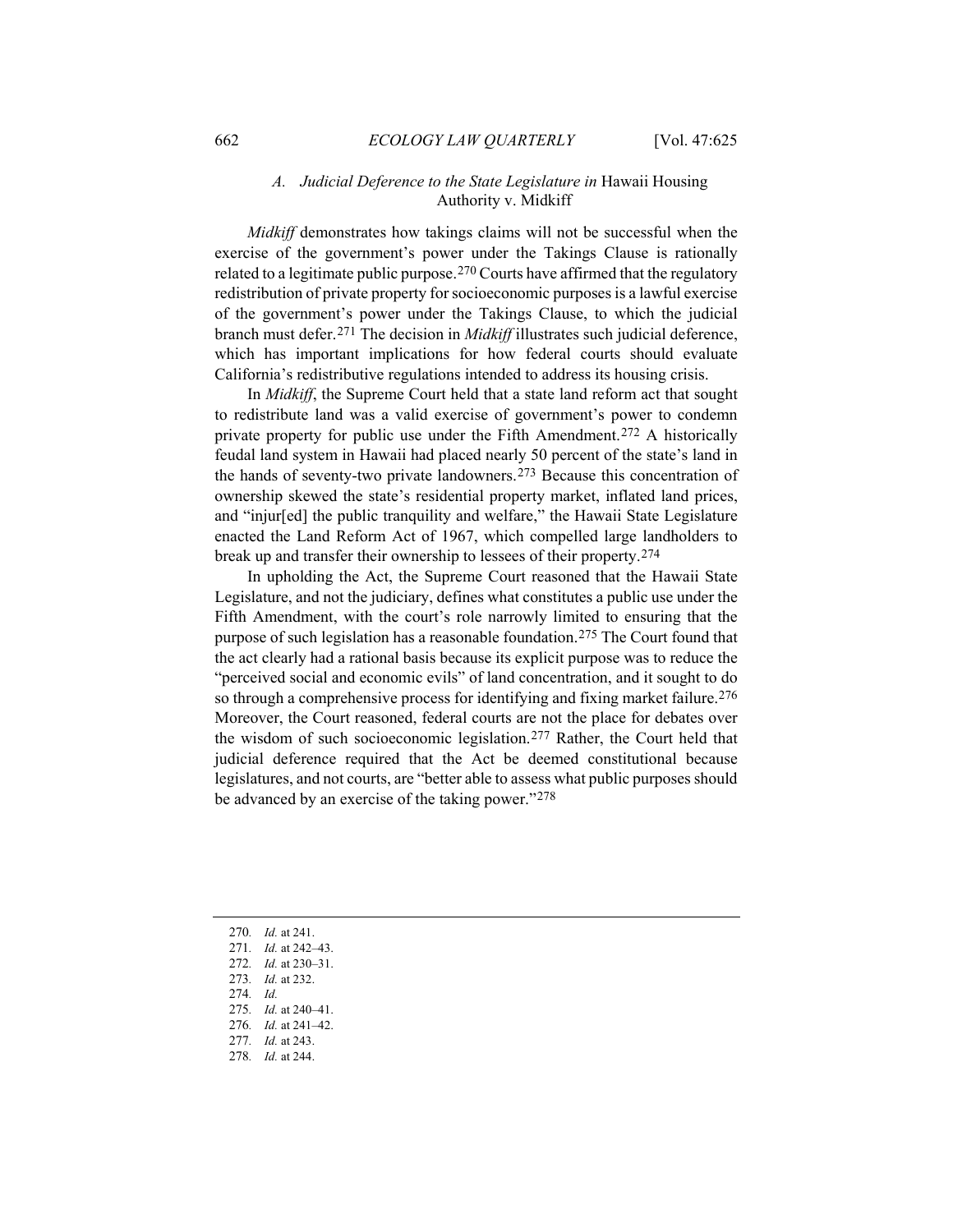# *B. The California State Legislature's Declaration of the Need to Address the State's Housing Shortage*

Just as the Hawaii State Legislature in *Midkiff* enacted legislation to reduce the "perceived social and economic evils" of land concentration, the California State Legislature passed legislation to address the detrimental social and economic impacts of the state's affordable housing shortage.279 The California State Legislature has declared an urgent need for more affordable housing that informs a statutory requirement that local governments meet the housing needs of all income levels.280 The analogy to *Midkiff* here is not meant to offer the Hawaii State Legislature's specific solution of compensating landowners as the right way to redistribute property rights but rather is meant to emphasize the legitimacy of relying on redistributive purposes.

Affordable housing is critical to improving California's economic outcomes and the socioeconomic success of its future generations.281 Increasing housing affordability in the state's coastal areas and other urban communities with greater economic opportunity helps decrease a host of costs, thereby improving the state's economy.282 Workers and families who live further from job centers not only have higher transportation costs due to longer commutes, but also experience greater socioeconomic burdens because they are further from highperforming schools, hospitals, and other services.283 By providing greater access to affordable housing, residents have more money for food and health care, they are less likely to become homeless and need government support, their children are likely to perform better in school, and businesses are more easily able to recruit and retain employees.284 Moreover, increasing affordable housing in urban areas helps to avoid the detrimental environmental impacts of fringe development, or building housing in areas that lack infrastructure and services.285

For many of these reasons, the California State Legislature declared that due to "a serious shortage of decent, safe, and sanitary housing," providing a "decent home and suitable living environment" for all Californians is the basic housing goal of state government.286 The legislature found that the state's housing shortage not only inflates the cost of housing, but also decreases affordability and is "inimical to the safety, health, and welfare" of its residents.287 Additionally, the legislature specifically recognized a need to provide housing

<sup>279</sup>*. See id.* at 241–42.

<sup>280</sup>*. See* CAL. HEALTH & SAFETY CODE § 50003 (West 2003); *see also* CAL. GOV'T CODE § 65584 (West 2003).

<sup>281</sup>*. See California's Housing Future*, *supra* note 3, at 34–45 (Appendix A).

<sup>282</sup>*. See id.* at 41–42.

<sup>283</sup>*. Id.*

<sup>284</sup>*. Id.* at 48.

<sup>285</sup>*. See id.* at 32 (Appendix A).

<sup>286.</sup> CAL. HEALTH & SAFETY CODE § 50003 (West 2003).

<sup>287</sup>*. Id.*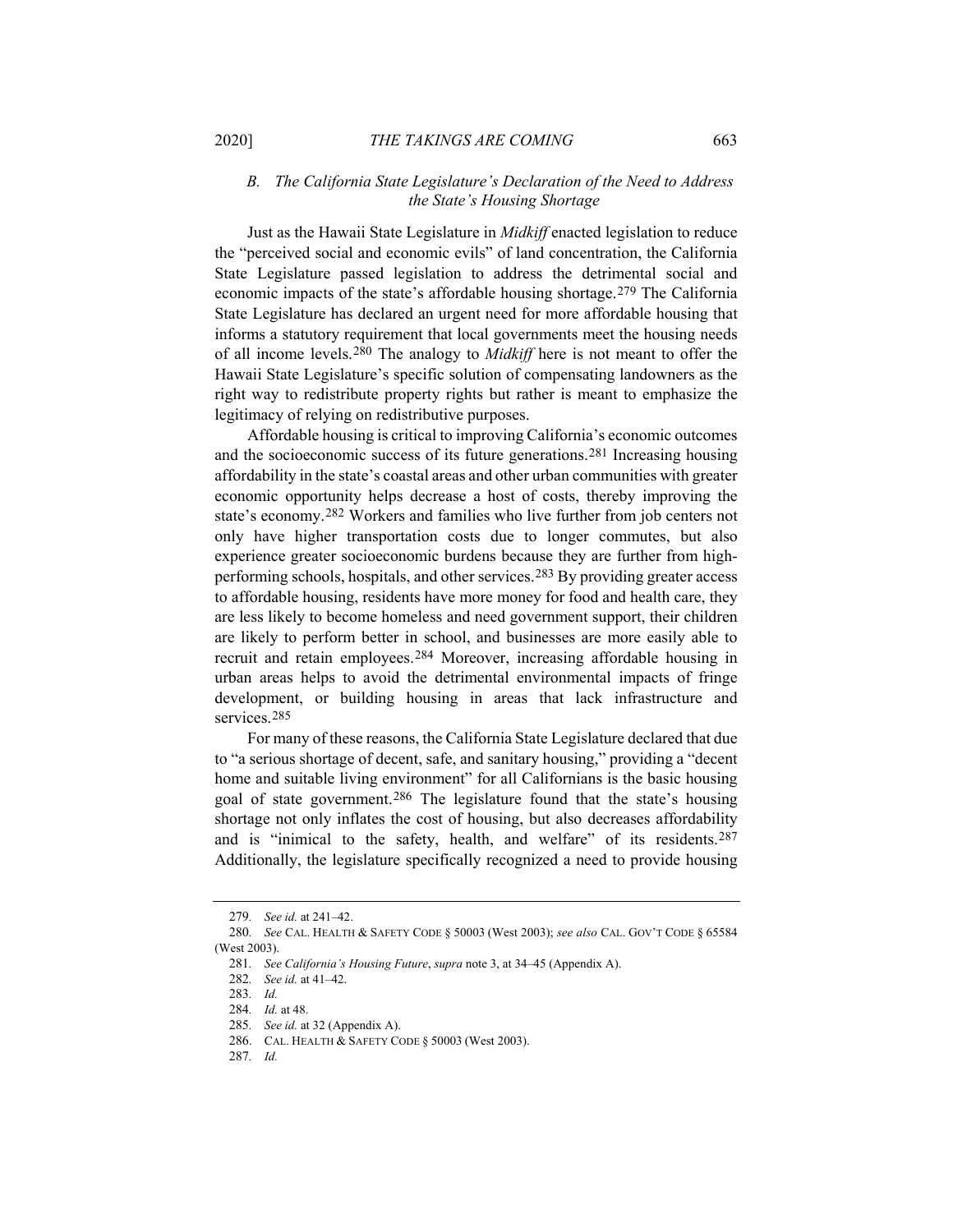for moderate, low, and very low income households, and declared an intent to adopt a "comprehensive and balanced approach" to addressing its housing problems.288

This comprehensive approach is articulated in California's Housing Element law, mentioned above, which outlines a process whereby cities must not only zone for new housing to accommodate future population growth, but also ensure a portion of their land is zoned for affordable housing.289 In addition to reiterating the vital need for affordable housing, the law explicitly states that local governments have a "responsibility" to facilitate the development of housing for all income levels and to designate a sufficient supply of land for this purpose.290 The law further declares the legislature's intent to ensure cities and counties meet the state housing goal and recognizes that each locality is best suited to determine the specific efforts required to meet its jurisdiction's housing need, considering economic, environmental, and fiscal factors.291

# *C. Federal Courts Should Defer to California Legislation Requiring Cities and Counties to Meet the Housing Needs of All Residents*

Federal courts' approach to evaluating takings claims in the context of affordable housing should draw from the Supreme Court's approach to evaluating what constitutes a public use in *Midkiff*. The Court in *Midkiff* recognized that legislative bodies are better equipped "to assess what public purposes should be advanced by an exercise of the taking power."292 The Housing Element law has a clearly defined public purpose—to meet the housing needs of all Californians—and the state's legislature has charged local governments with developing regulations to provide a "decent home and suitable living environment" for residents, especially those with lower incomes.<sup>293</sup> This is a significant challenge, and local and state governments have necessarily refined and tested a variety of regulations as the affordability crisis has worsened. Because of the urgency of the crisis, federal courts should show deference to municipalities in determining what constitutes a taking.

Rent control, inclusionary housing, and growth limitation regulations entail redistributive purposes that can address the state's housing needs. Each regulation burdens some individuals in order to benefit society by alleviating disparities in housing affordability, rebalancing an unequal distribution of property, or correcting market failures.294 Because of the legislature's broad mandate to meet the housing needs of all Californians, these purposes should both weigh more heavily in a federal court's regulatory takings analysis and help

<sup>288</sup>*. Id.*

<sup>289.</sup> CAL. GOV'T CODE § 65584 (West 2003).

<sup>290.</sup> *Id.* § 65580.

<sup>291.</sup> *Id.* § 65581.

<sup>292</sup>*. See* Haw. Hous. Auth. v. Midkiff*,* 467 U.S. 229, 244 (1984).

<sup>293</sup>*. See* § 50003.

<sup>294</sup>*. See* Serkin, *supra* note 81, at 6–7.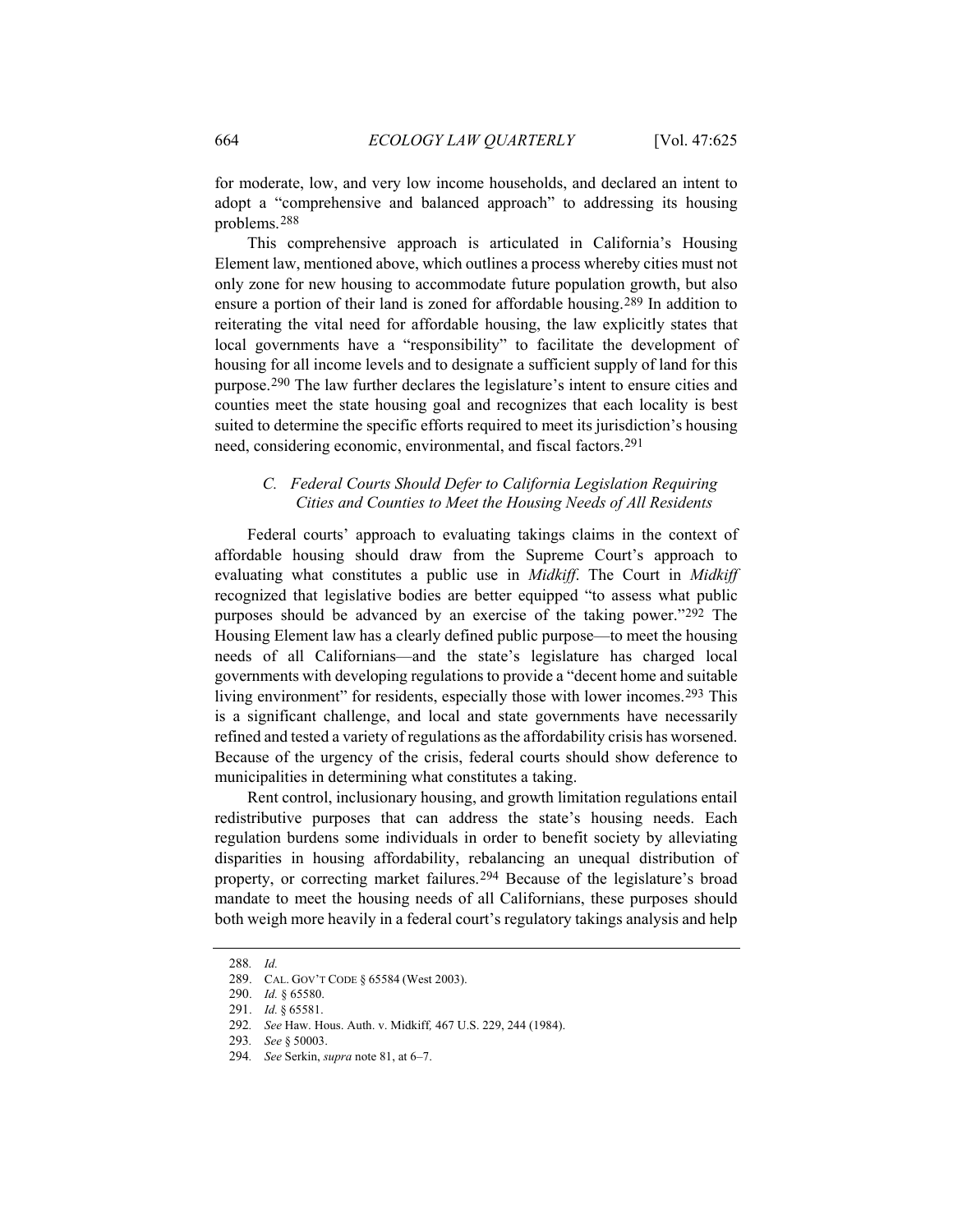to define the parameters for when a regulation goes too far. A closer examination of these regulations demonstrates this approach.

#### *1. Evaluating Rent Control: Focusing on Alleviating Disparities in Housing Affordability*

The concern raised by a more property-protective analysis of the facts in *Kavanau* stems from an application of the *Penn Central* factors that gives more weight to a landlord's free market investment returns than to tenant affordability. Specifically, this analysis is more sympathetic to a rent control ordinance's economic impact on a landlord and its interference with his or her distinct investment-backed expectations; it is also more inclined to view the character of the government action as a confiscation of wealth.295

However, in evaluating the constitutionality of rent control ordinances under *Penn Central*, federal courts should instead give the most weight to a government's purpose of alleviating disparities in housing affordability, because this purpose addresses the problem of inflated property costs identified in California's Housing Element law. The analysis should thus give primacy to the character of the government action. Rent control ordinances explicitly burden property-owning landlords by limiting the amount of rent they can charge and the money they can make from otherwise higher rents, but these ordinances work to the benefit of tenants who can remain in rental housing because it is more affordable over longer periods of time.296 The character of the government action transfers wealth, to be sure, but this wealth redistribution is justified by the exorbitant costs of rent in many California cities and what is needed to maintain rental housing affordability.

This does not mean that federal courts should not give any weight to a rent control ordinance's economic impact and its interference with a landlord's distinct investment-backed expectations—requiring excessively low rents should still be considered confiscatory and therefore unconstitutional.297 Rather, this analysis recognizes that California's housing crisis more severely impacts the poorest tenants who are less able to afford rent, and is therefore more sympathetic to a government's good faith effort to meet their jurisdiction's statutorily required housing need.

Opponents of rent control, on the other hand, argue that it discourages developers from building new housing and thereby further aggravates housing shortages.298 Some studies show that while rent control can help affordability

<sup>295</sup>*. See* Guggenheim v. City of Goleta, 638 F.3d 1111, 1130–32 (9th Cir. 2010).

<sup>296</sup>*. See* TERNER CTR , *supra* note 44, at 3.

<sup>297</sup>*. See* Kavanau v. Santa Monica Rent Control Bd., 941 P.2d 851, 854–55 (Cal. 1997).

<sup>298.</sup> Sophie Kasakove, *The Deceptive, Shameful, Lucratively Funded War Against Rent Control*  (Oct. 18, 2018), https://newrepublic.com/article/151783/deceptive-shameful-lucratively-funded-war-rentcontrol.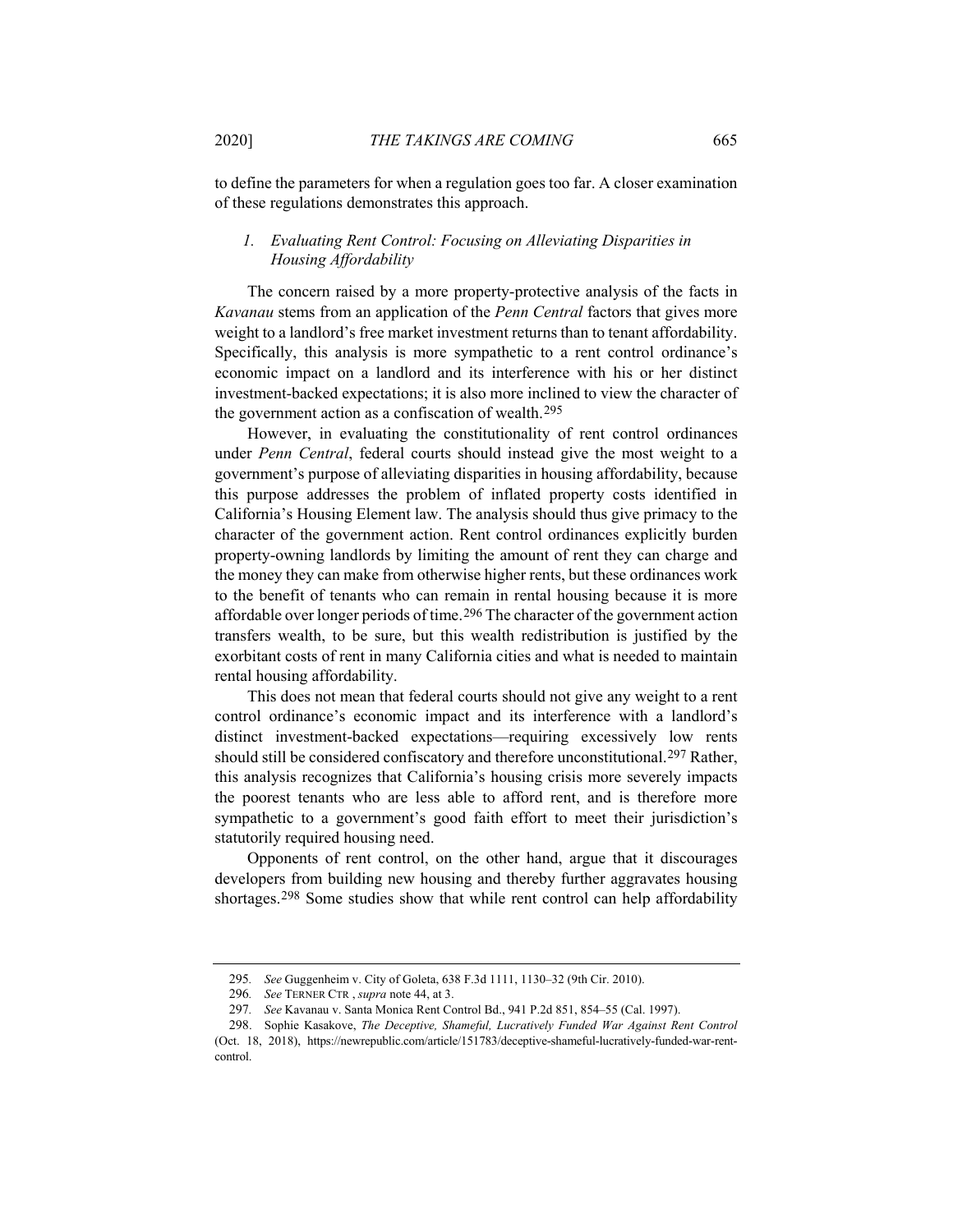for current tenants in the short run, over the long term it can fuel gentrification.<sup>299</sup> While these concerns may be valid at a national level, in California, they are overblown because rent control ordinances have successfully kept lower-income tenants from being displaced over time in the state's exceptionally high cost rental markets.300 Moreover, the effect on developers' ability to construct new housing is limited because under existing state law rent control does not apply to new construction.301

The degree to which a jurisdiction's rent control ordinance has contributed to meeting its affordable housing need can also help define parameters for when a rent control ordinance goes too far. For example, federal courts evaluating a more far-reaching rent control ordinance that enables deeper affordability (thus allowing more people to remain in rental units) in a city or county that is out of compliance with meeting its housing need, could be more readily upheld. A rent control ordinance in a city or county that is close to or in compliance, on the other hand, could be viewed more skeptically. In other words, in judging whether the character of the rent control ordinance goes too far, federal courts should rely heavily on the degree to which the jurisdiction has met its housing need, as determined by the state's Housing Element law.

# *2. Evaluating Inclusionary Housing: Focusing on Rebalancing an Unequal Distribution of Property*

If federal courts were to assess the constitutionality of inclusionary housing ordinances in California under *Nollan*/*Dolan*, it would be a fact-intensive inquiry tied to an ordinance's impact on a specific, proposed residential project. In such an event, federal courts should foreground California's Housing Element law in their two-step analysis. First, this would entail evaluating the essential nexus between an inclusionary housing ordinance and a housing development's impact on affordable housing. Here, courts should focus on rebalancing an unequal distribution of property to address the state's statutorily identified problem of a lack of affordable housing. Second, in assessing whether an inclusionary housing ordinance is roughly proportional to a development's impact, federal courts should focus on the availability of affordable housing in a specific jurisdiction, in relation to a development's contribution to meeting the jurisdiction's housing need.

An analysis of the inclusionary housing ordinance in *CBIA* under *Nollan*/*Dolan* demonstrates this approach. In *CBIA*, San Jose's ordinance required developers of new projects containing twenty or more units to sell 15

<sup>299.</sup> Rebecca Diamond, *What Does Economic Evidence Tell Us About the Effects of Rent Control?*, BROOKINGS (Oct. 18, 2018), https://www.brookings.edu/research/what-does-economic-evidence-tell-usabout-the-effects-of-rent-control/.

<sup>300</sup>*. Id.*

<sup>301.</sup> Matt Levin, *Big Rent Hikes are About to be Illegal in California. Here's What You Should Know*, CALMATTERS (Sept. 11, 2019), https://calmatters.org/housing/2019/09/big-rent-hikes-illegal-in-californiaheres-what-to-know/.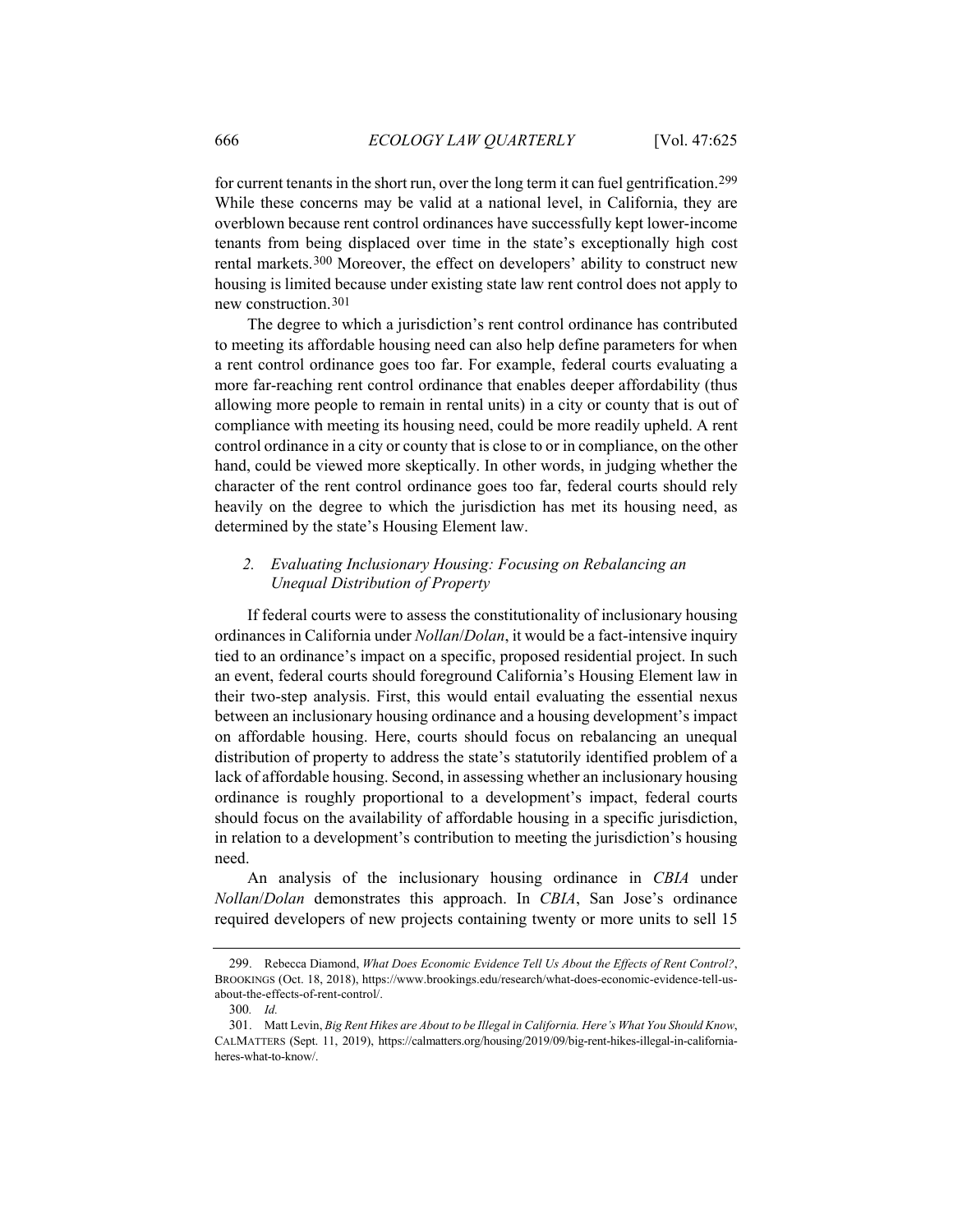percent of their units at an affordable price.302 In passing the ordinance, the city found that there was a substantial need for affordable housing to meet statutory requirements under the state's Housing Element law, and that affordable housing should be part of mixed-income developments to avoid problems associated with isolated poverty.303 Beginning with the essential nexus analysis, the ordinance explicitly burdens developers who lose money from lower sales prices and implicitly burdens more affluent neighborhoods that may object to perceived changes in property values and neighborhood demographics.304 Yet unlike *Nollan*, where the Supreme Court found there was no plausible relationship between a condition's public purpose of providing ocean views and its impact of requiring a developer to provide beach access, the inclusionary housing ordinance in *CBIA* clearly has such a plausible relationship between its purpose and its impacts.305 The ordinance's public purpose is to benefit the welfare of the city by more equitably distributing affordable housing to lower-income residents.306 This purpose has a plausible relationship, or essential nexus, with the impacts on the developer because requiring the sale of affordable units alongside market rate units helps to achieve the purpose of distributing affordable housing more equitably, and helps meet the city's statutorily determined housing need.

Fully assessing the extent of the ordinance's impact for the rough proportionality analysis requires a more thorough evaluation of San Jose's socioeconomic conditions beyond the scope of this Note. Briefly, however, requiring developers to sell only three out of every twenty units at an affordable price is likely "roughly proportional" to such a development's impact in a city with median home values at nearly \$1 million.<sup>307</sup> The ordinance is in sharp contrast to the condition in *Dolan*, where a land use board did not show that a requirement to dedicate a public greenway was roughly proportional to a development's impact in a floodplain.<sup>308</sup> Rather, the extent of the impact of San Jose's ordinance directly affects the availability of affordable housing. Without the ordinance, developers would almost certainly build market rate housing instead. This would price out lower-income residents and work against their "safety, health, and welfare," thereby detracting from the city's efforts to meet the state's required housing need.309

On the other hand, developers and property rights advocates in California who oppose inclusionary housing argue that forcing homebuilders to construct affordable housing raises overall development costs and makes it harder for

<sup>302.</sup> Cal. Bldg. Indus. Ass'n v. City of San Jose, 351 P.3d 974, 990–91 (Cal. 2015).

<sup>303</sup>*. Id.* at 979.

<sup>304</sup>*. See* TAYLOR, *supra* note 12, at 16.

<sup>305</sup>*. See* Nollan v. Cal. Coastal Comm'n, 483 U.S. 825, 837 (1987).

<sup>306</sup>*. Cal. Bldg. Indus. Ass'n*, 351 P.3d at 1000.

<sup>307</sup>*. See* Frank, *supra* note 154.

<sup>308</sup>*. See* Dolan v. City of Tigard*,* 512 U.S. 374, 394–95 (1994).

<sup>309</sup>*. See* CAL. HEALTH & SAFETY CODE § 50003 (West 2003).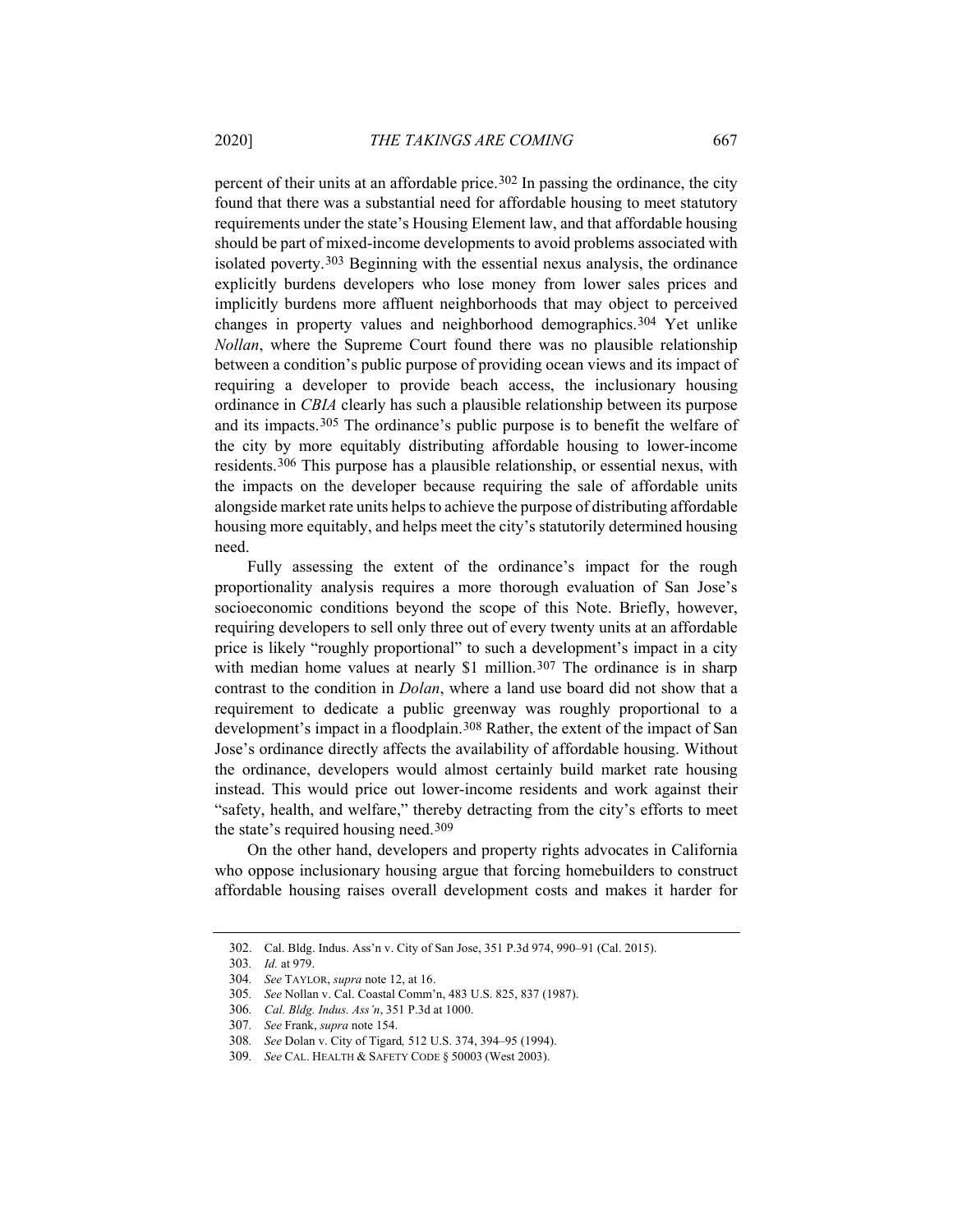average families to afford homes.310 But even though inclusionary housing ordinances add to the costs of development, the public benefits of additional housing for lower-income residents far outweigh these costs given the wellrecognized, widespread need for more affordable housing.311 Dispersing affordable units among market rate units furthers the integration of lower-income households into the main fabric of a city, thereby reducing the geographic concentration of racial and ethnic groups in impoverished areas.312 Moreover, inclusionary housing reduces the economic stratification of schoolchildren, thereby advancing the goal of non-discriminatory public education.313

Similar to federal courts' evaluation of rent control ordinances, the degree to which a jurisdiction's inclusionary housing ordinance has contributed to that jurisdiction meeting its affordable housing needs can help define parameters for when an inclusionary housing ordinance is unconstitutional under *Nollan*/*Dolan*. For instance, in a jurisdiction that has not met its housing need, a federal court could more readily uphold an inclusionary housing ordinance requiring developers to have a greater percentage of affordable housing units. The opposite would be the case for an inclusionary housing ordinance in a jurisdiction that is close to or in compliance, where enjoining the ordinance would not appreciably decrease the amount of affordable housing. In other words, just as with rent control ordinances, federal courts should rely heavily on the degree to which a jurisdiction has met its housing need in judging whether an inclusionary housing ordinance is unconstitutional.

# *3. Evaluating Growth Limitation: Focusing on Correcting Market Failures*

Finally, the concern raised in *Hensler* is that local governments will no longer have the flexibility to adjust or rescind a growth limitation measure before a federal court potentially finds the measure to be unconstitutional, exposing municipalities to costly litigation and possibly having to pay exorbitant compensation. As a result, local governments might be less likely to enact growth limitation measures and could thereby induce damaging sprawl development.

To mitigate these outcomes, federal courts should again focus on California's Housing Element law in evaluating growth limitation measures specifically the problems of inflated property costs and the lack of housing.314 These problems point to market failures. In healthy markets, developers will

<sup>310.</sup> Breton Mock, *Taking Inclusionary Zoning All the Way to SCOTUS*, CITYLAB (Sept. 17, 2015), https://www.citylab.com/equity/2015/09/taking-inclusionary-zoning-all-the-way-to-scotus/405934/.

<sup>311</sup>*. See* Andrew L. Faber & Berliner Cohen, *Inclusionary Housing Requirements Still Possible?*, LEAGUE OF CAL. CITIES 1–2 (2014), https://www.cacities.org/Resources-Documents/Member-Engagement /Professional-Departments/City-Attorneys/Library/2014/2014-Annual/9-2015-Annual-Andrew-Faber-Inclusionary-Housing-Re.aspx.

<sup>312</sup>*. Id.*

<sup>313</sup>*. Id.*

<sup>314</sup>*. See* CAL. GOV'T CODE § 65580 (West 2003).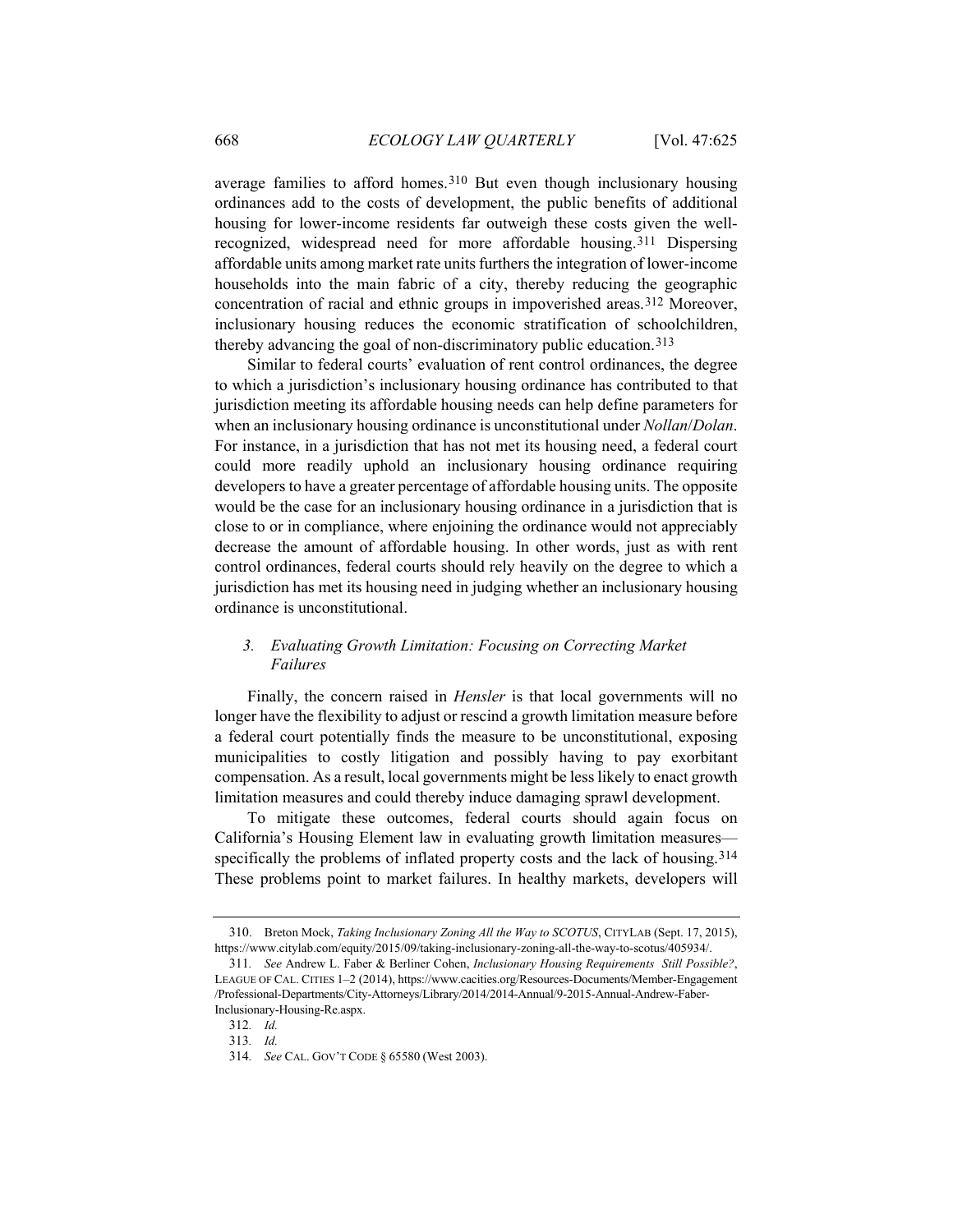build at higher densities when there are high land values and high demand, as is the case in California's coastal areas. However, inflated costs partially due to regulatory restrictions have made it prohibitively difficult to do so.315 The Housing Element law recognizes that local governments are best suited to determine the specific efforts required to meet their jurisdiction's housing need, considering economic, environmental, and fiscal factors, and this includes correcting such market failures.<sup>316</sup> Growth limitation measures may burden communities that prefer more restrictive residential zoning, but they can also improve the functioning of housing development markets by increasing the housing supply in areas that are in demand.

Viewing these measures in the context of correcting market failures to meet a given jurisdiction's housing need could thus enable federal courts to more readily uphold growth limitation measures that alleviate housing shortages. For instance, in *Sinclair*, where the identification of environmentally sensitive habitat in a county's land use plan drastically reduced the number of residential units an owner could develop, a federal court would consider whether the regulation constitutes a taking under *Penn Central*.317 A full analysis of the *Penn Central* factors is beyond the scope of this Note. However, at a high level, the analysis could give the most weight to the character of the government action and focus on the county's ability to correct residential market distortions that fail to provide sufficient housing. Under this approach, the analysis could consider the entirety of the land use plan, including any offsetting measures available to the developer to construct more housing in urban areas with greater density, as well as the county's intention to preserve sensitive coastal habitat. California's Housing Element law explicitly permits jurisdictions to adopt such offsetting incentives to build more housing—including reforms to the state's density bonus law and other infill-oriented policies—and to consider environmental factors.<sup>318</sup> Such an analysis could more readily uphold the growth restriction if, on balance, the land use plan included housing development incentives to offset the developer's loss, while allowing for the construction of additional units in another area to meet the county's housing need.

As with rent control ordinances, this does not mean that federal courts should give little or no weight to the economic impact of a growth limitation measure or its interference with an owner's distinct investment-backed expectations. A more thorough examination of a growth restriction in the context of a jurisdiction's land use plan and existing socioeconomic conditions would be necessary. However, the analysis recognizes that California's inflated property costs and severe housing shortage have distorted residential property markets,

<sup>315</sup>*. See* Murray & Schuetz, *supra* note 30, at 13.

<sup>316</sup>*. See* CAL. GOV'T CODE § 65581 (West 2003).

<sup>317</sup>*. See* Sinclair Oil Corp. v. Cty. of Santa Barbara, 96 F.3d 401, 404 (9th Cir. 1996).

<sup>318</sup>*. See* CAL. GOV'T CODE §§ 65581, 65582.1 (West 2003).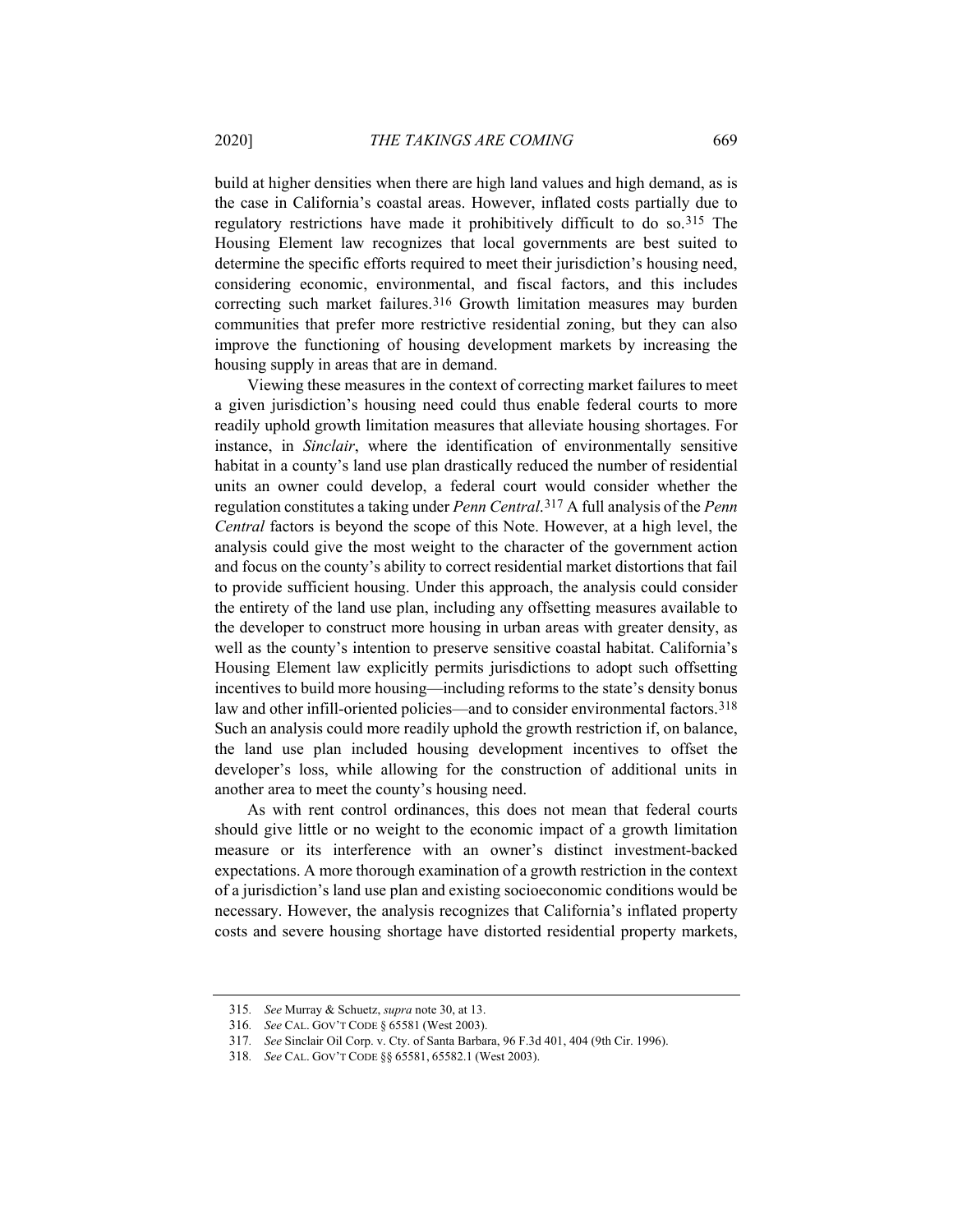thus justifying giving the most weight to the character of growth limitation measures that help meet a jurisdiction's statutorily required housing need.

On the other hand, bringing such takings claims in federal court may be good for striking down growth measures that limit density, thereby making it easier to build multi-family housing and bring down prices. Because a more politically liberal emphasis on encouraging density has increasingly aligned with developers' interests in constructing more housing in California, takings claimants may find greater success in seeking to dismantle restrictive zoning in more sympathetic federal courts.319 As long as federal courts were to focus on the state's Housing Element law in evaluating such claims, rather than deferring to local NIMBYism, this would be a good thing. Growth limitation regulations across California vary widely; by focusing on California's housing law, measures that help meet the state's housing goal without damaging the environment would more likely be upheld by federal courts, while those that do not would face greater scrutiny.320 As a result, this would make it easier for jurisdictions to enact and defend less restrictive measures going forward.

#### **CONCLUSION**

Following the *Knick* decision, deference to local and state governments and a focus on California's housing laws can help guide federal courts as they evaluate takings claims against the state's redistributive regulations. In turn, this can help protect California's efforts to address its ongoing housing crisis.

Although this Note offers a framework for federal courts to avoid a detrimental reevaluation of Takings Clause jurisprudence following *Knick*, it is uncertain how federal courts will react to the decision. For takings claims involving more complex areas of state law, federal courts may abstain from hearing such cases so that state courts can resolve threshold state law issues, thereby appropriately deferring to state courts that are more protective of local and state government land use regulations.321 On the other hand, if landowners append their state law claims to their takings claims in federal court, more conservative judges could choose to interpret California law narrowly rather than looking to legislative intent and seeking to advance its purposes.<sup>322</sup> This could be more harmful when, for instance, a land use regulation inhibiting sprawl is found to be a taking before the government has an opportunity to modify it, thus requiring the payment of just compensation. But such a scenario could be more advantageous for takings claims that challenge restrictive zoning regulations, making it easier to build more dense and affordable housing.

In light of this uncertainty, ongoing judicial deference to local and state governments committed to building more affordable housing is essential. Courts

<sup>319</sup>*. See* Serkin, *supra* note 81, at 15.

<sup>320</sup>*. See* TAYLOR, *supra* note 12, at 15–17.

<sup>321</sup>*. See* Echeverria, *supra* note 199.

<sup>322</sup>*. See* Schumacher, *supra* note 206.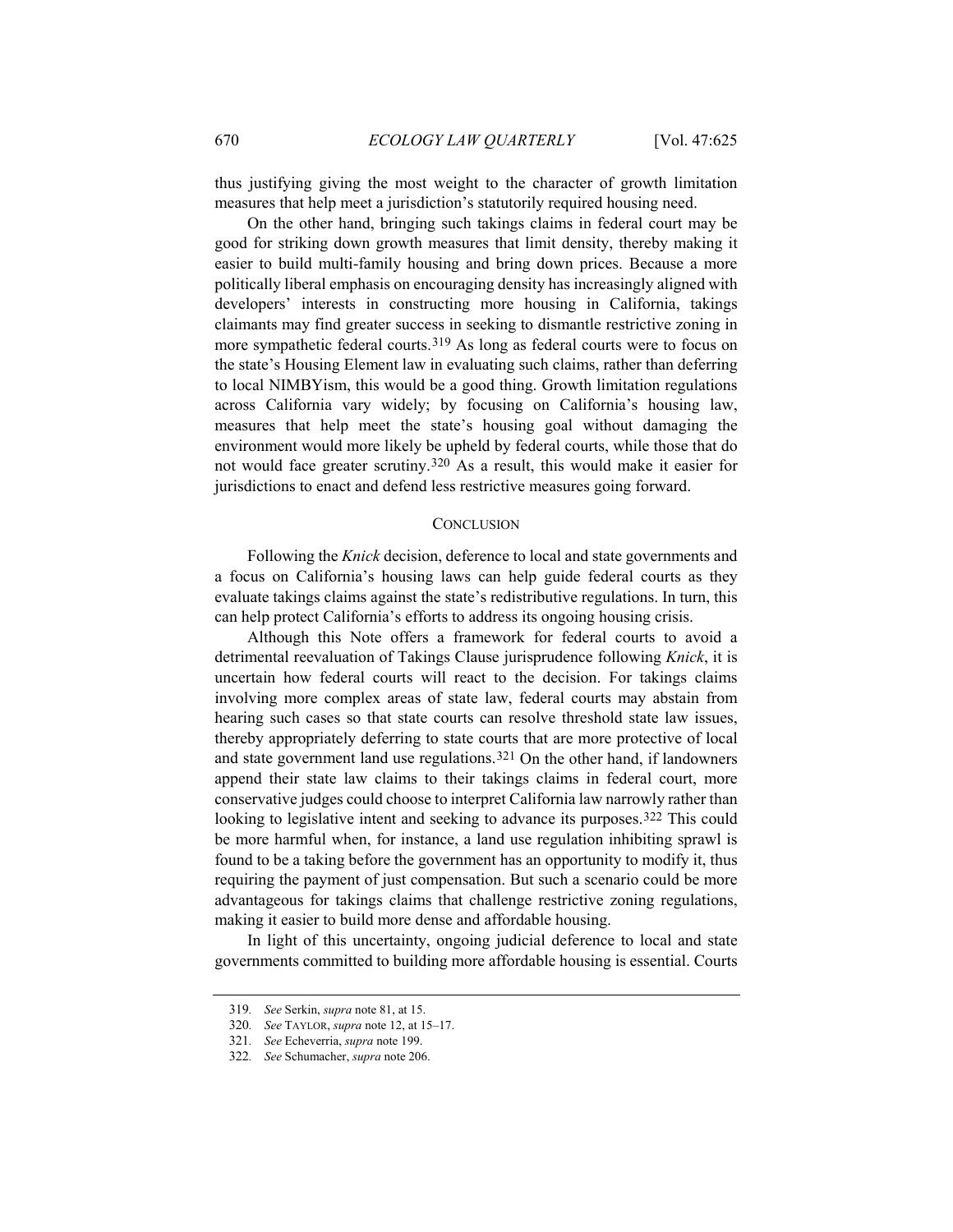must give municipalities the leeway they need to test redistributive regulations that aim to increase the state's housing supply while advancing socioeconomic and racial equity.

**We welcome responses to this Note. If you are interested in submitting a response for our online journal,** *Ecology Law Currents***, please contact cse.elq@law.berkeley.edu. Responses to articles may be viewed at our website, http://www.ecologylawquarterly.org.**